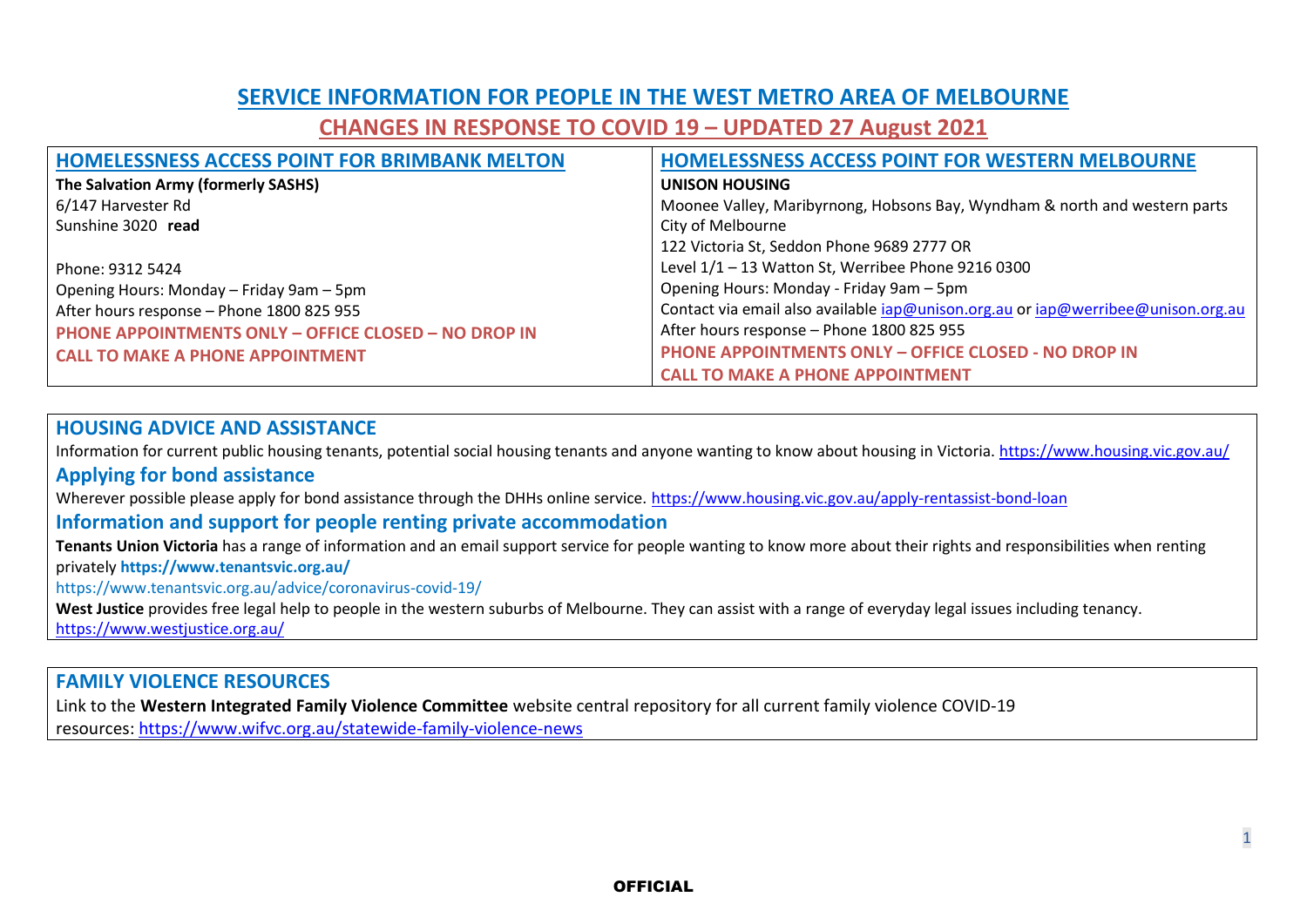#### **EMERGENCY RELIEF – MANDATORY SELF ISOLATION**

| <b>Agency</b> | Support              | <b>Hours</b> | <b>Address</b> | <b>Contact</b>                      | Information                    | <b>UPDATED SERVICE</b> |
|---------------|----------------------|--------------|----------------|-------------------------------------|--------------------------------|------------------------|
|               | Available            |              |                |                                     |                                |                        |
| Victorian     | <b>Food Packages</b> | <b>NA</b>    | NA.            | 1800 675 398                        | For people who are in          | Came into operation    |
| Government    | and                  |              |                |                                     | mandatory self-isolation due   | from 23 March 2020.    |
|               | Personal Care        |              |                | dhhs.vic.gov.au/coronavirus $\vert$ | to Coronavirus. Available to   |                        |
|               | packages             |              |                |                                     | all Victorians who have little |                        |
|               |                      |              |                |                                     | or no food and no family or    |                        |
|               |                      |              |                |                                     | friends to support them.       |                        |
|               |                      |              |                |                                     | Delivered to door.             |                        |

## **EMERGENCY RELIEF – GENERAL**

#### **Centrelink** <https://www.servicesaustralia.gov.au/individuals/help-emergency>

Online resources, especially for existing Centrelink customers. Crisis payments phone line 132 850 (special conditions apply explained online) <https://www.servicesaustralia.gov.au/individuals/services/centrelink/crisis-payment/who-can-get-it> )

Due to current high demand (**as of 9/8/2021**) the Werribee Service Centre, Watergardens, Melton, Footscray and Sunshine offices preferred method of contact is online services or their appropriate Call Centre. Customers with language requirements or hearing impairments call multilingual (131 202) or TTY (1800 810 586) services. **For Indigenous customers seeking assistance through Services Australia** due to high demand please call the Indigenous Call Centre on 1800 136 380, ABSTUDY 1800 132 317 or Income Management 1800 132 514.

**CIS Vic (03) 9672 2099 Melbourne** <https://www.cisvic.org.au/getting-help/financial-hardship>

Directory of CISVic member agencies across Victoria that may help (there is a search by postcode too):

<https://www.cisvic.org.au/getting-help/directory-list>

**[CISVic Community Information and Support Victoria** – peak body representing local community information and support services – formerly citizens Advice Bureau]

**Vinnies Welfare Assistance Line is 1800 305 330 (Monday–Friday 10:00am to 3:00pm)** [https://www.vinnies.org.au/page/News/VIC\\_News/COVID-19\\_-\\_Vinnies\\_Victoria/](https://www.vinnies.org.au/page/News/VIC_News/COVID-19_-_Vinnies_Victoria/) Soup buses have been suspended, but individual need is assessed over the phone

**Australian Multicultural Services. Ph 9689 9170** Providing food, petrol vouchers and assistance with bills to anyone living in the west region of Melbourne. Service available Mondays only 9am- 5pm. Call Daniella for assistance.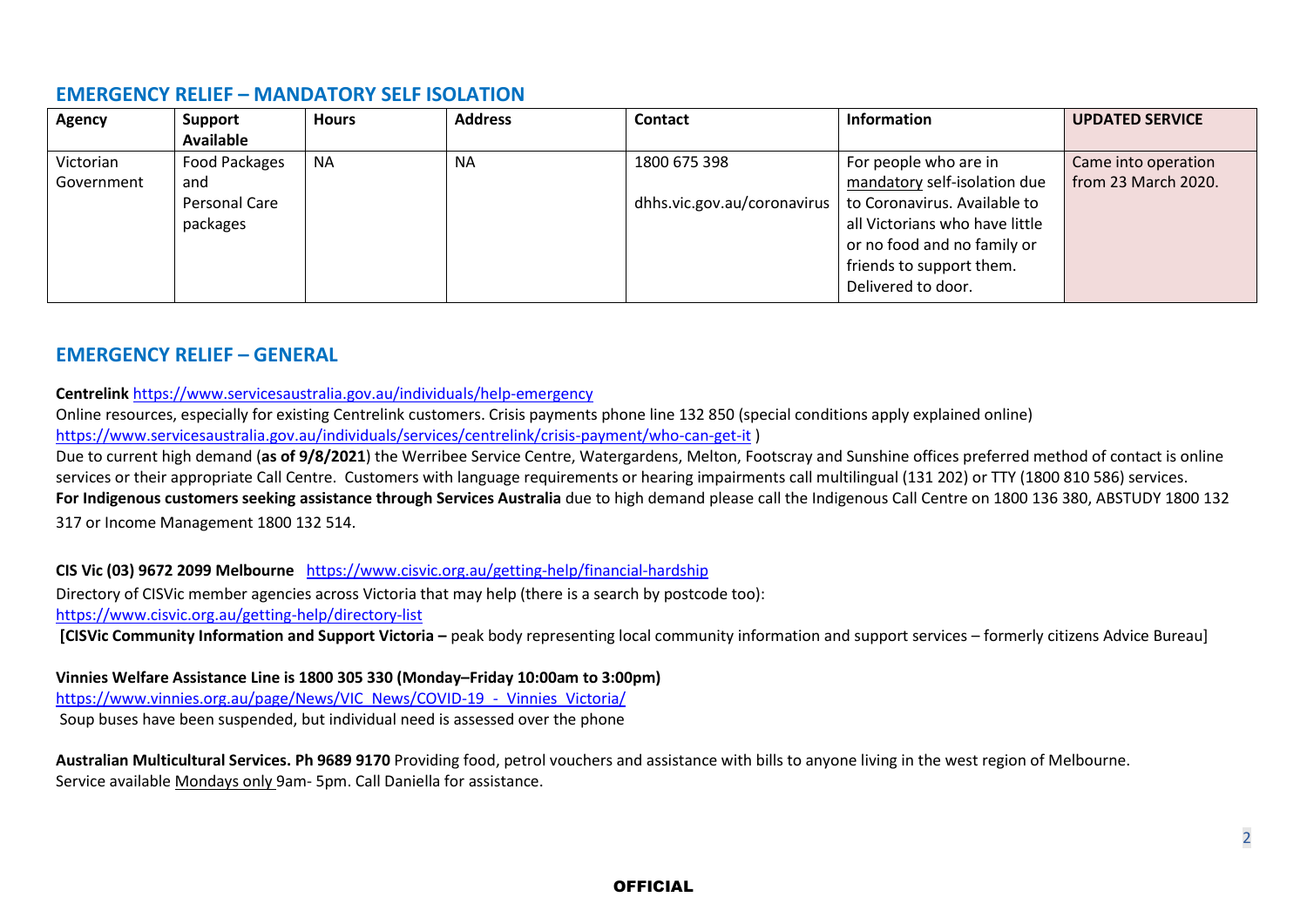**Council of Single Mothers and their Children. Ph Support Line: 9654 0622 or 1300 552 511 (outside of Melbourne).** A state-wide telephone support, information and referral service for single mothers and service providers. Monday to Friday, 9.30am to 3pm with clients able to self-refer. Please leave a message to receive a return call or email [csmc@csmc.org.au](mailto:csmc@csmc.org.au) Also providing limited emergency relief for food and housing for suburbs within the municipalities of Brimbank, Maribyrnong, Melton and Wyndham. Documentation is provided electronically or via text to a mobile number. ER assistance is provided via direct deposit or food voucher.

#### **Extreme Hardship Support Program**

Red Cross, Brotherhood of St Laurence and the Department of Health and Human Services have implemented the Extreme Hardship Support Program to provide emergency financial assistance to people who are unable to access income support.

To be eligible for this program a person must:

- live in Victoria, and
- be unable to access Commonwealth income support
- have zero or very limited income, savings or community support
- be a temporary or provisional visa holder, or an undocumented migrant.

To apply for emergency financial assistance go t[o www.redcross.org.au/vicrelief.](http://www.redcross.org.au/vicrelief) Applicants will need their passport and bank statements showing transactions for the last three months. A dedicated phone line is also available on 1800 855 240. Please speak to someone at Red Cross if you do not have the right visa or bank documents.

The website has information in simplified Chinese, Farsi, Malay, Nepalese, Spanish, Tamil, Urdu and Vietnamese.

FAQs and a fact sheet for community organisations are now available on the [DHHS coronavirus website.](https://www.dhhs.vic.gov.au/financial-support-coronavirus-covid-19#extreme-hardship-support-program)

This emergency financial assistance complements other Victorian Government hardship supports available to all people living in Victoria, including Pandemic Leave Disaster Payment of \$150[0 worker support payment,](https://www.dhhs.vic.gov.au/financial-support-coronavirus-covid-19#worker-support-payment) the \$45[0 test isolation](https://www.dhhs.vic.gov.au/employee-isolation-payment-covid-19) payment, the and the [rent relief grant.](https://www.dhhs.vic.gov.au/financial-support-coronavirus-covid-19#rent-relief-grant)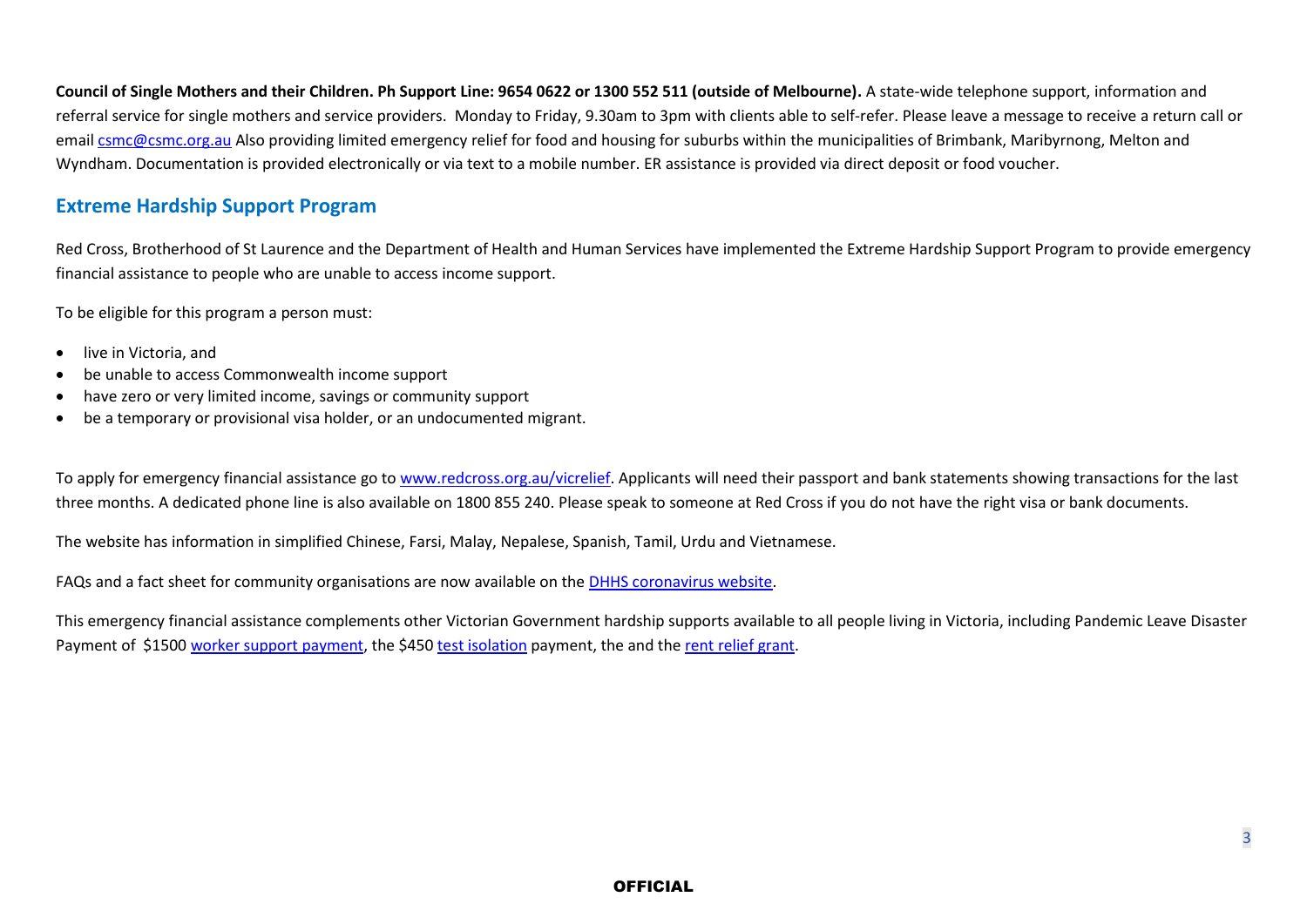## **Covid-19 Disaster Payment**

The Covid-19 Disaster Payment provides support for those who could not work due to Victoria's **16 July to 27 July** COVID-19 public health orders. If you lost work income during the July 2021 COVID-19 restrictions in Victoria, you may be eligible for COVID-19 Disaster Payment. The period of restricted movement has been lifted. However, you may still be able to get this payment if you were eligible on one day during this period.

#### **To get the payment, you need to meet all eligibility rules that apply including:**

- being an Australian resident or hold a visa that gives you the right to work in Australia
- aged 17 years or older
- not receiving an income support payment, ABSTUDY Living Allowance, Dad and Partner Pay or Parental Leave Pay during the payment period.
- not receiving the Pandemic Leave Disaster Payment, a state or territory pandemic payment or a state small business payment for the same period
- having lost income and not having any appropriate paid leave entitlements.

#### **You may not need to use your leave before claiming COVID-19 Disaster Payment**

Your annual leave balance is not considered when your eligibility for COVID-19 Disaster Payment is assessed. If annual leave is taken, and therefore income is not lost, you are not eligible for this payment. You're also **not required** to take any of these types of leave before claiming:

- unpaid leave
- paid sick and carer's leave
- long service leave
- compassionate leave when your employer has stood you down without pay.

#### **You also need to have met these rules between 16 and 27 July 2021:**

- you lived in, worked from or visited a Commonwealth-declared COVID-19 hotspot that is subject to a state restricted movement order, or you lived in or worked from other areas of Victoria
- you were unable to earn your usual income of 8 hours or more or a full day's work because you were in the COVID-19 hotspot and were subject to restricted movement, or you lived or worked from other areas of Victoria.

Services Australia YouTube channel has 2 new videos about COVID-19 Disaster Payment. The videos, available only in English, provide clear and simple messaging about how people can claim online and prove their identity.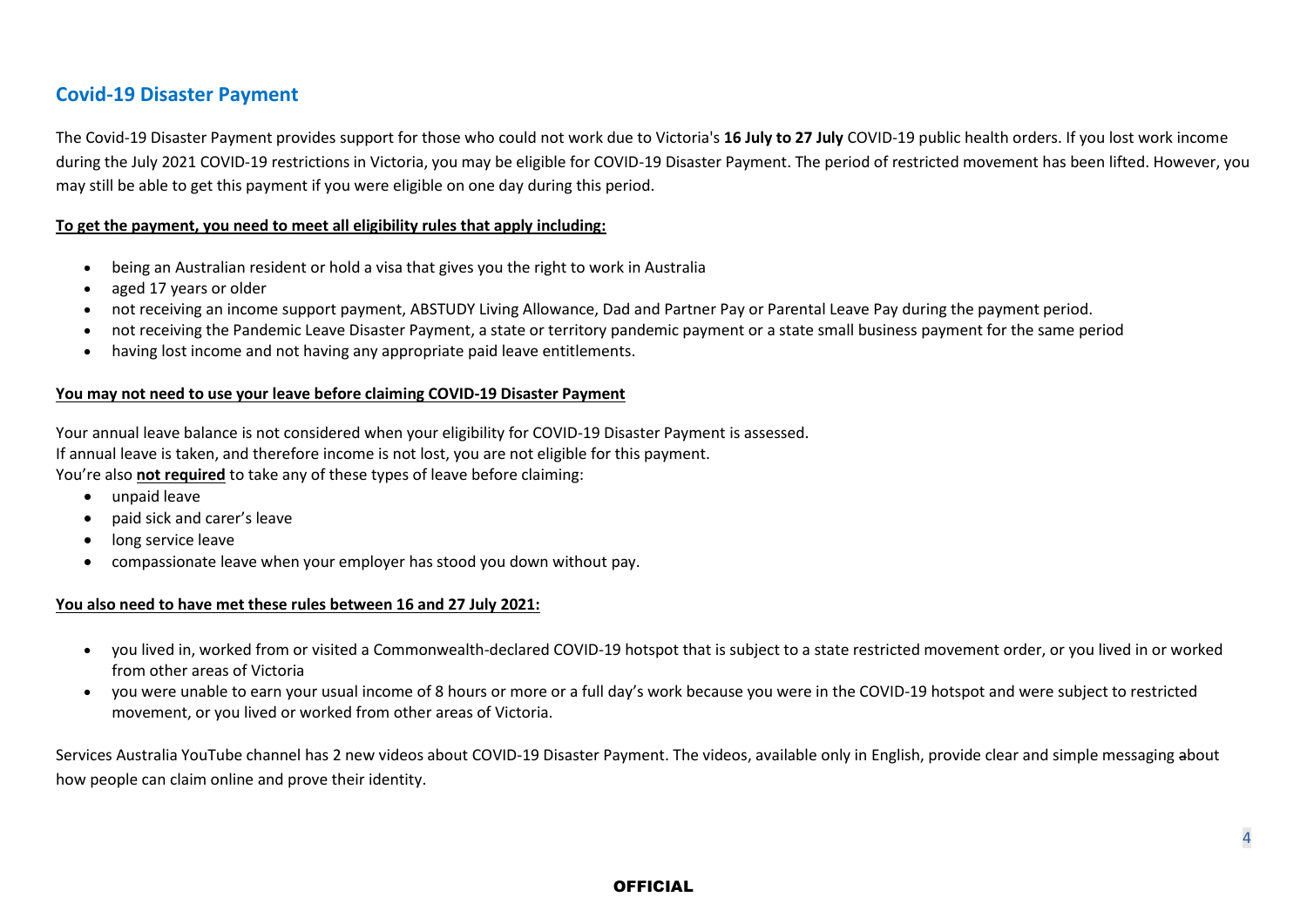#### **[How to claim the COVID-19 Disaster Payment](https://urldefense.proofpoint.com/v2/url?u=https-3A__www.youtube.com_watch-3Fv-3DH-5FCwfdQng5c-26list-3DPL3zxsbzVCpwmajd-2DPSfNBmat-2Dywojossz&d=DwMFAg&c=JnBkUqWXzx2bz-3a05d47Q&r=kWvoJ8plpPxNWlf5buxLzgtF7WmbO4M1M9HH-lNoriQ&m=MZx4SUbI9CaXCxgE4PQRHhQSFwm2qgRxsU21Sips2a0&s=oHEA5dLVGgJ8bn_yhJeSuuqSuoKlhQQVQlUuT58Hnx4&e=)**

For people who have lost income due to a stay at home order, this video explains how people can claim using their myGov account.

#### **[Claiming the COVID-19 Disaster Payment online](https://urldefense.proofpoint.com/v2/url?u=https-3A__www.youtube.com_watch-3Fv-3D-5F0p2prJf-5FOA&d=DwMFAg&c=JnBkUqWXzx2bz-3a05d47Q&r=kWvoJ8plpPxNWlf5buxLzgtF7WmbO4M1M9HH-lNoriQ&m=MZx4SUbI9CaXCxgE4PQRHhQSFwm2qgRxsU21Sips2a0&s=gmiFGS3Rvx0mofvb4cXX7Gn8O9lz4S-vutbDyH1y4Wo&e=)**

This video is about how people can prove their identity to claim the COVID-19 Disaster Payment online.

**Reminder:** the following myGov task cards available in 12 languages:

- [Creating a myGov account](https://urldefense.proofpoint.com/v2/url?u=https-3A__www.servicesaustralia.gov.au_individuals_information-2Din-2Dyour-2Dlanguage_products_mygov-2Dcreate-2Daccount&d=DwMFAg&c=JnBkUqWXzx2bz-3a05d47Q&r=kWvoJ8plpPxNWlf5buxLzgtF7WmbO4M1M9HH-lNoriQ&m=MZx4SUbI9CaXCxgE4PQRHhQSFwm2qgRxsU21Sips2a0&s=zu8w4pdf49eIJCMgnuLSo_bjjpxz4xFasRaPKZQ6Zjg&e=)
- Link a service [using a linking code](https://urldefense.proofpoint.com/v2/url?u=https-3A__www.servicesaustralia.gov.au_individuals_information-2Din-2Dyour-2Dlanguage_products_mygov-2Dlink-2Dservice-2Dusing-2Dlinking-2Dcode&d=DwMFAg&c=JnBkUqWXzx2bz-3a05d47Q&r=kWvoJ8plpPxNWlf5buxLzgtF7WmbO4M1M9HH-lNoriQ&m=MZx4SUbI9CaXCxgE4PQRHhQSFwm2qgRxsU21Sips2a0&s=_nNj_NM_d1I7luH-iEu-p8PJ5zjO2mVZc8Os7fmNQ0g&e=)
- [Link a service without an online account](https://urldefense.proofpoint.com/v2/url?u=https-3A__www.servicesaustralia.gov.au_individuals_information-2Din-2Dyour-2Dlanguage_products_mygov-2Dlink-2Dservice-2Dwithout-2Donline-2Daccount&d=DwMFAg&c=JnBkUqWXzx2bz-3a05d47Q&r=kWvoJ8plpPxNWlf5buxLzgtF7WmbO4M1M9HH-lNoriQ&m=MZx4SUbI9CaXCxgE4PQRHhQSFwm2qgRxsU21Sips2a0&s=zd9y7pCFfLYSwXbo1TzjkH8qUmjltSSZD8zjaC3f0MM&e=)
- [Link a service using an existing online account.](https://urldefense.proofpoint.com/v2/url?u=https-3A__www.servicesaustralia.gov.au_individuals_information-2Din-2Dyour-2Dlanguage_products_mygov-2Dlink-2Dservice-2Dusing-2Dexisting-2Donline-2Daccount&d=DwMFAg&c=JnBkUqWXzx2bz-3a05d47Q&r=kWvoJ8plpPxNWlf5buxLzgtF7WmbO4M1M9HH-lNoriQ&m=MZx4SUbI9CaXCxgE4PQRHhQSFwm2qgRxsU21Sips2a0&s=nDjgVRudDRMJyrrQliOQrpVc5JV_qNef9bUihM7wJ4w&e=)

These and all other translated information products are available on the [Information in your language](https://urldefense.proofpoint.com/v2/url?u=https-3A__www.servicesaustralia.gov.au_individuals_information-2Din-2Dyour-2Dlanguage&d=DwMFAg&c=JnBkUqWXzx2bz-3a05d47Q&r=kWvoJ8plpPxNWlf5buxLzgtF7WmbO4M1M9HH-lNoriQ&m=MZx4SUbI9CaXCxgE4PQRHhQSFwm2qgRxsU21Sips2a0&s=3eZrW1jKLQhi8waaCg5uxc26DBATpLjYu8JXBTVkTgM&e=) web page.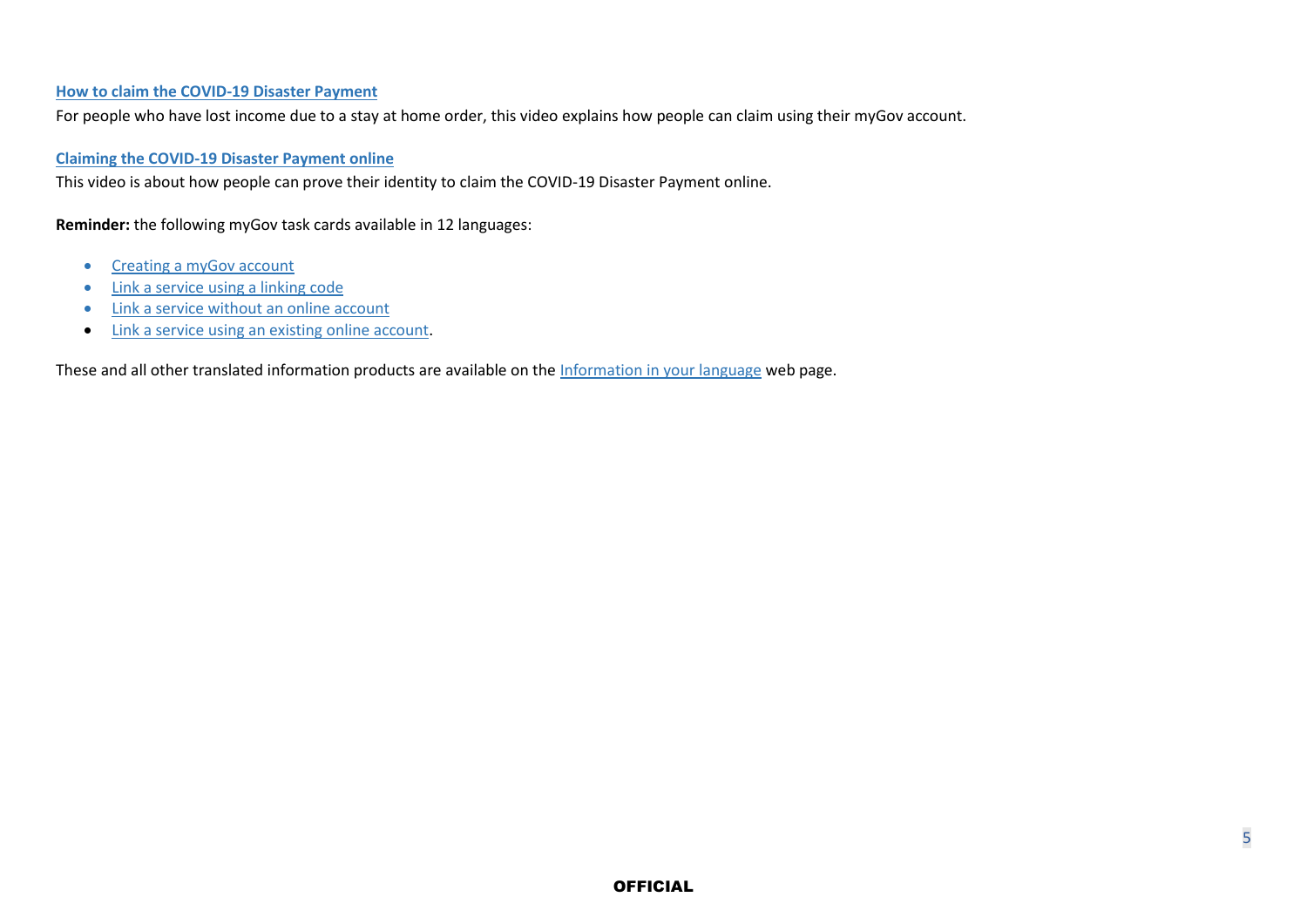#### **EMERGENCY RELIEF – BRIMBANK**

Each local Council also offers a range of supports during the restriction period and are developing recovery plans. Find out more about Brimbank City Council here<https://www.brimbank.vic.gov.au/>

| <b>Agency</b>                        | <b>Support Available</b>        | <b>Hours</b>                                     | <b>Address</b>                                                              | <b>Contact</b>            | Information                                                                                                                                    | <b>UPDATED SERVICE</b>                                                                                                                                                                                                                    |
|--------------------------------------|---------------------------------|--------------------------------------------------|-----------------------------------------------------------------------------|---------------------------|------------------------------------------------------------------------------------------------------------------------------------------------|-------------------------------------------------------------------------------------------------------------------------------------------------------------------------------------------------------------------------------------------|
| <b>Uniting Lentara</b>               | Food parcels                    | Thursday $-$<br>Fridays<br>$9.30$ am $- 2.30$ pm | 32 Withers St<br>Sunshine 3020                                              | 9311 5900                 | For people in<br>Brimbank. Must have<br>a Centrelink or<br><b>Immigration Card</b>                                                             | 27.08.2021<br><b>Closed</b><br>The Sunshine service will cease<br>operating and close on Friday 20<br>August 2021.<br>Uniting ER services will continue to be<br>offered from our Footscray site:<br>310 Barkly St Footscray<br>9689 3515 |
| Tin Shed<br>Neighbourhood<br>House   | Food parcels                    | Pick-up on:<br>Tuesdays<br>$10am - 12noon$       | The Tin Shed<br>Neighbourhood<br>House,<br>309A Main Road<br>East St Albans | 9366 4302                 | Available to residents<br>of Brimbank every<br>three weeks<br>The Tin Shed provides<br>food parcels on<br>Tuesdays between<br>10am and 12noon. | 27.08.2021<br><b>Currently operating</b><br>Food parcels available on Tuesdays.<br>Assistance provided every three<br>weeks. No appointment required.                                                                                     |
| <b>Helping Hands</b><br>Mission Inc. | Community<br>Pantry - access to | Monday - Friday<br>$10am-3pm-by$                 | 85 Hampshire Rd<br>Sunshine                                                 | Phone<br>1300 892 010 for | Health Care card<br>required                                                                                                                   | 27.08.2021<br><b>Closed when COVID lockdown</b>                                                                                                                                                                                           |

6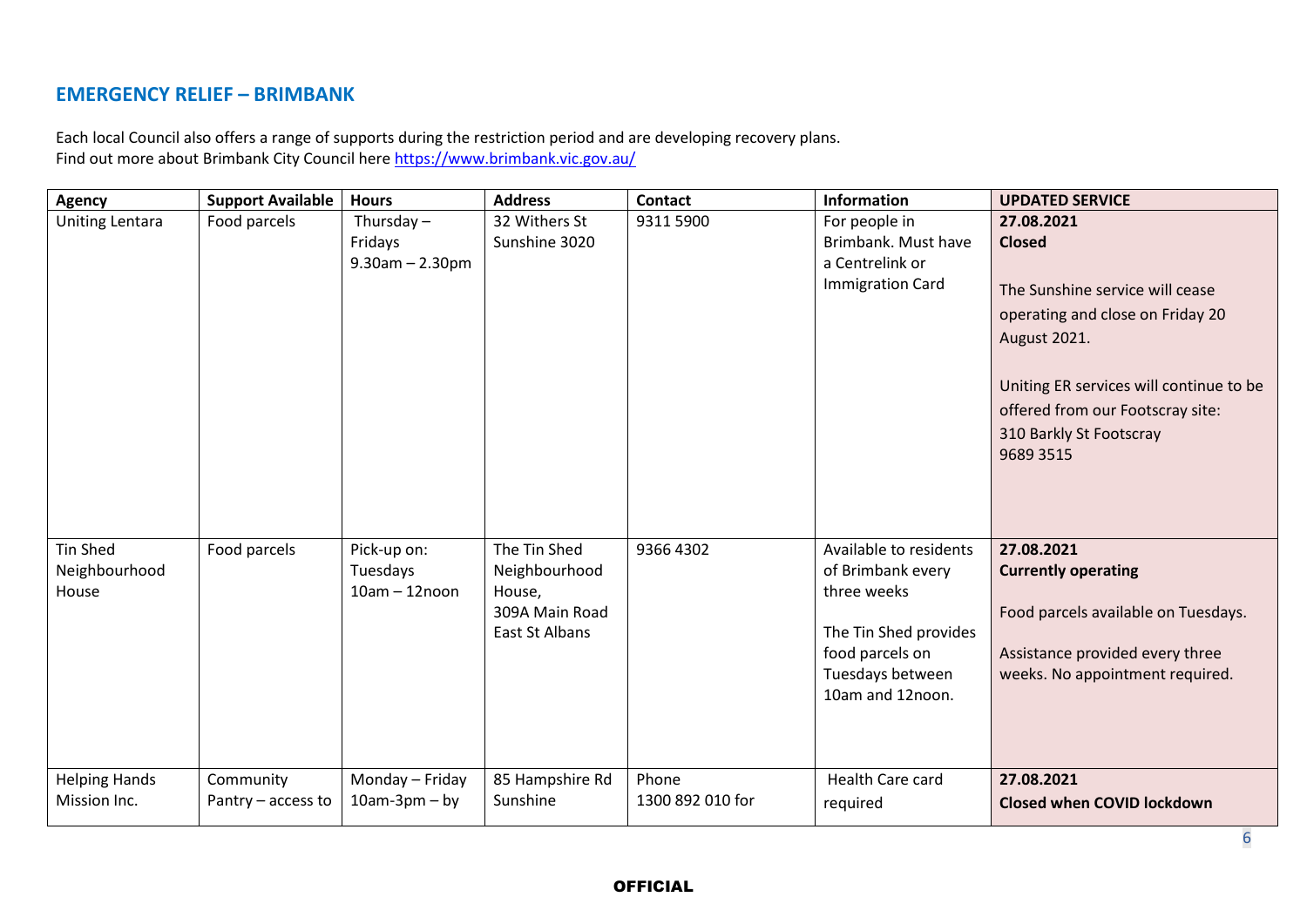| <b>Agency</b>      | <b>Support Available</b> | <b>Hours</b>      | <b>Address</b>          | <b>Contact</b>       | Information                               | <b>UPDATED SERVICE</b>                 |
|--------------------|--------------------------|-------------------|-------------------------|----------------------|-------------------------------------------|----------------------------------------|
|                    | non-perishable,          | appointment       |                         | appointment          | \$5 payment required                      | restrictions are in place.             |
|                    | fresh, and frozen        | which must be set |                         |                      | Available to people                       |                                        |
|                    | food, plus               | by calling 1300   |                         |                      | from any municipality.                    | Check website to confirm opening       |
|                    | toiletries.              | number.           |                         |                      | All sessions by                           | details                                |
|                    |                          |                   |                         |                      | appointment                               | https://www.helpinghandsmission.org    |
|                    |                          |                   |                         |                      | New clients can attend                    | $au$                                   |
|                    |                          |                   |                         |                      | weekly, with most                         |                                        |
|                    |                          |                   |                         |                      | being moved to                            | Clients given pre-packed boxes, rather |
|                    |                          |                   |                         |                      | fortnightly after a                       | than choosing groceries, to comply     |
|                    |                          |                   |                         |                      | period of visits                          | with COVIDSafe plan. Clients will      |
|                    |                          |                   |                         |                      | (depending on client's                    | receive 1 x box fresh, 1 x box frozen, |
|                    |                          |                   |                         |                      | circumstances).                           | and 1 x box non-perishable goods.      |
|                    |                          |                   |                         |                      |                                           | Nappies and other hygiene products     |
|                    |                          |                   |                         |                      |                                           | can be supplied upon request at        |
|                    |                          |                   |                         |                      |                                           | appointment, subject to availability.  |
|                    |                          |                   |                         |                      |                                           |                                        |
| Anglicare          | Food vouchers            | Monday and        | <b>Holy Apostles</b>    | Drop in Service - No | Primarily available to                    | 27.08.2021                             |
| Emergency Relief - | Food parcels             | Thursdays         | Church 100              | appointment required | people living in post                     | <b>Currently operating</b>             |
| Sunshine           | Medication               | $10am - 1pm$      | Anderson Rd<br>Sunshine | 1800 809 722         | codes 3020 and 3021                       | Now open Mondays and Thursdays         |
|                    | Scripts                  |                   |                         | 0427 812 517         | (includes, Sunshine,<br>Brooklyn, Albion, | Social distancing in place.            |
|                    |                          |                   |                         |                      | Derrimut, Ardeer                          |                                        |
|                    |                          |                   |                         |                      |                                           |                                        |
|                    |                          |                   |                         |                      | Will people in need                       | Centralised number for general ER      |
|                    |                          |                   |                         |                      | from other suburbs                        | enquiries is: 1800 809 722             |
|                    |                          |                   |                         |                      |                                           |                                        |
|                    |                          |                   |                         |                      |                                           |                                        |
| Anglicare          | Coles and WWE            | $1st$ and $3rd$   | The Martyr              | 1800 809 722         | Primarily available to                    | 27.08.2021                             |
| Emergency Relief - | vouchers                 | Monday of the     | Anglican Church,        |                      | people living in post                     | <b>Currently operating</b>             |
| St Albans          |                          | month             | Corner Alexina St       |                      | codes 3021 or 3023 (St                    |                                        |
|                    |                          | $9.30am -$        | & East Esplanade        |                      | Albans and Deer Park)                     | Drop-in service for food parcels has   |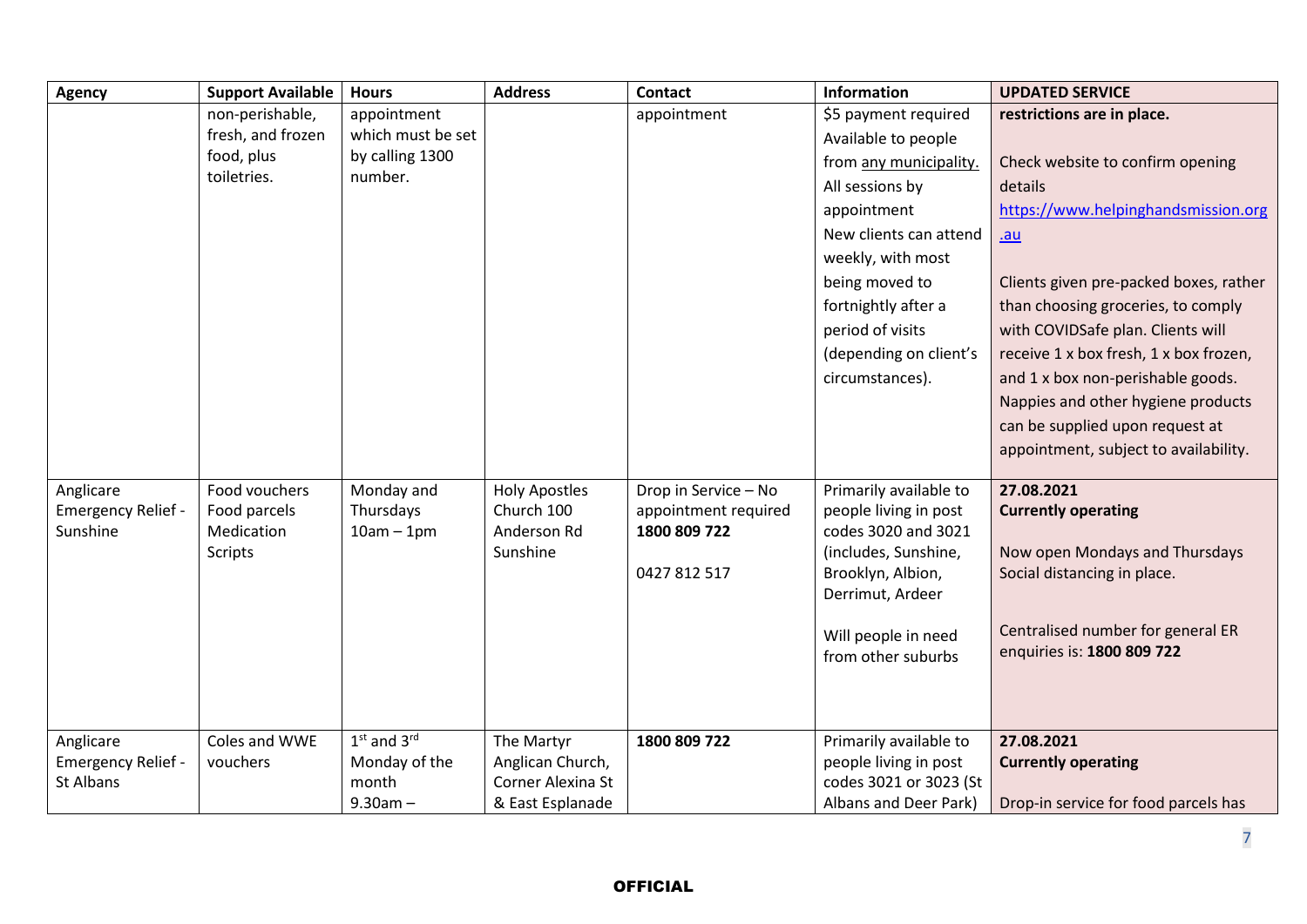| <b>Agency</b>                                      | <b>Support Available</b>  | <b>Hours</b>                                                                                     | <b>Address</b>                                                                                     | <b>Contact</b>                                            | Information                                                                                                                                                                    | <b>UPDATED SERVICE</b>                                                                                                                                                                                                                                                                                                              |
|----------------------------------------------------|---------------------------|--------------------------------------------------------------------------------------------------|----------------------------------------------------------------------------------------------------|-----------------------------------------------------------|--------------------------------------------------------------------------------------------------------------------------------------------------------------------------------|-------------------------------------------------------------------------------------------------------------------------------------------------------------------------------------------------------------------------------------------------------------------------------------------------------------------------------------|
|                                                    |                           | 12.30pm                                                                                          | St Albans                                                                                          |                                                           | Will support people in<br>need from other<br>suburbs                                                                                                                           | reopened and is available at the<br>church on 1 <sup>st</sup> and 3 <sup>rd</sup> Mondays 9.30am<br>$-12.30$ pm.<br>Centralised number for general ER<br>enquiries is: 1800 809 722                                                                                                                                                 |
| Anglicare<br><b>Emergency Relief -</b><br>Sydenham | Coles and WWE<br>vouchers | Wednesdays<br>$10am - 1pm$                                                                       | St Luke's Anglican<br>Church Corner<br>Kings Rd &<br>Bellbird Ave,<br><b>Taylors Lakes</b><br>3038 | 1800 809 722<br>0438 589 630                              | Primarily available to<br>people living in post<br>codes 3036, 3037 or<br>3038 (includes Hillside<br>and Taylors Hill)<br>Will support people in<br>need from other<br>suburbs | 27.08.2021<br><b>Currently closed</b><br>Centralised number for general ER<br>enquiries is: 1800 809 722                                                                                                                                                                                                                            |
| <b>Kororoit Creek</b><br>Neighbourhood<br>House    | Community<br>Pantry       | Outdoor pantry<br>items available<br>outside building<br>24/7<br><b>Every Monday</b><br>11am-1pm | 61A Selwyn St,<br>Sunshine                                                                         | coordinator@kcnh.org.a<br>0408 797 776 or<br>0413 434 082 | Drop-in and choose<br>from what is available<br>from pantry items.<br>(Every Monday 11am<br>1pm)                                                                               | 27.08.2021<br><b>Currently operating</b><br>Community pantry on front veranda<br>available every day (select from what<br>is available) - suggest people attend<br>during daylight hours.<br>Monday 11am-1.30pm - groceries<br>including freezer and fridge items can<br>selected based on availability.<br>No appointment required |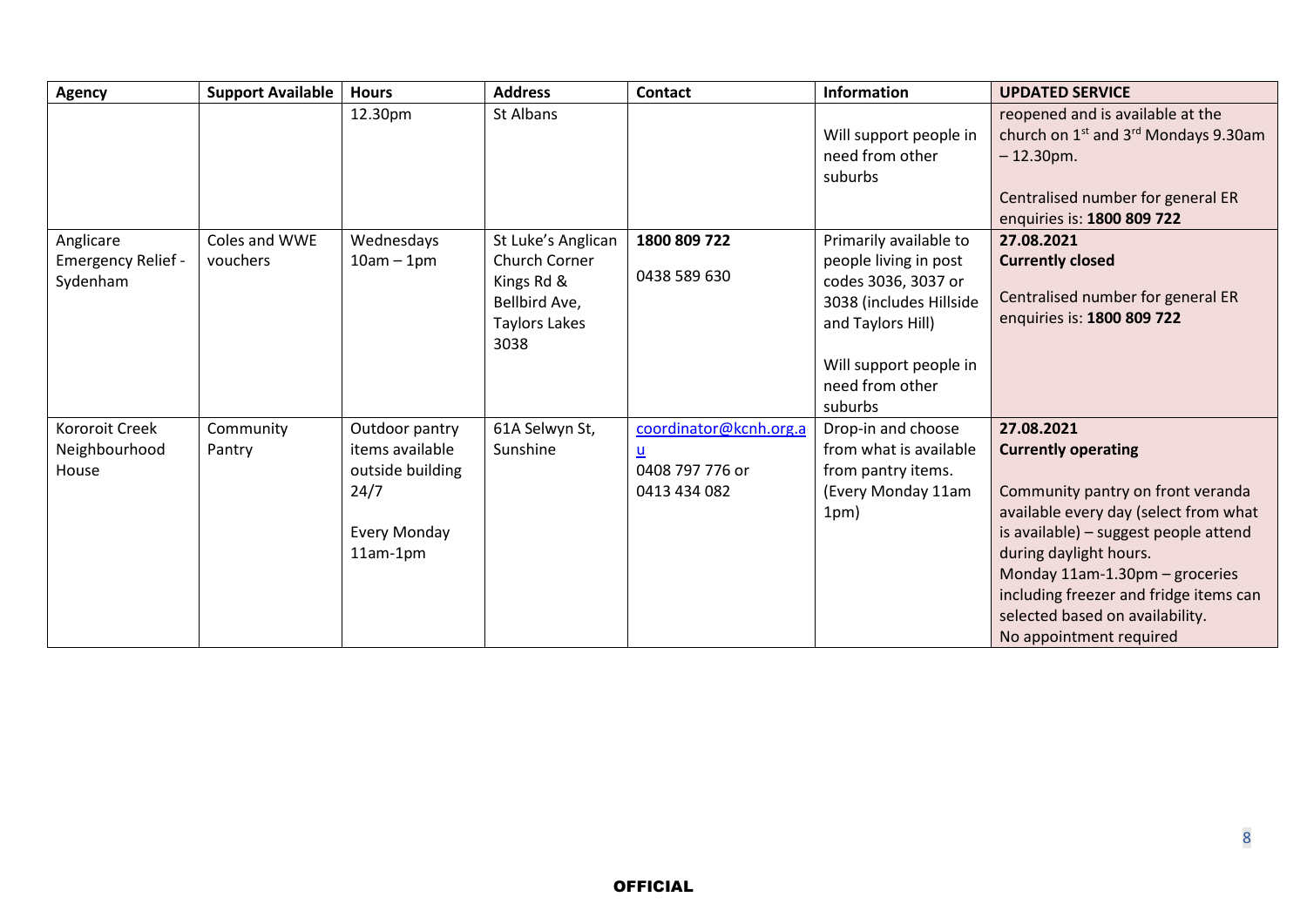| <b>Agency</b>          | <b>Support Available</b> | <b>Hours</b>       | <b>Address</b>  | <b>Contact</b>          | <b>Information</b>      | <b>UPDATED SERVICE</b>                 |
|------------------------|--------------------------|--------------------|-----------------|-------------------------|-------------------------|----------------------------------------|
| Duke Street            | Free Produce             | Wednesday 1pm-     | 27 Duke St      | For additional          | Open to all Brimbank    | 27.08.2021                             |
| <b>Community House</b> | Market                   | 2:00 <sub>pm</sub> | Sunshine        | information, please     | or Maribyrnong          | <b>Currently operating</b>             |
|                        | (Community               |                    |                 | contact kat.day@dsch.   | <b>Residents</b>        |                                        |
|                        | Produce Stall)           | During School      |                 | org.au                  |                         | Available Wednesdays only.             |
|                        |                          | <b>Terms</b>       |                 | or phone (03) 9311      |                         | No appointment necessary 1-2.30pm      |
|                        |                          |                    |                 | 9973                    |                         | Free food "market" self-selection of   |
|                        |                          | (Closed during     |                 |                         |                         | food - Fruits, Vegetables, Breads and  |
|                        |                          | School Holidays)   |                 | 0428866014 - Kat        |                         | Frozen Meals available.                |
|                        |                          |                    |                 | (community              |                         | Available to people living in Brimbank |
|                        |                          |                    |                 | development worker)     |                         | & Maribyrnong. Must provide name,      |
|                        |                          |                    |                 |                         |                         | phone number and postcode on           |
|                        |                          |                    |                 | Or send a private       |                         | arrival.                               |
|                        |                          |                    |                 | message on The Duke     |                         | Visitors are encouraged to bring their |
|                        |                          |                    |                 | <b>Street Community</b> |                         | own shopping bags to help carry items  |
|                        |                          |                    |                 | House Facebook page:    |                         | home.                                  |
|                        |                          |                    |                 | https://www.facebook.c  |                         |                                        |
|                        |                          |                    |                 | om/dukestreetcommuni    |                         |                                        |
|                        |                          |                    |                 | <u>ty</u>               |                         |                                        |
|                        |                          |                    |                 |                         |                         |                                        |
| <b>Holy Eucharist</b>  | Fresh fruit              | Fridays 10.00am -  | 1A Oleander     | 9366 1310               | For people in           | 27.08.2021                             |
| Parish                 | vegetables, non-         | 2pm                | Drive St Albans |                         | Brimbank. Must have     | <b>Currently operating</b>             |
|                        | perishable food          |                    | South 3021      |                         | Centrelink or           |                                        |
|                        |                          |                    |                 |                         | <b>Immigration Card</b> | Operating on Fridays for Brimbank      |
|                        |                          |                    |                 |                         |                         | residents only. No appointment         |
|                        |                          |                    |                 |                         |                         | required.                              |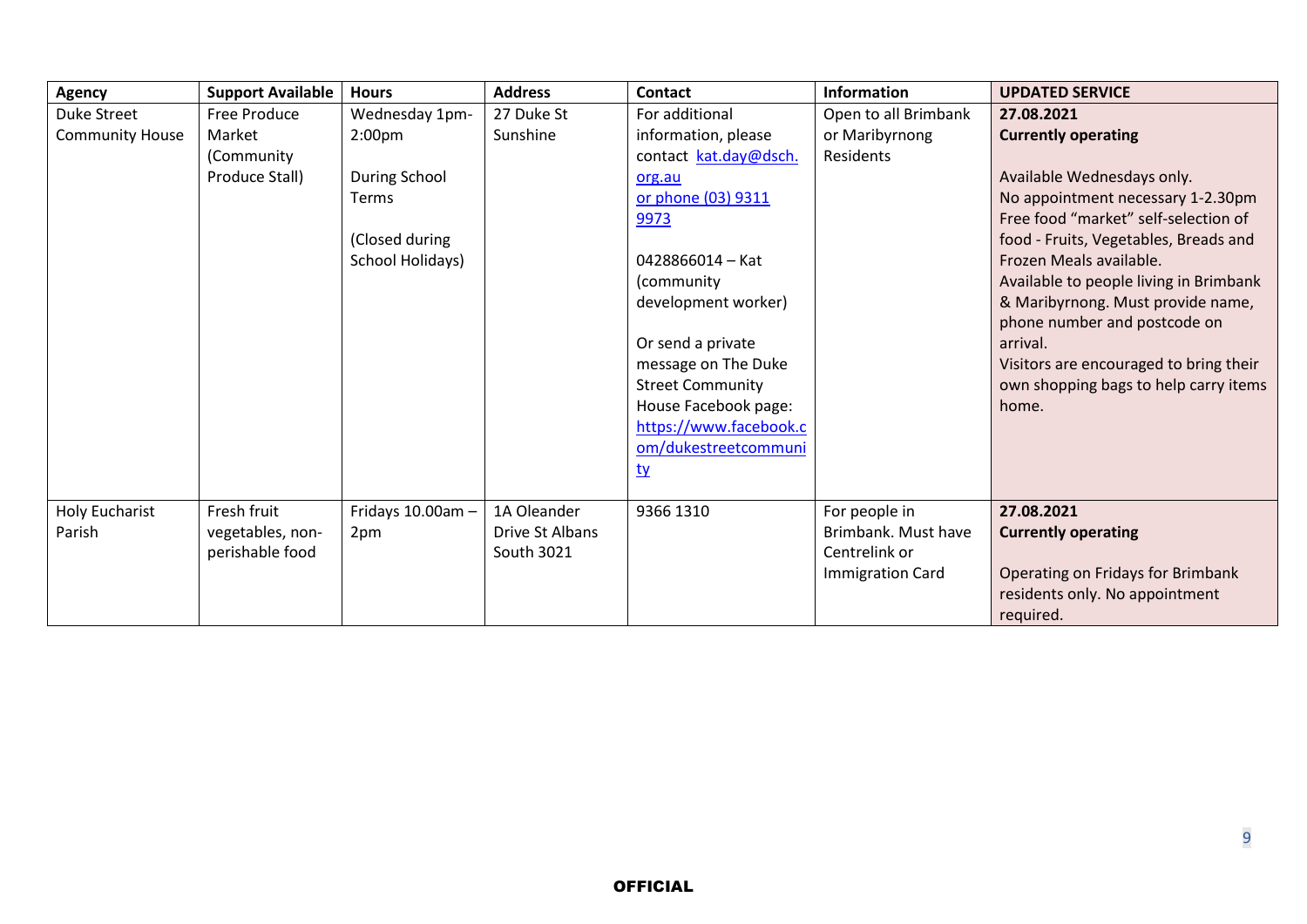| <b>Agency</b>          | <b>Support Available</b> | <b>Hours</b>     | <b>Address</b>   | <b>Contact</b>                           | Information                             | <b>UPDATED SERVICE</b>                                                      |
|------------------------|--------------------------|------------------|------------------|------------------------------------------|-----------------------------------------|-----------------------------------------------------------------------------|
| St Albans              | Household                | Every fourth     | 3 W Esplanade,   | 0460 966 585                             |                                         | 27.08.2021                                                                  |
| <b>Community Cafe</b>  | staples, fresh           | Saturday 1.30pm- | St. Albans       | Facebook page - West                     |                                         | <b>Currently operating</b>                                                  |
|                        | groceries and            | 3.30pm           |                  | <b>Community Care</b>                    |                                         | Every fortnight on a Saturday                                               |
|                        | hot soup for             |                  |                  | https://www.faceboo                      |                                         | 1.30-3.30pm.                                                                |
|                        | lunch                    |                  |                  | k.com/westcommunit                       |                                         | (Next one is Saturday 28 August,                                            |
|                        |                          |                  |                  | ycare                                    |                                         | Saturday 11 September etc.)                                                 |
|                        |                          |                  |                  |                                          |                                         | Household staples, fresh groceries,                                         |
|                        |                          |                  |                  |                                          |                                         | and hot soup for lunch.                                                     |
| Salvation Army         | Food hampers             | Wed to Fri 10-   | 42 Devonshire Rd | 9364 9335                                |                                         | 27.08.2021                                                                  |
|                        |                          | 3pm              | Sunshine 3020    | Leave a message and<br>will contact you. |                                         | <b>Currently operating</b>                                                  |
|                        |                          |                  |                  |                                          |                                         |                                                                             |
|                        |                          |                  |                  |                                          |                                         | Drop-in hamper service operating                                            |
|                        |                          |                  |                  |                                          |                                         | Wed to Fri between 10-3pm.                                                  |
|                        |                          |                  |                  |                                          |                                         | Service also has access to dry and                                          |
|                        |                          |                  |                  |                                          |                                         | tinned pet food for people requiring                                        |
|                        |                          |                  |                  |                                          |                                         | support to care for animals                                                 |
|                        |                          |                  |                  |                                          |                                         | Some capacity to deliver to clients in                                      |
|                        |                          |                  |                  |                                          |                                         | the inner west who are unable to self-                                      |
|                        |                          |                  |                  |                                          |                                         | collect                                                                     |
|                        |                          |                  |                  |                                          |                                         | Friday nights 4pm-6.30pm cooked                                             |
|                        |                          |                  |                  |                                          |                                         | meal (takeaway) available.                                                  |
| The Salvation Army     | Food vouchers            | Monday,          | 6/147 Harvester  | 9313 4300                                | Available to Brimbank                   | 27.08.2021                                                                  |
| (formerly SASHS        |                          | Tuesday,         | Rd Sunshine      | option $1 -$                             | and Footscray, West                     | <b>Currently operating</b>                                                  |
| <b>Support Service</b> |                          | Thursday and     |                  | homelessness support                     | Footscray and                           |                                                                             |
|                        |                          | Friday           |                  | services<br>Option 2 - food              | Maidstone residents.<br>Call to make an | Call first thing in morning (9am) to<br>make an appointment for assessment. |
|                        |                          |                  |                  | vouchers                                 | appointment.                            | Vouchers are to be collected.                                               |
|                        |                          |                  |                  |                                          |                                         |                                                                             |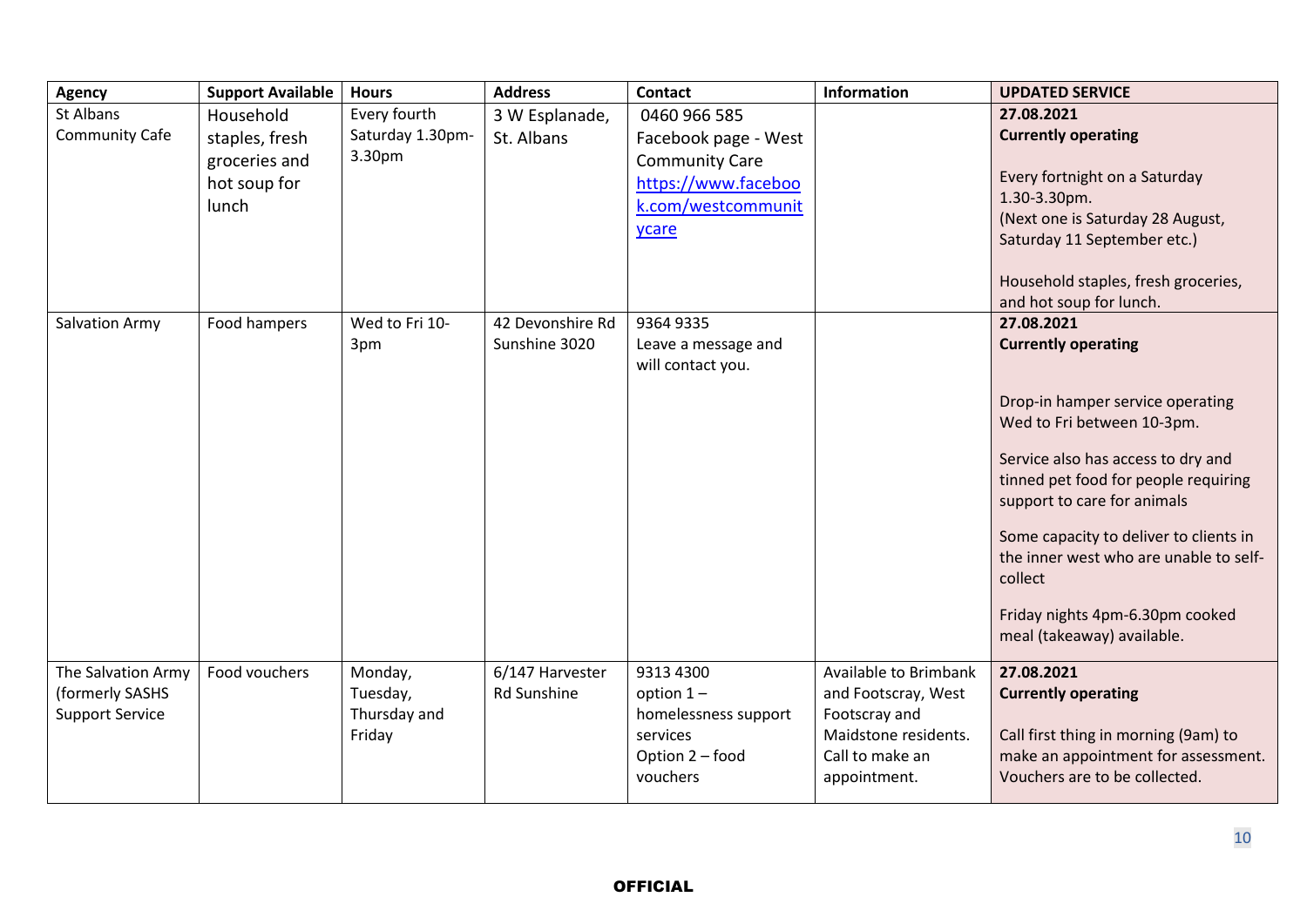| <b>Agency</b>           | <b>Support Available</b> | <b>Hours</b>      | <b>Address</b>     | <b>Contact</b>          | <b>Information</b>                      | <b>UPDATED SERVICE</b>                   |
|-------------------------|--------------------------|-------------------|--------------------|-------------------------|-----------------------------------------|------------------------------------------|
| Northpoint Centre       | Food parcels             | Monday $-$        | Northpoint         | 9338 1898               | For Brimbank                            | 27.08.2021                               |
| (Food relief centre)    |                          | Thursday 9am -    | Centre             |                         | residents. Must show                    | <b>Currently operating</b>               |
|                         |                          | 4pm               | 3 Trade Park Dr,   |                         | a Centrelink/                           |                                          |
|                         |                          | Friday 9am - 1pm  | Tullamarine.       |                         | Immigration Card or<br>other form of ID | Providing pre-packed hampers only        |
|                         |                          |                   |                    |                         |                                         | Monday - Thursday 9am - 4pm              |
|                         |                          |                   |                    |                         |                                         | Friday 9am - 1pm                         |
|                         |                          |                   |                    |                         |                                         | Closed public holidays                   |
|                         |                          |                   |                    |                         |                                         |                                          |
|                         |                          |                   |                    |                         |                                         |                                          |
|                         |                          |                   |                    |                         |                                         |                                          |
| Vantage Point Care      | Pre-packed boxes         | Contact via email | Via email only,    | Ph: 9844 4465           | Operate from multiple                   | 27.08.2021                               |
|                         | with pantry items        | only              | date confirmation  | admin@vantagepoint.c    | locations around                        | <b>Currently operating</b>               |
|                         | as well as meals,        |                   |                    | hurch                   | Melbourne, East Outer                   |                                          |
|                         | fresh food and           |                   | pick-up location   |                         | East and North/West.                    | No delivery service provided.            |
|                         | vegetable.               |                   | $at$ :-            | Email details - name,   | Request contact                         | Pick up only, every Tuesday between      |
|                         |                          |                   | Unit 1/16A Keilor  | contact details, family | person for                              | 2-2.30pm at Vantage Point Unit 1/16A     |
|                         |                          |                   | Park Drive         | size and residential    | North/West -> Maria                     | Keilor Park Drive Keilor East. Doors     |
|                         |                          |                   | <b>Keilor East</b> | suburb and someone      |                                         | close at 2.30                            |
|                         |                          |                   |                    | from organisation will  |                                         | This service is also available to people |
|                         |                          |                   |                    | make contact.           |                                         | in Melton, Maribyrnong, Wyndham          |
|                         |                          |                   |                    | https://www.vantagepo   |                                         | Moonee Valley, Hume and Moreland         |
|                         |                          |                   |                    | int.church/community    |                                         | municipalities                           |
|                         |                          |                   |                    |                         |                                         | Note: Confirmation requests for food     |
|                         |                          |                   |                    |                         |                                         | parcels must be received before 3pm      |
|                         |                          |                   |                    |                         |                                         | the Friday of the week prior to the      |
|                         |                          |                   |                    |                         |                                         | Tuesday pick-up date.                    |
| Westvale                | Food hampers             | By appointment    | 45 Kings Rd. St.   | Ph: 9249-4665           | <b>Brimbank Residents</b>               | More recent update unavailable           |
| <b>Community Centre</b> |                          | only.             | Albans             | email:                  | only                                    |                                          |
|                         |                          |                   |                    | westvale@brimbank.vic   | Service is restricted to                | 06.08.21                                 |
|                         |                          | Contact on 9249   |                    | .gov.au                 | once every 2 weeks                      | <b>Currently operating</b>               |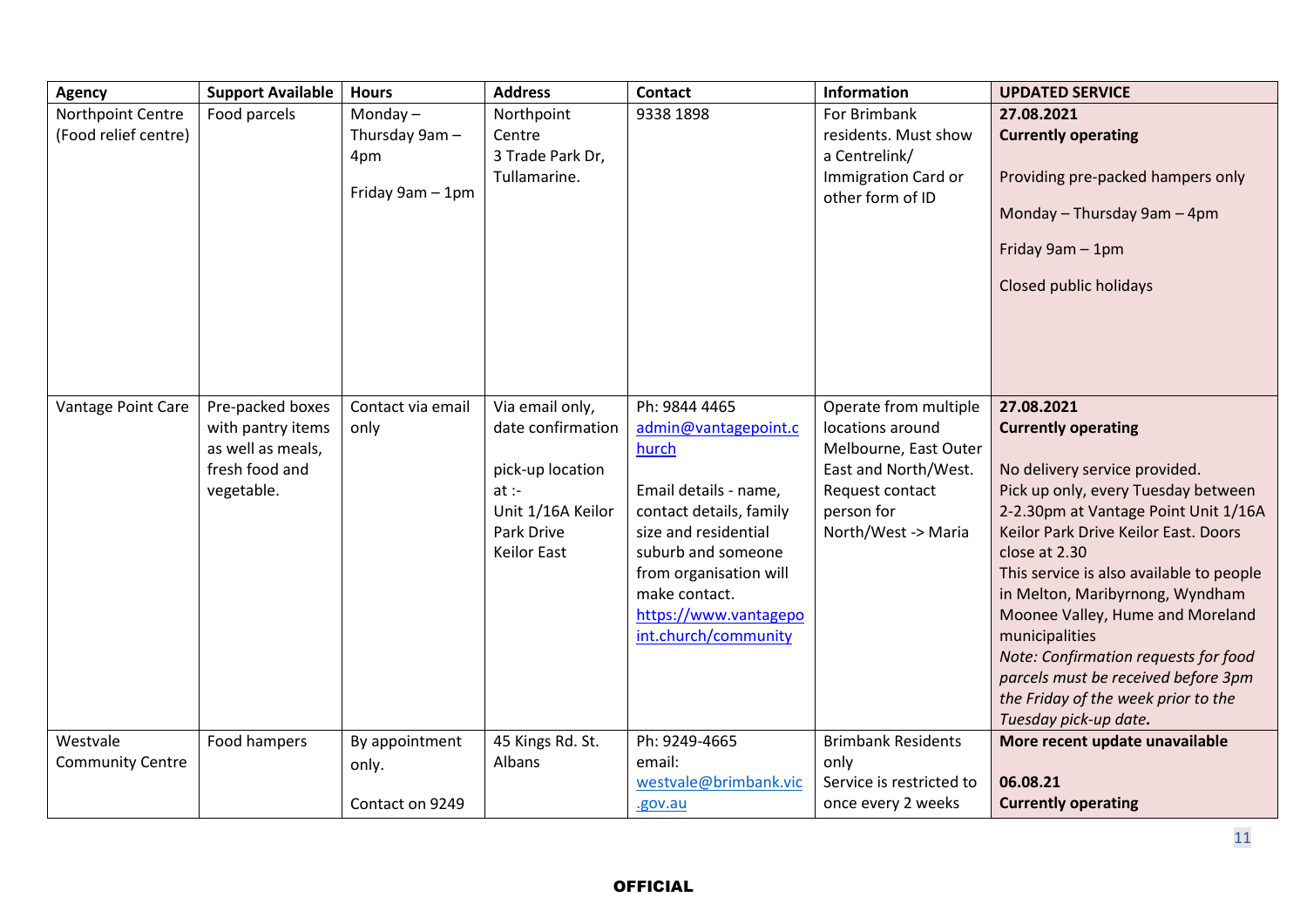| <b>Agency</b> | <b>Support Available</b> | <b>Hours</b>      | <b>Address</b>    | Contact              | <b>Information</b>     | <b>UPDATED SERVICE</b>                |
|---------------|--------------------------|-------------------|-------------------|----------------------|------------------------|---------------------------------------|
|               |                          | 4665 to arrange   |                   |                      |                        |                                       |
|               |                          | collection time.  |                   |                      |                        | Available to Brimbank residents only. |
|               |                          |                   |                   |                      |                        | If it is an emergency, please email   |
|               |                          |                   |                   |                      |                        | Emergencymanagement@brimbank.vi       |
|               |                          |                   |                   |                      |                        | c.gov.au                              |
|               |                          |                   |                   |                      |                        | Contact on 9249 4665 to arrange       |
|               |                          |                   |                   |                      |                        | collection time.                      |
| The Humble    | Emergency and            | Mon- Fri 9:00am - | Delivery is       | Muhamed Elkadi       | People living in the   | 27.08.2021                            |
| Mission       | essential services       | 6:00pm.           | preferred         | Ph: 0408 718 559     | municipalities of      | <b>Currently operating</b>            |
|               | relief for               |                   | however           | thehumblemission@hot | Brimbank or            |                                       |
|               | vulnerable               | Out of hours      | collection can be | mail.com             | Maribyrnong.           |                                       |
|               | persons and              | assistance can be | arranged on an    |                      |                        |                                       |
|               | families including       | arranged for      | individual basis  |                      | The Humble Mission is  |                                       |
|               | the provision            | urgent cases      |                   |                      | a small not-for-profit |                                       |
|               | of meals and food        |                   |                   |                      | that organisation      |                                       |
|               | essentials and           | Out of hours      |                   |                      | started in response to |                                       |
|               | parcels, toiletries,     | deliveries can    |                   |                      | seeing critical need   |                                       |
|               | essential                | also be arranged  |                   |                      | among the most         |                                       |
|               | clothing, essential      |                   |                   |                      | disadvantaged in our   |                                       |
|               | hygiene products         | Supports include  |                   |                      | community for food     |                                       |
|               | and blankets.            | for those with    |                   |                      | and daily living       |                                       |
|               |                          | NDIS packages     |                   |                      | essentials.            |                                       |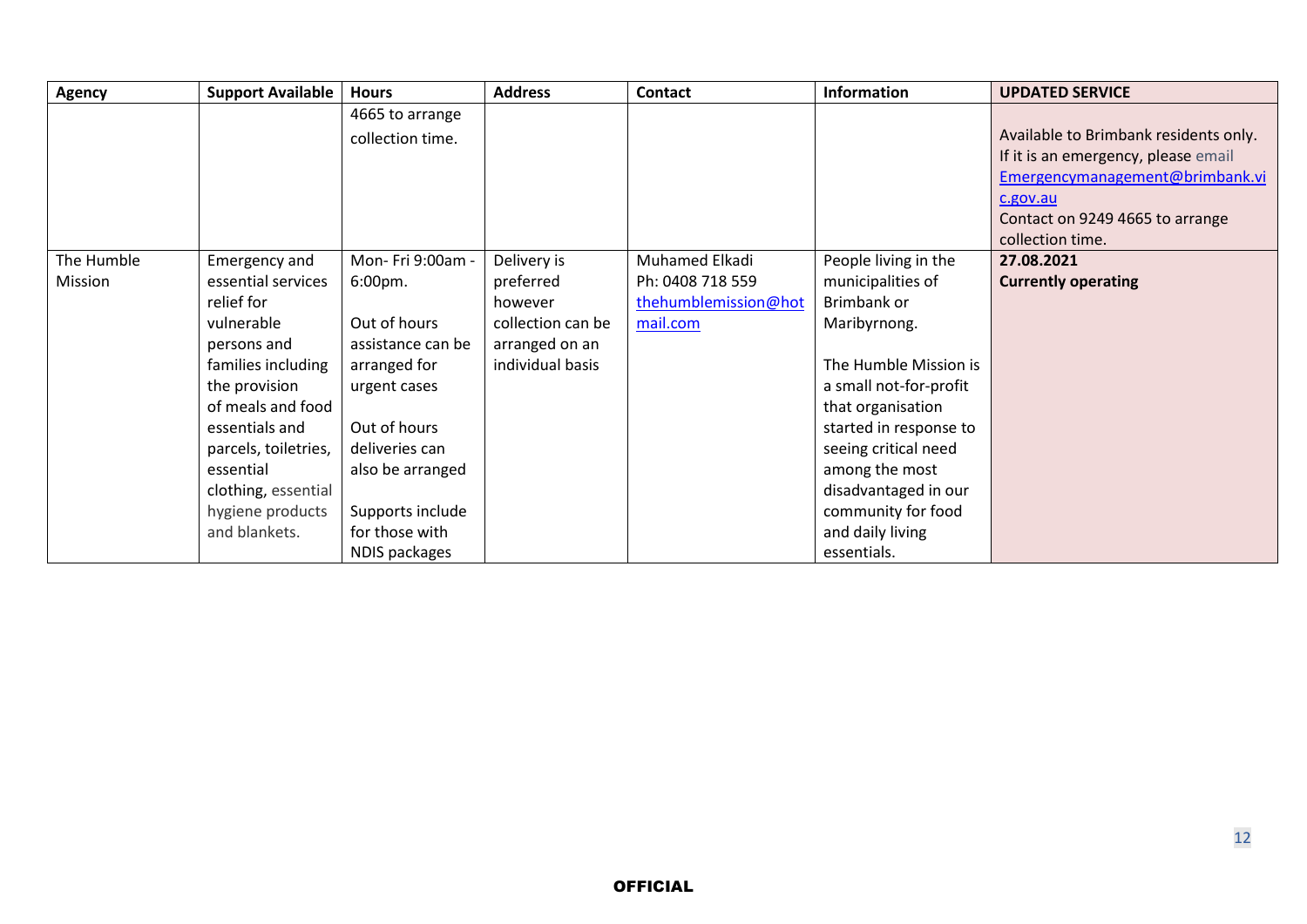## **EMERGENCY RELIEF – HOBSONS BAY**

| Each local Council also offers a range of supports during the restriction period and are developing recovery plans.                 |
|-------------------------------------------------------------------------------------------------------------------------------------|
| Find out more about Hobsons Bay City Council here: https://www.hobsonsbay.vic.gov.au/Home or 99321000 or the language line 99321212 |

| <b>Agency</b>         | Support          | <b>Hours</b>    | <b>Address</b> | <b>Contact</b>     | Eligibility                | <b>UPDATED SERVICE</b>                                 |
|-----------------------|------------------|-----------------|----------------|--------------------|----------------------------|--------------------------------------------------------|
|                       | <b>Available</b> |                 |                |                    |                            |                                                        |
| <b>Salvation Army</b> | Food vouchers    | Tues,           | 108 Queen      | 9398 1954          | For people in the Altona,  | More recent update unavailable                         |
|                       |                  | Wed and         | St Altona      | Star.conliffe@salv | Altona Meadows/West and    | 06.08.2021                                             |
|                       | Financial        | Thurs           |                | ationarmy.org.au   | Seaholme and other         | <b>Currently operating</b>                             |
|                       | counselling      | $10am -$        |                | 88784500 head      | Western Metro areas.       |                                                        |
|                       | referral only    | 1pm             |                | office - Blackburn |                            | Food hampers and vouchers for community members in     |
|                       |                  |                 |                | Office             |                            | need will continue Tues, Wed and Thurs, 10am-1pm.      |
|                       |                  |                 |                |                    |                            | NO FACE-TO-FACE: ONLY APPOINTMENTS. Call 9398          |
|                       |                  |                 |                |                    |                            | 1750, 10am-12pm for assessment and appointments.       |
|                       |                  |                 |                |                    |                            | Pick up at door. If you cannot get through, leave a    |
|                       |                  |                 |                |                    |                            | message.                                               |
|                       |                  |                 |                |                    |                            | Financial counselling referrals can be made by         |
|                       |                  |                 |                |                    |                            | individuals or organisation by phoning 1800 722 363 or |
|                       |                  |                 |                |                    |                            | email to:                                              |
|                       |                  |                 |                |                    |                            | corpsofficer.hobsonsbay@salvationarmy.org.au           |
|                       |                  |                 |                |                    |                            | Counselling is mostly done over the phone for Wyndham  |
|                       |                  |                 |                |                    |                            | and Hobsons Bay residents.                             |
| Laverton              | Food parcels     | <b>Regular:</b> | Laverton       | 0476 170 589/      | Must live in Hobsons Bay.  | 27.08.2021                                             |
| Community             | and vouchers     | Mon,            | Community      | 83680177<br>-lf    | Community members living   | <b>Currently operating</b>                             |
| Integrated            |                  | Wed, Fri        | Hub 95 - 105   | no answer leave a  | in Hobsons Bay are able to |                                                        |
| Services (LCIS)       |                  | 10am -          | Railway Ave    | message and        | receive a remote delivery  | Due to lockdown, Emergency Relief services are offered |
|                       |                  | 2pm             | Laverton       | worker will return | service for support such   | remotely.                                              |
|                       |                  | <b>During</b>   | Williamstow    | call during        | food, vouchers, or crisis  | Taking phone calls on 0476 170 589 (during business    |
|                       |                  | Lockdow         | n Uniting      | business hours, or | assistance.                | hours) and email submissions from LCIS website.        |
|                       |                  | ns:             | Church 36      | register through   |                            | https://lcis.org.au/                                   |
|                       |                  | Mon-Fri         | Electra St     | the online form    |                            | Deliveries available                                   |
|                       |                  | $9am -$         | Williamstow    | at                 |                            |                                                        |
|                       |                  | 5pm             | n              |                    |                            |                                                        |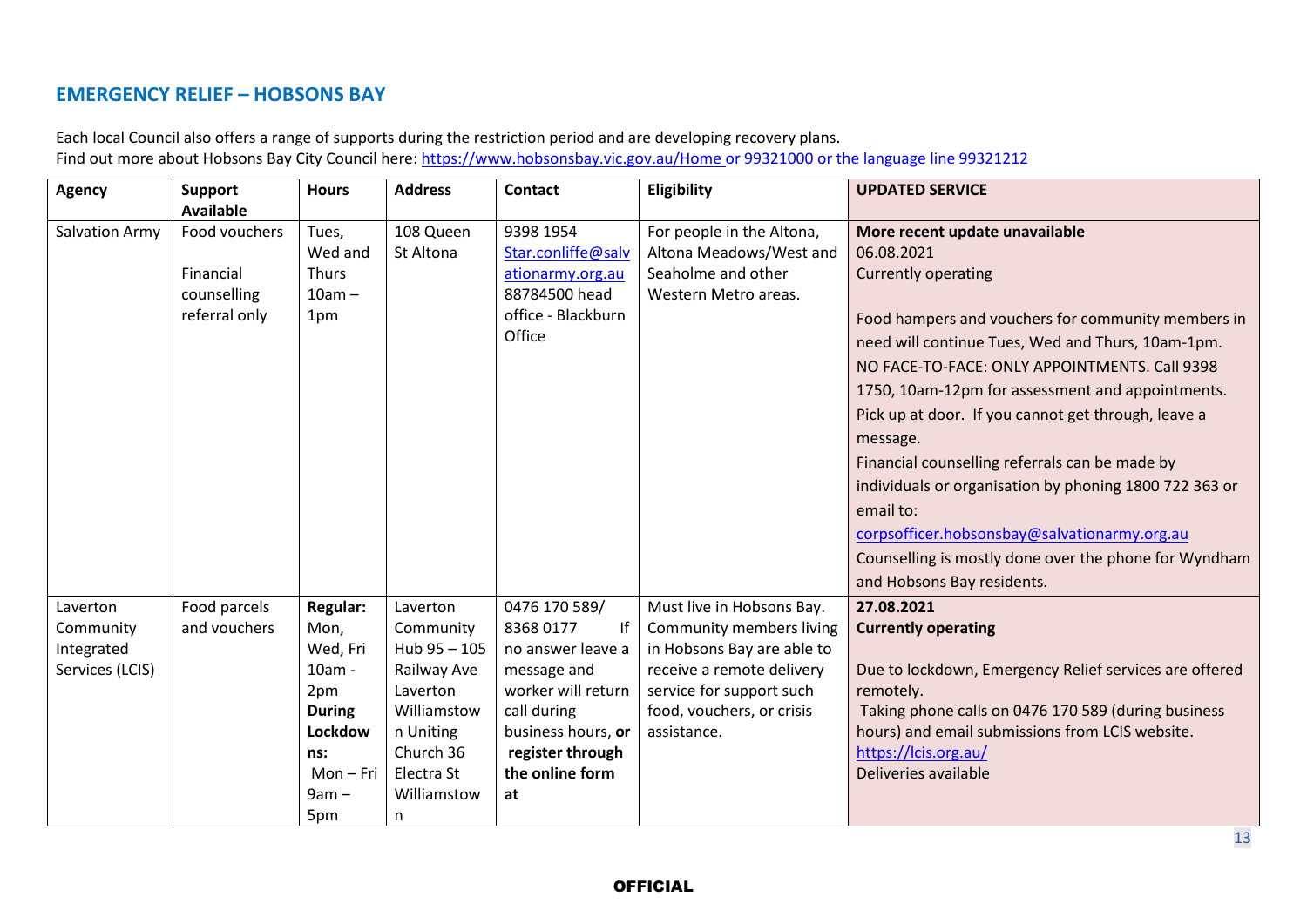| <b>Agency</b>                                                        | <b>Support</b><br><b>Available</b>                                                                                 | <b>Hours</b>                                | <b>Address</b>                            | <b>Contact</b>                                         | Eligibility                                                                                    | <b>UPDATED SERVICE</b>                                                                                                                                                                                                                                                                  |
|----------------------------------------------------------------------|--------------------------------------------------------------------------------------------------------------------|---------------------------------------------|-------------------------------------------|--------------------------------------------------------|------------------------------------------------------------------------------------------------|-----------------------------------------------------------------------------------------------------------------------------------------------------------------------------------------------------------------------------------------------------------------------------------------|
|                                                                      |                                                                                                                    |                                             |                                           | https://lcis.org.au<br>/emergency-<br>relief-register/ |                                                                                                |                                                                                                                                                                                                                                                                                         |
| Anglicare -<br>Williamstown<br>Emergency<br><b>Relief Centre</b>     | Woolworths<br>vouchers, Myki<br>passes for<br>appts only,<br>pharmacy<br>vouchers, food<br>parcels Fridays<br>only | Monday<br>and<br>Fridays<br>$10am -$<br>1pm | 36 Electra<br>Street<br>Williamstow<br>n. | 1800 809 722<br>0458 750 717                           | For people in Newport or<br>Williamstown.<br>Will support people in<br>need from other suburbs | 27.08.2021<br><b>Currently operating</b><br>32 Electra St Williamstown<br>Service Hours -<br>Mon & Fri 10am - 1.00 pm<br>Foodbank Program parcels available Fridays only.<br>Call 0458 750 717 during service hours.<br>Centralised number for general ER enquiries is: 1800 809<br>722 |
| <b>Helping Hand</b><br>Cafe<br>(Williamstown<br>Church of<br>Christ) | Food Hampers                                                                                                       | Tues<br>11am to<br>1pm                      | 119 Douglas<br>Parade<br>Williamstow<br>n | Helpinghandcafe<br>@hotmail.com                        | ID required                                                                                    | 26.5.2021<br>Café no longer operating.                                                                                                                                                                                                                                                  |
| Outlets<br>Cooperative<br>Neighbourhoo<br>d House                    | Fresh produce<br>frozen meals<br>Pantry Package<br>items<br>Personal<br>hygiene<br>products                        | Wed                                         | 43 Mason<br>Street<br>Newport             | 9391 8504<br>(Therese or Jess)                         | http://www.outletsco-<br>op.com.au/<br>Residents of Newport only.                              | More recent update unavailable<br>06.08.2021<br>Currently operating - phone only<br>During current 7-day lockdown we are accepting phone<br>calls from those in crisis or in quarantine isolation. Can<br>deliver simple pantry or personal hygiene items.                              |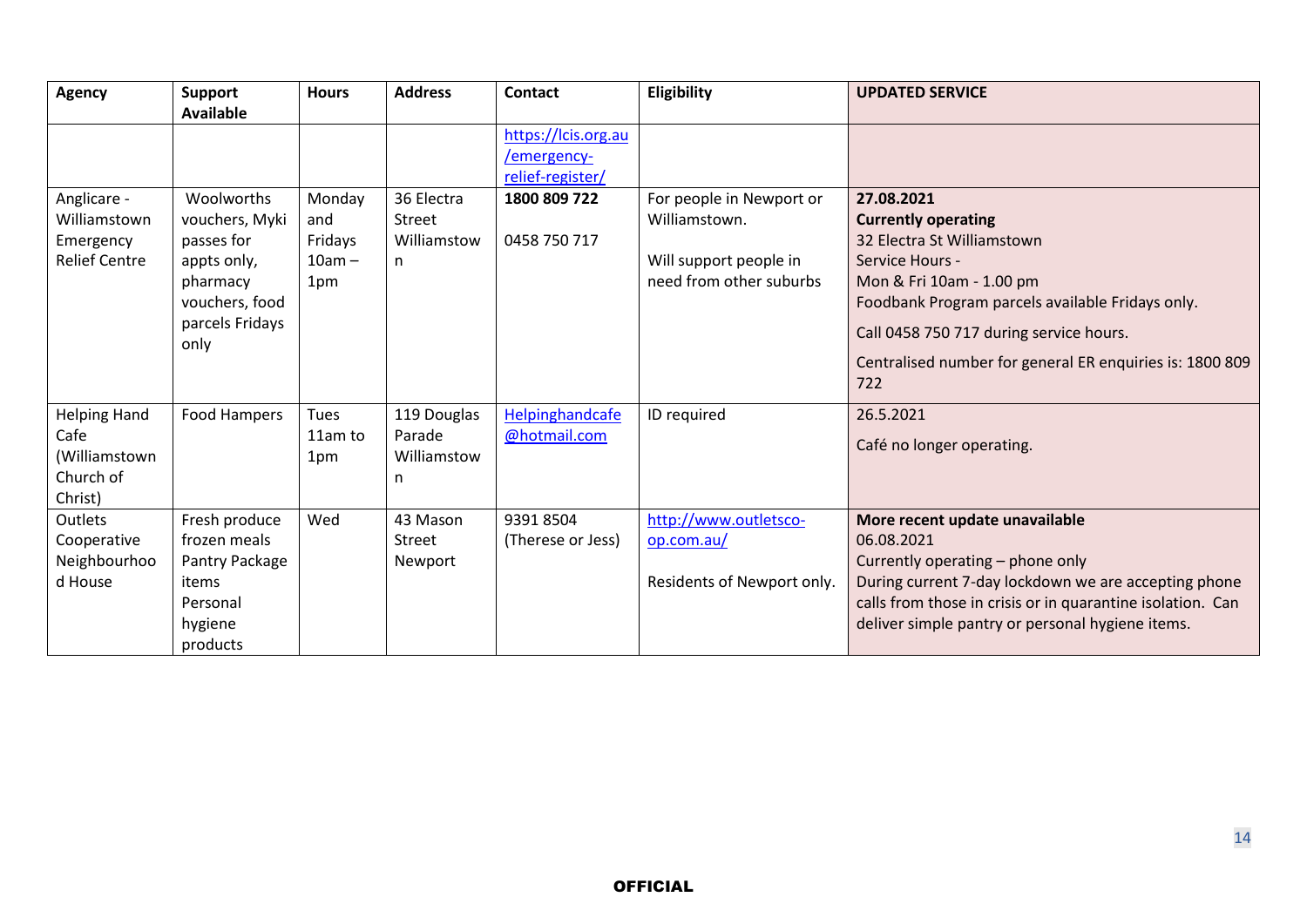### **EMERGENCY RELIEF – MARIBYRNONG**

Each local Council also offers a range of supports during the restriction period and are developing recovery plans. Find out more about Maribyrnong City Council here <https://www.maribyrnong.vic.gov.au/Home>

| <b>Agency</b>                      | <b>Support</b><br><b>Available</b>                                                                                                                                                                           | <b>Hours</b>                        | <b>Address</b>                                               | <b>Contact</b>                                                                   | Eligibility                                                                                      | <b>UPDATED SERVICE</b>                                                                                                                                                                                                                                                   |
|------------------------------------|--------------------------------------------------------------------------------------------------------------------------------------------------------------------------------------------------------------|-------------------------------------|--------------------------------------------------------------|----------------------------------------------------------------------------------|--------------------------------------------------------------------------------------------------|--------------------------------------------------------------------------------------------------------------------------------------------------------------------------------------------------------------------------------------------------------------------------|
| Catholic Care                      | Supermarket<br>and fuel<br>vouchers                                                                                                                                                                          | Tues, Wed,<br>Fri<br>$10am - 4pm$   | 3 Wingfield Street<br>Footscray                              | Phone 9689 3888 (preferred<br>contact number from now on)                        | Express post<br>or evouchers                                                                     | 27.08.2021<br>Currently operating, phone-only.<br>Bill assistance is available.<br>All contact is via the phone, please call<br>reception on landline. Not offering face-to-<br>face as yet.                                                                             |
| Maribyrnong<br><b>City Council</b> | Community<br>Strengthening<br>Team provides<br>Coles<br>vouchers,<br>nappies,<br>personal care<br>items and<br>other essential<br>items,<br>referrals to<br>other<br>programs and<br>local<br>organisations. | Monday $-$<br>Friday<br>$9am - 5pm$ | Precinct response<br>team with<br>respond to the<br>request. | Please call 9688 0434 or email<br>CommunityConnectors@mari<br>byrnong.vic.gov.au | Those affected<br>by the COVID-<br>19 pandemic<br>and residing in<br>the City of<br>Maribyrnong. | 27.08.2021<br><b>Currently operating</b><br>Information and referral service<br>New addition - delivery of items from ER<br>services to people in isolation<br>Items can be delivered on Monday,<br>Wednesday or Thursday and are usually<br>organised a day in advance. |
| Uniting<br>Footscray               | Food parcels<br>and food                                                                                                                                                                                     | Wednesday-<br>Friday                | 310 Barkly St<br>Footscray                                   | 9689 3515                                                                        | Food parcels<br>and vouchers                                                                     | 27.08.2021<br><b>Currently operating</b>                                                                                                                                                                                                                                 |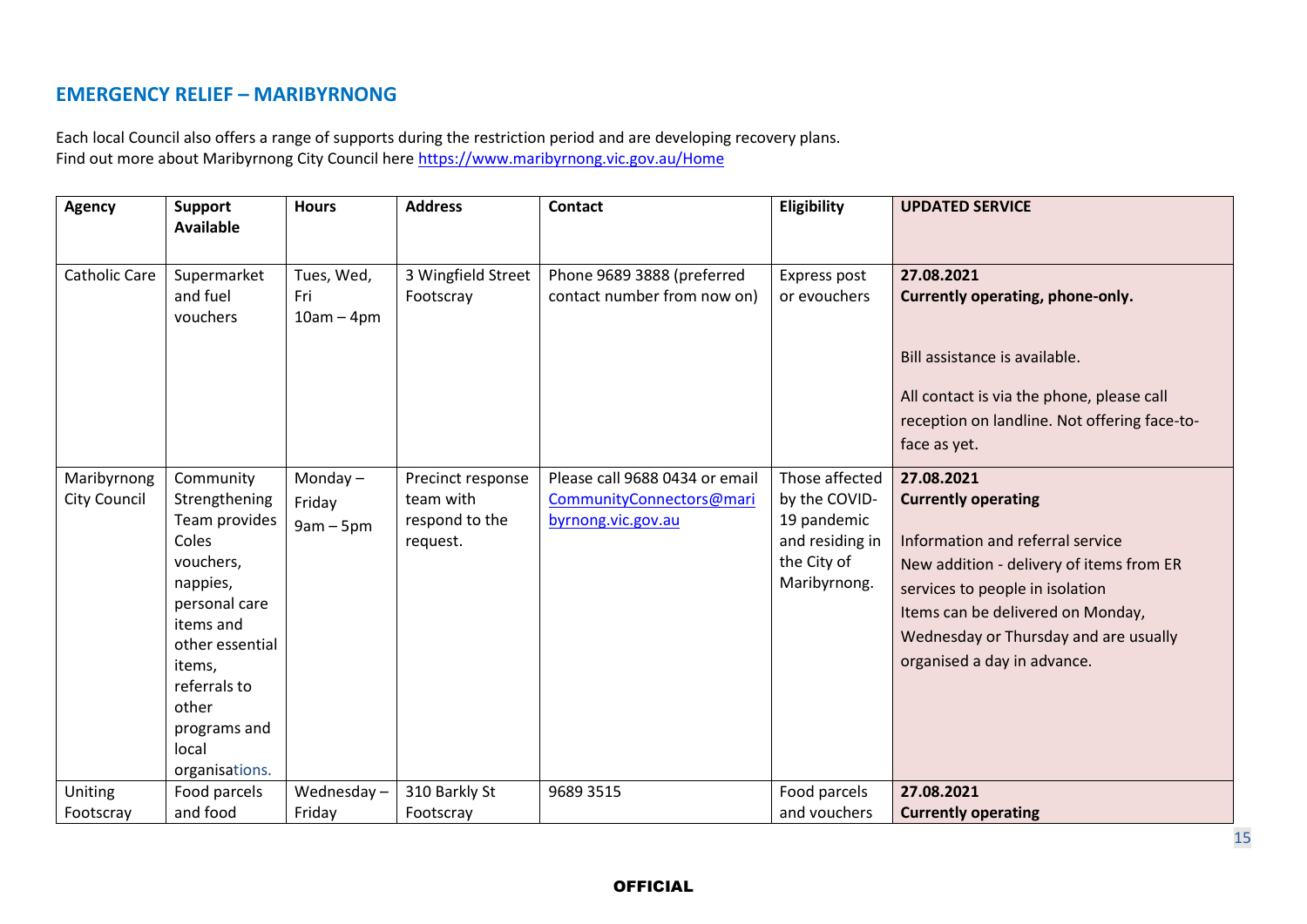| <b>Agency</b>                                                                      | <b>Support</b><br><b>Available</b>                                                                                                               | <b>Hours</b>                                                                                          | <b>Address</b>                                                                                 | <b>Contact</b>                                                       | Eligibility                                                                                                                                          | <b>UPDATED SERVICE</b>                                                                                                                                                                                                                                                                                                                                                                                                                                                                                                                                                                                            |
|------------------------------------------------------------------------------------|--------------------------------------------------------------------------------------------------------------------------------------------------|-------------------------------------------------------------------------------------------------------|------------------------------------------------------------------------------------------------|----------------------------------------------------------------------|------------------------------------------------------------------------------------------------------------------------------------------------------|-------------------------------------------------------------------------------------------------------------------------------------------------------------------------------------------------------------------------------------------------------------------------------------------------------------------------------------------------------------------------------------------------------------------------------------------------------------------------------------------------------------------------------------------------------------------------------------------------------------------|
| Emergency<br>Relief<br>(previously<br>known as<br>Wesley<br>Footscray<br>Outreach) | vouchers                                                                                                                                         | $9.30am -$<br>4pm                                                                                     |                                                                                                |                                                                      | are available<br>to eligible<br>people<br>following a<br>phone<br>assessment.                                                                        | Food parcels and food vouchers are available<br>for people living Maribyrnong LGA. Contact<br>9689 3515.<br>People living outside of Maribyrnong LGA may<br>be provided with a one-off food parcel in an<br>emergency situation.<br>Families in Western Metro area who are<br>struggling may be given a one-off food<br>voucher.<br>Providing medication assistance.<br>Will assist people in Brimbank as many<br>providers are closed.<br>Dry cleaned clothing and blankets available.<br>Shower and laundry facilities are currently on<br>hold till further notice.<br>Morning tea and lunch programs on hold. |
| The Humble<br>Mission                                                              | Emergency<br>and essential<br>services relief<br>for vulnerable<br>persons and<br>families<br>including the<br>provision<br>of meals and<br>food | Mon-Fri<br>9:00am -<br>6:00pm<br>Out of hours<br>assistance<br>can be<br>arranged for<br>urgent cases | Delivery is<br>preferred<br>however<br>collection can be<br>arranged on an<br>individual basis | Muhamed Elkadi<br>Ph: 0408718559<br>thehumblemission@hotmail.c<br>om | People living<br>in Cities of<br>Maribyrnong<br>or Brimbank.<br>The Humble<br>Mission is a<br>small not-for-<br>profit<br>organisation<br>started in | 27.08.2021<br><b>Currently operating</b>                                                                                                                                                                                                                                                                                                                                                                                                                                                                                                                                                                          |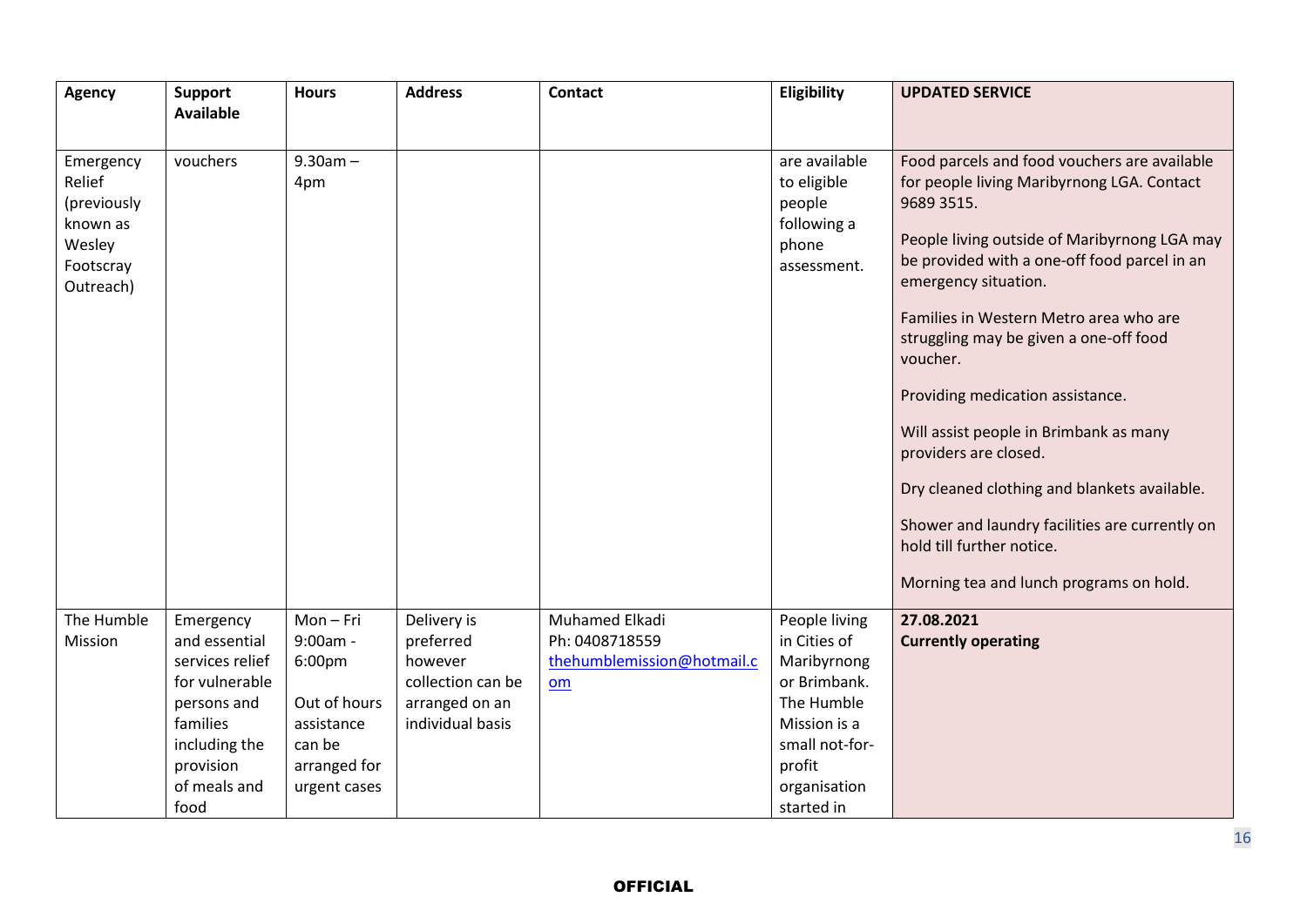| <b>Agency</b> | <b>Support</b><br><b>Available</b> | <b>Hours</b>  | <b>Address</b>     | <b>Contact</b>                 | Eligibility    | <b>UPDATED SERVICE</b>                          |
|---------------|------------------------------------|---------------|--------------------|--------------------------------|----------------|-------------------------------------------------|
|               |                                    |               |                    |                                |                |                                                 |
|               | essentials and                     | Out of hours  |                    |                                | response to    |                                                 |
|               | parcels,                           | deliveries    |                    |                                | critical need  |                                                 |
|               | toiletries,                        | can also be   |                    |                                | among the      |                                                 |
|               | essential                          | arranged      |                    |                                | most           |                                                 |
|               | clothing, esse                     |               |                    |                                | disadvantaged  |                                                 |
|               | ntial hygiene                      |               |                    |                                | in our         |                                                 |
|               | products and                       |               |                    |                                | community for  |                                                 |
|               | blankets.                          |               |                    |                                | food and daily |                                                 |
|               |                                    |               |                    |                                | living         |                                                 |
|               |                                    |               |                    |                                | essentials.    |                                                 |
| Braybrook     | <b>Bread from</b>                  | $Mon - bread$ | 113 Melon Street   | Call Vivienne                  | Eligibility    | More recent update unavailable                  |
| and           | <b>Bakers Delight</b>              | available     | Braybrook 3019     | 9317 5610                      | Healthcare     | 06.08.2021                                      |
| Maidstone     | on a Monday.                       | $10am - 2pm$  |                    |                                | card or        | <b>Currently operating</b>                      |
| Neighbourho   | Food parcels                       |               |                    | http://bmnh.org.au/            | demonstrated   | No delivery service provided, COVID safe pick   |
| od House Inc  | with fruit, veg                    | Tues - food   |                    |                                | need           | up only.                                        |
|               | and pantry                         | parcels and   |                    |                                |                | Monday - free bread bakers Delight 10 - 2pm     |
|               | goods.                             | frozen meals  |                    |                                |                | pick up Mondays only - just attend              |
|               | Frozen meals,                      | $12.30 -$     |                    |                                |                | Tuesday - call first to assess need and arrange |
|               | vegetarian                         | 3.30pm        |                    |                                |                | pick up time.                                   |
| Vantage       | Pre-packed                         | Contact via   | Via email only,    | Ph: 9844 4465                  | Operate from   | 27.08.2021                                      |
| Point Care    | boxes with                         | email only    | date               | admin@vantagepoint.church      | multiple       | <b>Currently operating</b>                      |
|               | pantry items                       |               | confirmation       |                                | locations      |                                                 |
|               | as well as                         |               |                    | Email details - name, contact  | around         | No delivery service provided.                   |
|               | meals,                             |               | pick-up            | details, family size and       | Melbourne,     | Pick up only, every Tuesday between 2-          |
|               | fresh food and                     |               | location at :-     | residential suburb and         | East           | 2.30pm at Vantage Point Unit 1/16A Keilor       |
|               | vegetable.                         |               | Unit 1/16A Keilor  | someone from                   | Outer East and | Park Drive Keilor East. Doors close at 2.30.    |
|               |                                    |               | Park Drive         | organisation will make contact | North/West.    | Service is also available to people in Melton,  |
|               |                                    |               | <b>Keilor East</b> |                                | Request        | Maribyrnong, Wyndham Moonee                     |
|               |                                    |               |                    |                                | contact person | Valley, Hume and Moreland municipalities        |
|               |                                    |               |                    | https://www.vantagepoint.ch    | for            | Note: Confirmation requests for food parcels    |
|               |                                    |               |                    | urch/community                 | North/West ->  | must be received before 3pm the Friday of the   |
|               |                                    |               |                    |                                | Maria          | week prior to the Tuesday pick-up date.         |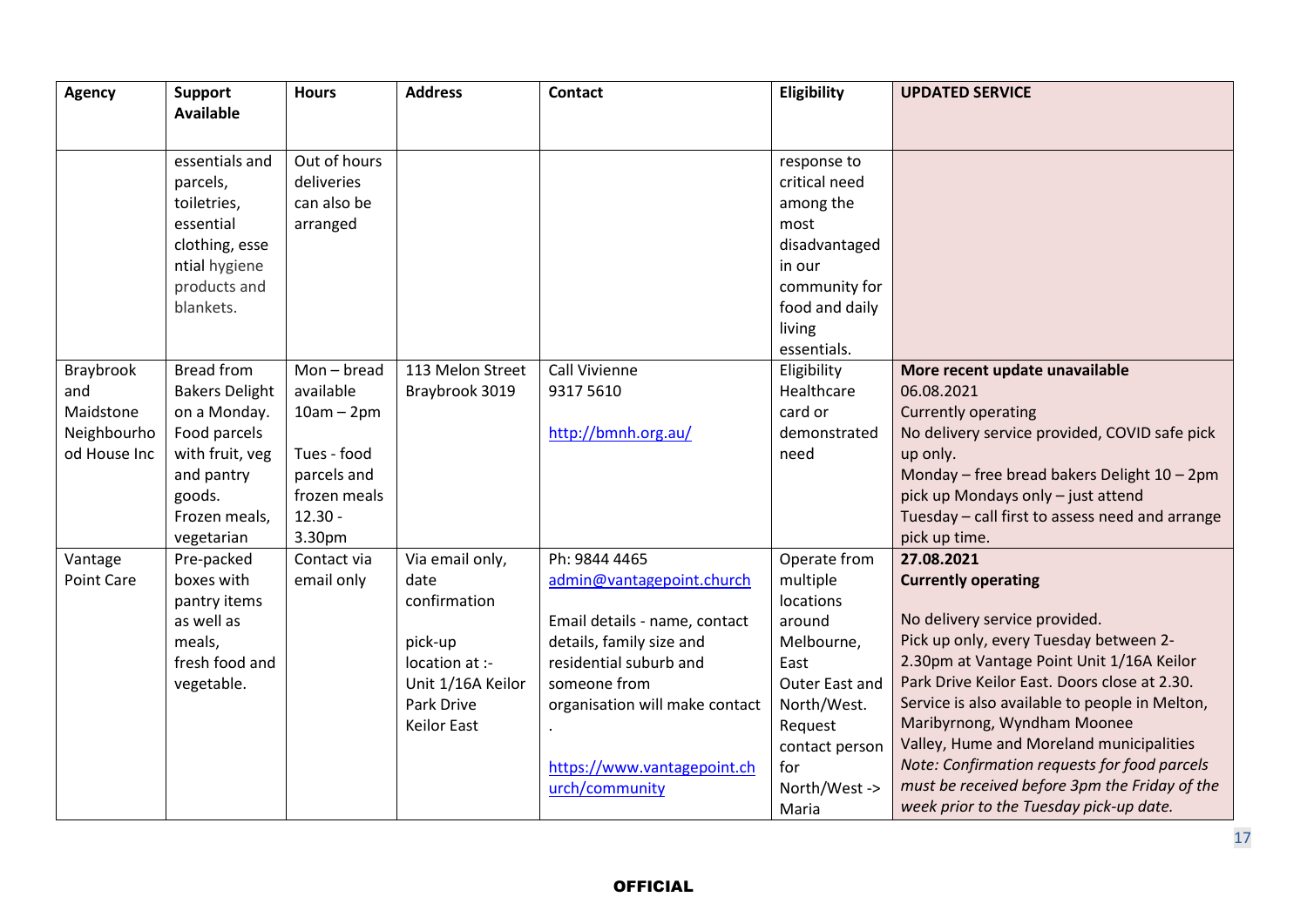## **EMERGENCY RELIEF – MELTON**

Each local Council also offers a range of supports during the restriction period and are developing recovery plans. Find out more about Melton City Council here <https://www.melton.vic.gov.au/Home>

| <b>Agency</b> | <b>Support</b>   | <b>Hours</b> | <b>Address</b> | <b>Contact</b> | Eligibility         | <b>UPDATED SERVICE</b>                           |
|---------------|------------------|--------------|----------------|----------------|---------------------|--------------------------------------------------|
|               | <b>Available</b> |              |                |                |                     |                                                  |
| Melton        | Food             | Monday $-$   | 100 Coburns    | 9747 6811      | For people in       | 27.08.2021                                       |
| Combined      | parcels          | Thursday     | Road           |                | Melton.             | <b>Currently operating</b>                       |
| Churches      |                  | $10am -$     | Melton         |                | Available to        |                                                  |
| Caring        |                  | 2.30pm       |                |                | residents of Melton | No appointment required.                         |
| Emergency     |                  | Friday       |                |                | twice a year.       | Limited home delivery available twice a year.    |
| Food          |                  | $10am -$     |                |                | To access further   | Send through ID first.                           |
| Services      |                  | 12.15 pm     |                |                | assistance an       | Eligibility the same, but more frequent          |
|               |                  | School       |                |                | appointment with    | assistance is available once assessed by         |
|               |                  | holidays:    |                |                | the Budget          | budget educator.                                 |
|               |                  | Mon-Fri      |                |                | Educator is         |                                                  |
|               |                  | 10.00 am-    |                |                | required.           |                                                  |
|               |                  | 12.30 pm     |                |                |                     |                                                  |
| <b>ADRA</b>   | Food             | Friday       | Melton South   |                | For people in       | 27.08.2021                                       |
| Community     | parcels          | From 4       | Community      |                | Melton postcode.    | <b>Currently operating</b>                       |
| Care/Melto    |                  | December     | Centre         |                | Must have a         |                                                  |
| n South       |                  | tickets will | 41 Exford      |                | current Centrelink  | Ticketing system in place.                       |
|               |                  | be available | Road           |                | or Immigration      | If people are isolating or for some other        |
| Community     |                  | from         | Melton South   |                | Card although       | reason are not able to come to the centre,       |
| Centre        |                  | 10:30am and  |                |                | some flexibility to | they can have someone collect on their           |
|               |                  | a collection |                |                | support people      | behalf if they have the persons card and         |
|               |                  | time will be |                |                | who do not meet     | details.                                         |
|               |                  | given. Due   |                |                | these criteria.     | Staple foods plus fruit and vegetable parcels.   |
|               |                  | to new       |                |                |                     | Curry, Rice and Pasta is also usually available. |
|               |                  | delivery     |                |                |                     | Please note that from FRIDAY 12 MARCH,           |
|               |                  | arrangement  |                |                |                     | there will be a \$3.00. charge for two parcels   |
|               |                  | s food       |                |                |                     | of essential and frozen foods plus a parcel of   |
|               |                  | collection   |                |                |                     | fresh fruit and vegetables.                      |
|               |                  | will         |                |                |                     |                                                  |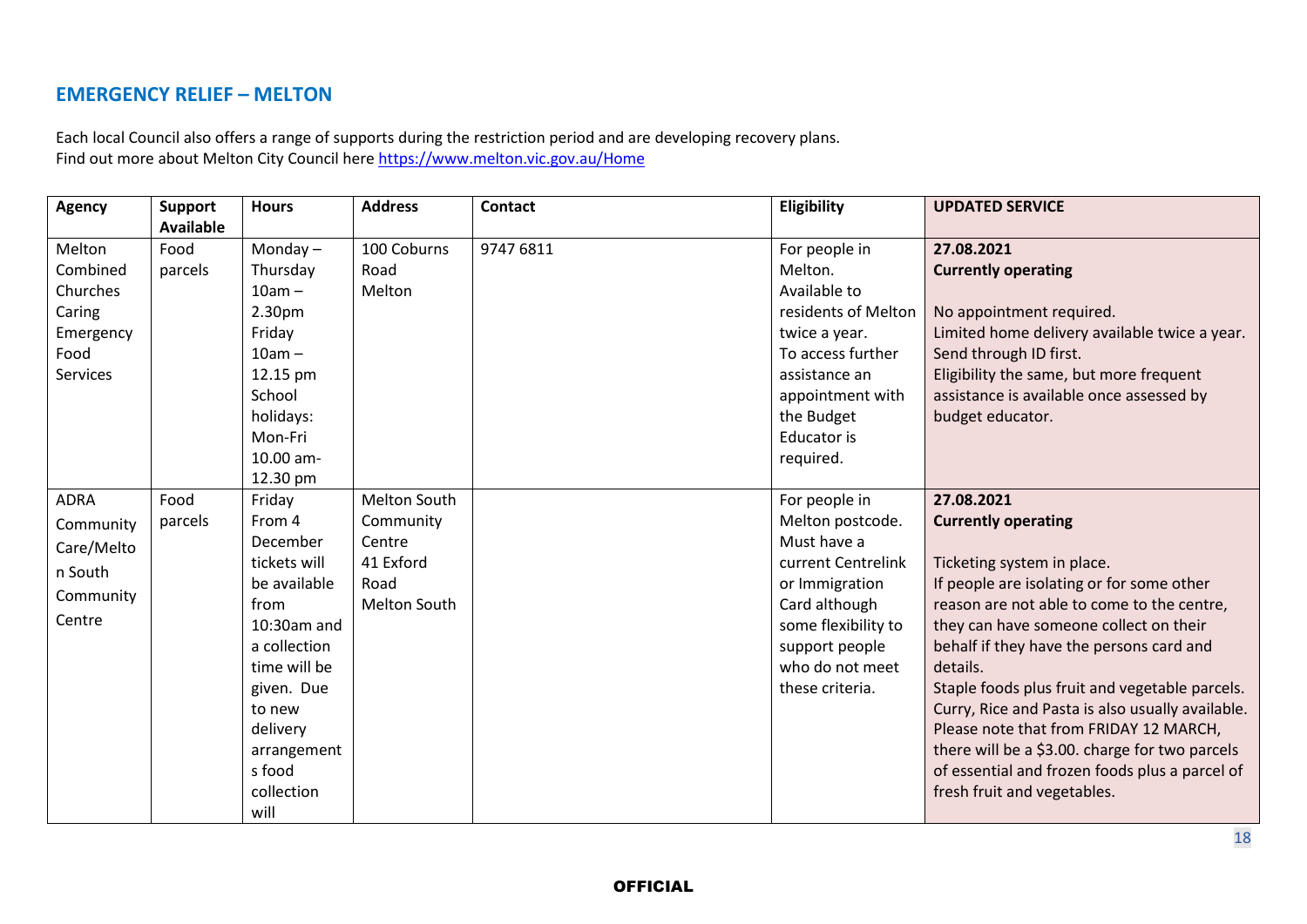| <b>Agency</b>                                       | <b>Support</b><br><b>Available</b>                    | <b>Hours</b>                                                                                         | <b>Address</b>                              | <b>Contact</b>                                                                                                                                   | Eligibility                                                                                                                 | <b>UPDATED SERVICE</b>                                                                                                                                                                                                                                                                                                                                                                |
|-----------------------------------------------------|-------------------------------------------------------|------------------------------------------------------------------------------------------------------|---------------------------------------------|--------------------------------------------------------------------------------------------------------------------------------------------------|-----------------------------------------------------------------------------------------------------------------------------|---------------------------------------------------------------------------------------------------------------------------------------------------------------------------------------------------------------------------------------------------------------------------------------------------------------------------------------------------------------------------------------|
|                                                     |                                                       | commence<br>between<br>12.30-1.00<br>pm.                                                             |                                             |                                                                                                                                                  |                                                                                                                             |                                                                                                                                                                                                                                                                                                                                                                                       |
| Resergence<br>Food<br>Hampers                       | Food<br>parcels                                       | Tuesday:<br>$12.00 - 3.00$<br>pm<br>Wed: 10.00 -<br>3.00 pm                                          | 3 Graham St<br>Melton                       |                                                                                                                                                  | For people in<br>Melton and<br>surrounding areas<br>in the western<br>suburbs<br>(depending on<br>availability of<br>food). | 27.08.2021<br>Not operating until further notice<br>For further updates consult Resergence FB<br>page<br>https://www.facebook.com/ResergenceInc/                                                                                                                                                                                                                                      |
| Catholic<br>Care                                    | Fuel and<br>food<br>Vouchers.                         | Tuesday and<br>Wednesday<br>9.30 am -<br>3.30 pm                                                     | Melton<br>Central,<br>Station Rd.<br>Melton | Ring Tuesday and Wednesday 8.30-9.30<br>to make a same day appointment.<br>0409 810 104<br>https://www.ccam.org.au/page/110/em<br>ergency-relief | Express post or e-<br>vouchers.                                                                                             | 27.08.2021<br>Currently operating, phone-only.<br>Bill assistance is available.<br>Currently no "face to face" appointments.                                                                                                                                                                                                                                                          |
| Dal Baba<br>Badhi<br>Chandi<br>Temple<br>(Plumpton) | Vegetaria<br>n meals,<br>groceries<br>and<br>blankets | Seven days<br>per week,<br>call before<br>2.00 pm.<br>Delivery<br>5pm-8pm,<br>seven days<br>per week | Home<br>delivered and<br>at temple          | 0433 021 110<br>0422 790 568                                                                                                                     | Open to all in need                                                                                                         | 27.08.2021<br><b>Currently operating</b><br>Phone requests for meals to be made by<br>2.00pm<br>Limited meal deliveries made between<br>5.00pm - 8.00 pm<br>Meals are also available at the temple<br>located at 1288-1364 Melton Hwy, Plumpton<br>from 12.00 pm $- 7.00$ pm 7 days a week.<br>Groceries and blankets also available -<br>requests to be made via phone call or text. |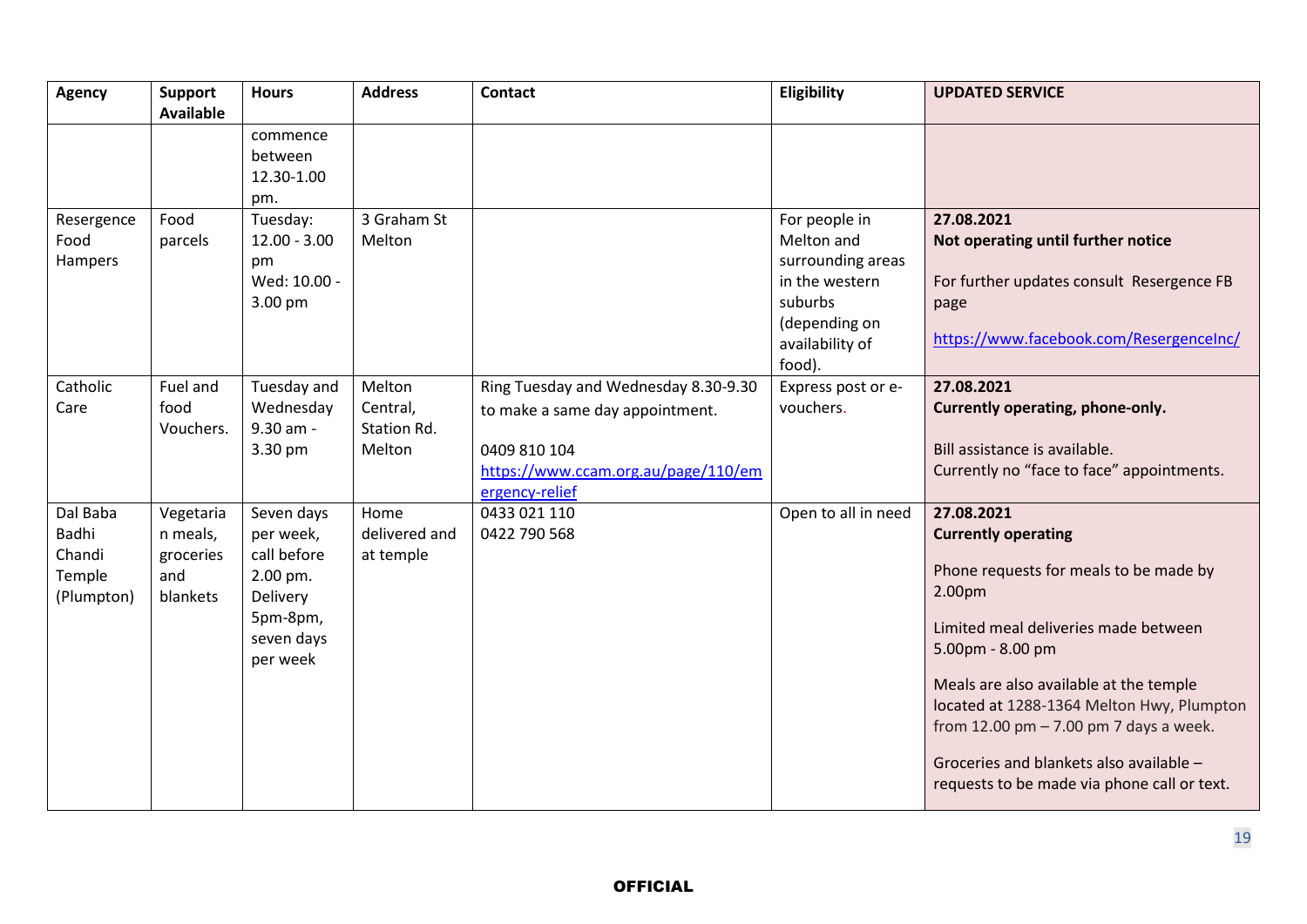| <b>Agency</b>                                          | <b>Support</b><br><b>Available</b>                                                  | <b>Hours</b>                                           | <b>Address</b>                     | <b>Contact</b>                                                                                                                                                         | Eligibility                                                                                                                       | <b>UPDATED SERVICE</b>                                                                                                                                                                          |
|--------------------------------------------------------|-------------------------------------------------------------------------------------|--------------------------------------------------------|------------------------------------|------------------------------------------------------------------------------------------------------------------------------------------------------------------------|-----------------------------------------------------------------------------------------------------------------------------------|-------------------------------------------------------------------------------------------------------------------------------------------------------------------------------------------------|
| Community<br>$Care -$<br><b>Melton City</b><br>Council | Home<br>meals<br>delivered                                                          | Monday $-$<br>Friday<br>$9.30am -$<br>$1.00$ pm        | Home<br>delivered                  | 9747 5407 or<br>9747 7384                                                                                                                                              | For vulnerable<br>seniors (65yrs+),<br>people with a<br>disability, Carers<br>(as per specific<br>funding programs:<br>HACC etc.) | 27.08.2021<br><b>Currently operating</b><br><b>Contact Melton City Council Community Care</b><br>for details re: eligibility. Special<br>circumstances, due to COVID-19, will be<br>considered. |
| Earth<br>Village Café                                  | <b>Bread</b><br>collection<br>and free<br>hot meal<br>to take<br>away               | Monday $-$<br>Friday<br>11.00 am-<br>3.00 pm           | 12 Wallace<br>Square               | 0478 965 735<br>1300 525 332                                                                                                                                           | Provide full name<br>and Medicare card<br>to show family size.                                                                    | 27.08.2021<br><b>Currently operating</b><br>During COVID lockdowns the operating hours<br>are $10.30$ am $- 12.00$ pm.                                                                          |
| Sri Durga<br>Temple                                    | Food &<br>groceries<br>available<br>to people<br>who<br>contact<br>them<br>directly | 7 days per<br>week                                     | Not provided                       | People can email<br>mail@sridurgatemple.com or ring<br>(03) 9747 1628 or mobile 0435 374 622<br>Ring before 2.00 pm to place order.<br>Collection between 5.00-7.00 pm | Vulnerable<br>communities                                                                                                         | More recent update unavailable.<br>27.01.2021<br><b>Currently operating</b><br>Groceries and food to be ordered and<br>collected from the Temple in Neale Rd.<br>Deanside.                      |
| Soup<br>Kitchen<br>Melton                              | Soup,<br>bread and<br>hamper<br>(pantry<br>items)                                   | Saturday<br>afternoon<br>Central<br>Melton<br>location | Advised when<br>booking<br>made.   | Consult Facebook page for information<br>and to make a booking<br>www.facebook.com/soupkitchenmelton                                                                   | No eligibility<br>criteria but need to<br>make a booking.                                                                         | 27.08.2021<br><b>Now closed</b><br>Returning in 2022.                                                                                                                                           |
| Timbertop<br>Children's<br>and<br>Community<br>Centre  | Food relief<br>(food<br>hampers<br>and<br>vouchers)                                 | Food reliefs<br>every<br>Thursday.                     | 1 Timber Top<br>Parade,<br>Aintree | 9747 5761<br>For food hampers phone between 9am -<br>11am on Thursday. Delivery of Hampers<br>will be Thursday afternoon (same day).                                   | Available to City of<br>Melton residents<br>only.                                                                                 | 27.08.2021<br><b>Currently operating</b><br>Drop in and appointments no longer<br>available. Contactless delivery service only.<br>Limited hampers available, so please only                    |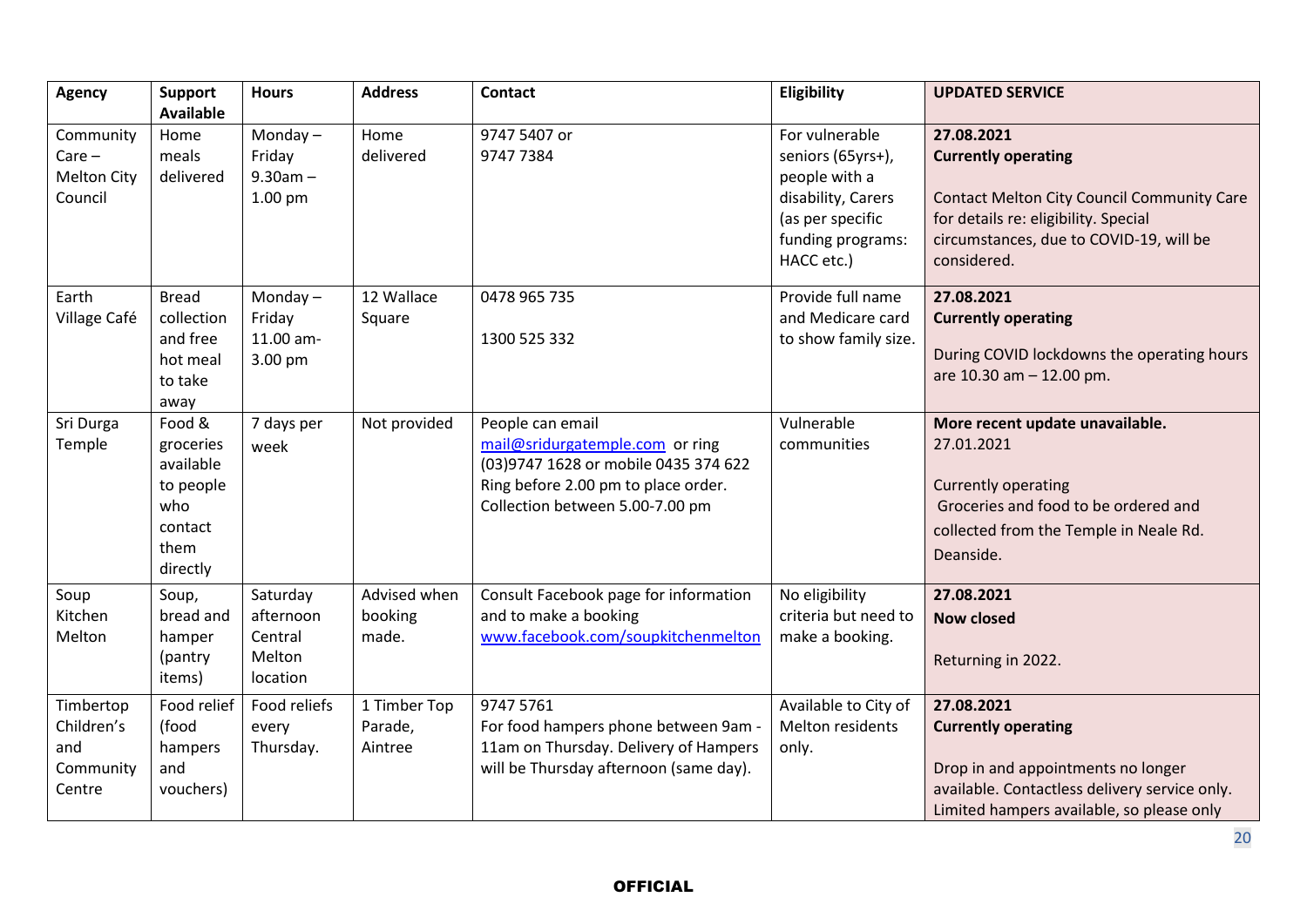| <b>Agency</b>                 | <b>Support</b><br><b>Available</b>                                                                            | <b>Hours</b>                       | <b>Address</b>                                                                                                                          | <b>Contact</b>                                                                                                                                                                                                                     | Eligibility                                                                                                                                              | <b>UPDATED SERVICE</b>                                                                                                                                                                                                                                                                                                                                                                                                                                                                        |
|-------------------------------|---------------------------------------------------------------------------------------------------------------|------------------------------------|-----------------------------------------------------------------------------------------------------------------------------------------|------------------------------------------------------------------------------------------------------------------------------------------------------------------------------------------------------------------------------------|----------------------------------------------------------------------------------------------------------------------------------------------------------|-----------------------------------------------------------------------------------------------------------------------------------------------------------------------------------------------------------------------------------------------------------------------------------------------------------------------------------------------------------------------------------------------------------------------------------------------------------------------------------------------|
|                               |                                                                                                               |                                    |                                                                                                                                         |                                                                                                                                                                                                                                    |                                                                                                                                                          | refer for unmet need or emergencies.                                                                                                                                                                                                                                                                                                                                                                                                                                                          |
| Stevenson<br>House            | Food relief<br>(Food<br>hampers<br>and<br>vouchers)                                                           | Food relief<br>Every Friday.       | 10 Stevenson<br>Cres, Caroline<br><b>Springs</b>                                                                                        | 9747 7272<br>For food hampers phone between 9am -<br>11am on Friday. Delivery of Hampers<br>will be Friday afternoon (same day).                                                                                                   | Available to City of<br>Melton residents<br>only.                                                                                                        | 27.08.2021<br><b>Currently operating</b><br>Drop in and appointments no longer<br>available. Contactless delivery service only.<br>Limited hampers available, so please only<br>refer for unmet need or emergencies.                                                                                                                                                                                                                                                                          |
| Kurunjang<br>Community<br>Hub | Food relief<br>(Food<br>hampers<br>and<br>vouchers)                                                           | Food relief<br>Every<br>Wednesday. | 33 Mowbray<br>Cres,<br>Kurunjang                                                                                                        | 9747 7339<br>For food hampers phone between 9am -<br>11am on Wednesday. Delivery of<br>Hampers will be Wednesday afternoon<br>(same day).                                                                                          | Available to City of<br>Melton residents<br>only.                                                                                                        | 27.08.2021<br><b>Currently operating</b><br>Drop in and appointments no longer<br>available. Contactless delivery service only.<br>Limited hampers available, so please only<br>refer for unmet need or emergencies.                                                                                                                                                                                                                                                                          |
| Vantage<br>Point Care         | Pre-<br>packed<br>boxes<br>with<br>pantry<br>items as<br>well as<br>meals,<br>fresh food<br>and<br>vegetable. | Contact via<br>email only          | Via email only,<br>date<br>confirmation<br>pick-up<br>location at :-<br>Unit 1/16A<br><b>Keilor Park</b><br><b>Drive</b><br>Keilor East | Ph: 9844 4465<br>admin@vantagepoint.church<br>Email details - name, contact details,<br>family size and residential suburb and<br>someone from<br>organisation will make contact.<br>https://www.vantagepoint.church/com<br>munity | Operate from<br>multiple locations<br>around Melbourne,<br>East Outer East and<br>North/West.<br>Request contact<br>person for<br>North/West -><br>Maria | 27.08.2021<br><b>Currently operating</b><br>No delivery service provided.<br>Pick up only, every Tuesday between 2-<br>2.30pm at Vantage Point Unit 1/16A Keilor<br>Park Drive Keilor East. Doors close at 2.30<br>This service is also available to people<br>in Melton, Maribyrnong, Wyndham Moonee<br>Valley, Hume and Moreland municipalities<br>Note: Confirmation requests for food parcels<br>must be received before 3pm the Friday of<br>the week prior to the Tuesday pick-up date. |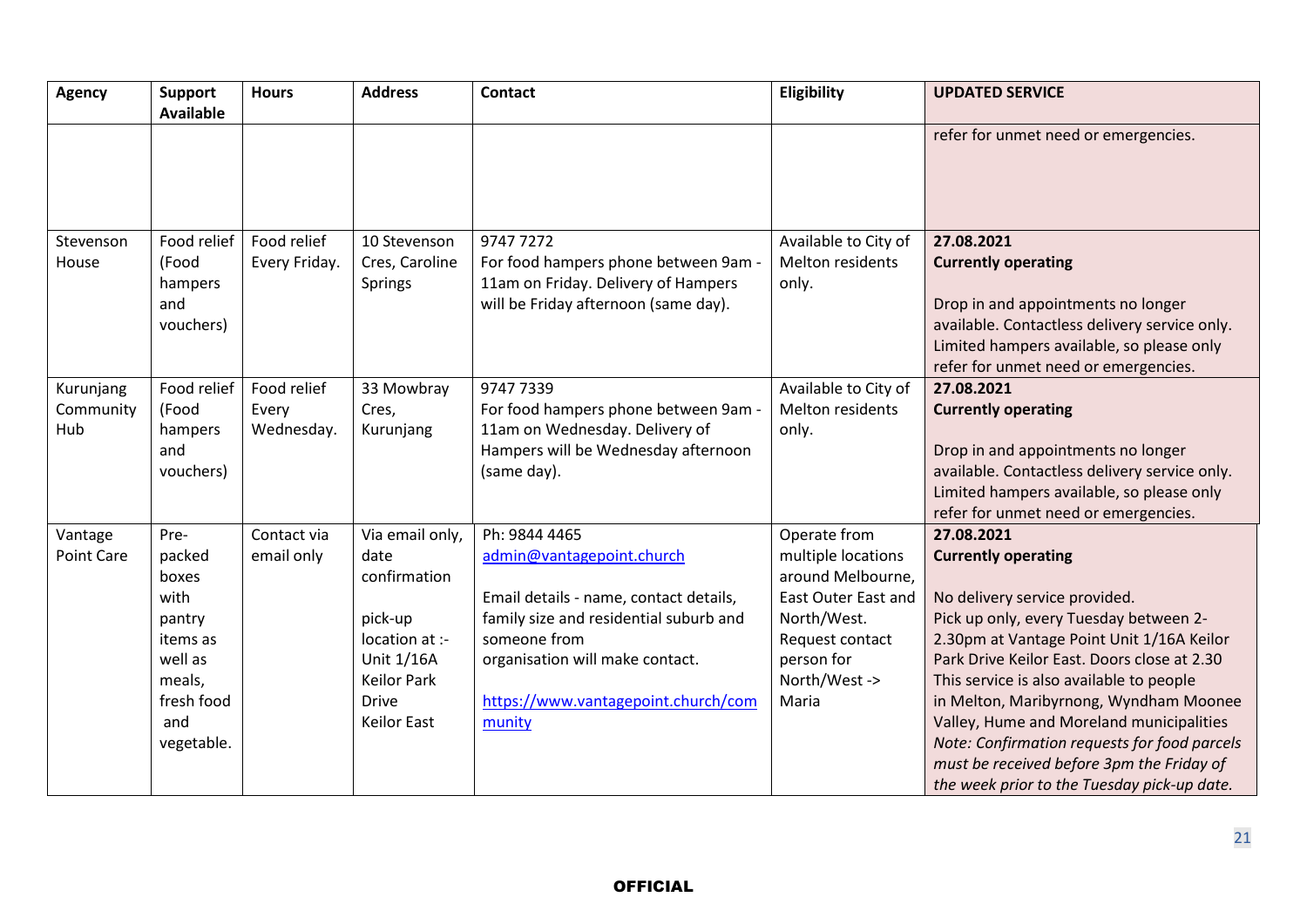## **EMERGENCY RELIEF – MELBOURNE**

Each local Council also offers a range of supports during the restriction period and are developing recovery plans. Find out more about Melbourne City Council here<https://www.melbourne.vic.gov.au/Pages/home.aspx>

**City of Melbourne community food guide can be found here:** <https://www.melbourne.vic.gov.au/SiteCollectionDocuments/community-food-guide.pdf>

| <b>Agency</b>                   | <b>Support</b><br><b>Available</b>                            | <b>Hours</b>                                       | <b>Address</b>                                     | <b>Contact</b>                                                                     | Eligibility | <b>UPDATED SERVICE</b>                                                                                                                                                                                                                                                                                                                                                                                                                                                                                                                                                                            |
|---------------------------------|---------------------------------------------------------------|----------------------------------------------------|----------------------------------------------------|------------------------------------------------------------------------------------|-------------|---------------------------------------------------------------------------------------------------------------------------------------------------------------------------------------------------------------------------------------------------------------------------------------------------------------------------------------------------------------------------------------------------------------------------------------------------------------------------------------------------------------------------------------------------------------------------------------------------|
| Church of all<br><b>Nations</b> | Food parcels<br>Pantry items                                  | Tuesday,<br>Wednesday<br>and Thursday<br>from 10am | 180<br>Palmerston St<br>Carlton                    | 9347 7077 Mon- Thurs<br>Contact@cancarlton.com.au                                  |             | More recent update unavailable.<br>26.5.2021<br><b>Currently operating</b><br>Pre-ordering is required the day before pickup.<br>Text 0484 062 862 to book.<br>12.30-2.30pm Tuesday pick up times<br>10.30-11.30am, 2.30-3.30pm Wednesday pick up<br>12.30pm-2pm. Thursday pick up<br>Thursday fresh food market: 10.30am-12 noon<br>(no appointment need)<br>Health care concession card eligibility for pantry,<br>no eligibility for fresh food market.<br>Available for those also in CBD, North<br>Melbourne, Carlton North, West Melbourne,<br>Fitzroy and North Fitzroy, no fixed address. |
| The Humble<br>Mission           | Essential<br>toiletries,<br>freshly-<br>cooked meals,<br>non- | Saturday<br>1.30pm                                 | <b>Batman Park 5</b><br>Norval Place,<br>Melbourne | Muhamed Elkadi<br>Ph: 0408718559<br>thehumblemission@hotmail.co<br>$\underline{m}$ |             | 27.08.2021<br><b>Currently operating</b>                                                                                                                                                                                                                                                                                                                                                                                                                                                                                                                                                          |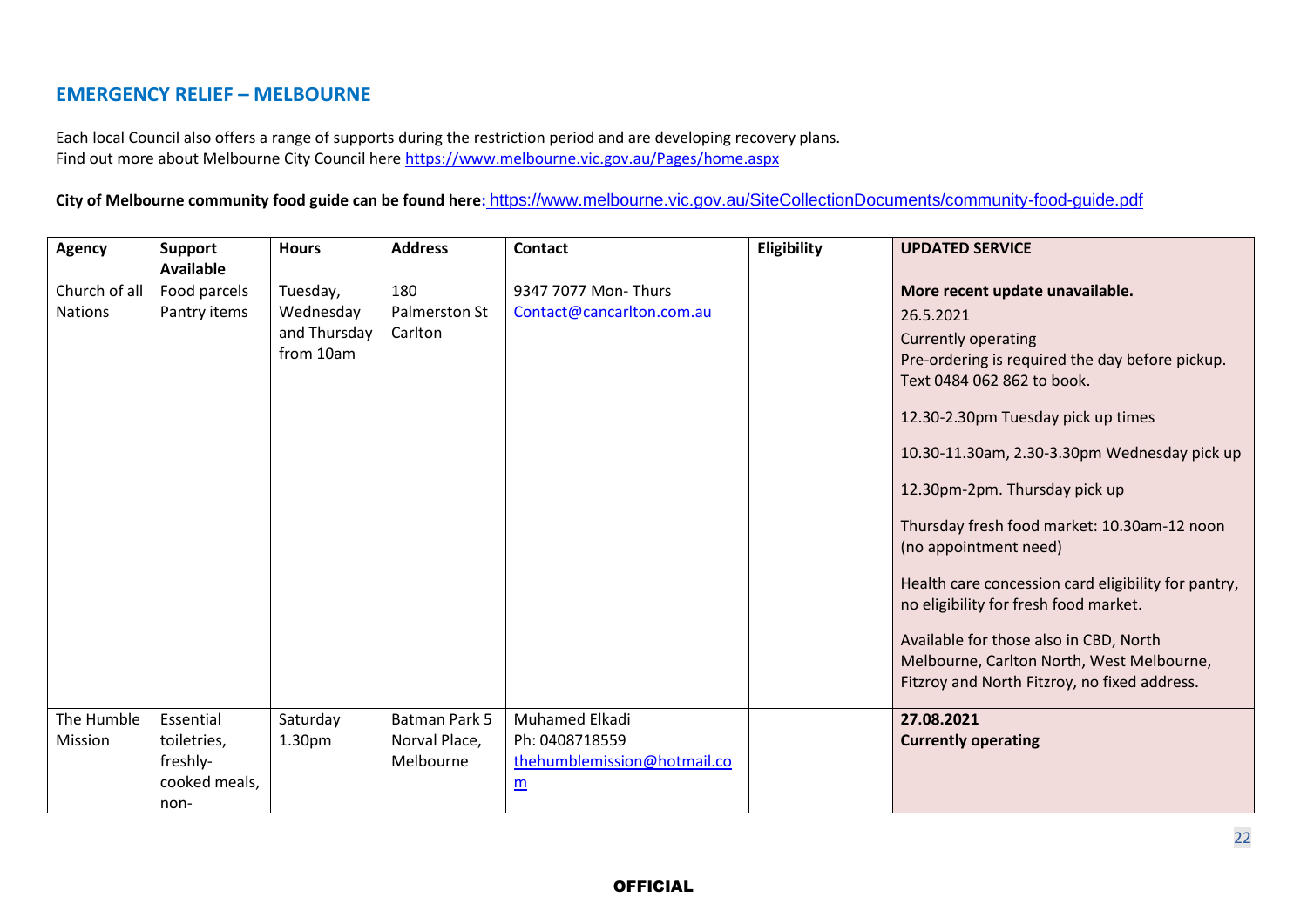| <b>Agency</b> | <b>Support</b>   | <b>Hours</b> | <b>Address</b>  | <b>Contact</b>                    | Eligibility | <b>UPDATED SERVICE</b>                         |
|---------------|------------------|--------------|-----------------|-----------------------------------|-------------|------------------------------------------------|
|               | <b>Available</b> |              |                 |                                   |             |                                                |
|               | perishable       |              |                 |                                   |             |                                                |
|               | food items &     |              |                 |                                   |             |                                                |
|               | drinks           |              |                 |                                   |             |                                                |
| Food Bank     | International    | $10am - 2pm$ | Aurora          | https://www.foodbank.org.au/s     | Student ID  | More recent update unavailable.                |
|               | Student Pop-     | every        | Melbourne       | tudents/?state=vic                | required    | 26.5.2021                                      |
|               | up store         | Monday,      | Central, 230 La | 03 9362 8300 (number for          |             |                                                |
|               |                  | Wednesday    | Trobe Street,   | Yarraville Food Bank head office, |             | <b>Currently operating</b>                     |
|               |                  | and Friday   | Melbourne       | follow prompts)                   |             | Students simply need to bring along a shopping |
|               |                  | (excluding   |                 | info@foodbankvictoria.org.au      |             | bag or cart, along with a Student ID           |
|               |                  | public       |                 |                                   |             |                                                |
|               |                  | holidays).   |                 |                                   |             |                                                |

#### **EMERGENCY RELIEF – MOONEE VALLEY**

| <b>Agency</b>                       | <b>Support</b><br>Available                                                                                                                  | <b>Hours</b>                                          | <b>Address</b>                        | Contact      | Eligibility                                                                                                                                                                                                   | <b>UPDATED SERVICE</b>                                                                                                                                                                                                                                                                                                                                                                                                                                                                                                                                                                                                                    |
|-------------------------------------|----------------------------------------------------------------------------------------------------------------------------------------------|-------------------------------------------------------|---------------------------------------|--------------|---------------------------------------------------------------------------------------------------------------------------------------------------------------------------------------------------------------|-------------------------------------------------------------------------------------------------------------------------------------------------------------------------------------------------------------------------------------------------------------------------------------------------------------------------------------------------------------------------------------------------------------------------------------------------------------------------------------------------------------------------------------------------------------------------------------------------------------------------------------------|
| Helping<br>Hands<br>Mission<br>Inc. | Food parcels<br>Material aid-<br>essential<br>items such as<br>bedding,<br>linen,<br>whitegoods,<br>clothing,<br>kitchen items,<br>furniture | Monday $-$<br>Friday<br>10am-3pm<br>By<br>appointment | 492 Fullarton<br>Road Airport<br>West | 1300 892 010 | <b>Health Care</b><br>Card<br>Available to<br>people from<br>any<br>municipality<br>All sessions by<br>appointment<br>Food parcels -<br>\$5 payment<br>Material aid $-$<br>referral form<br>& \$40<br>payment | More recent update unavailable<br>06.08.2021<br>Closed when COVID lockdown restrictions<br>are in place.<br>Check website to confirm opening details<br>https://www.helpinghandsmission.org.au<br>Health Care card required<br>Prepacked food parcels-1 x box of fresh<br>items, 1 x box frozen items and 1 x box of<br>self-selected non-perishables available<br>per client. \$5 payment required.<br>Weekly/fortnightly assistance available<br>depending on client circumstance<br>Nappies and other hygiene products<br>available on request<br>Material aid - case worker must complete<br>referral form available on website, \$40 |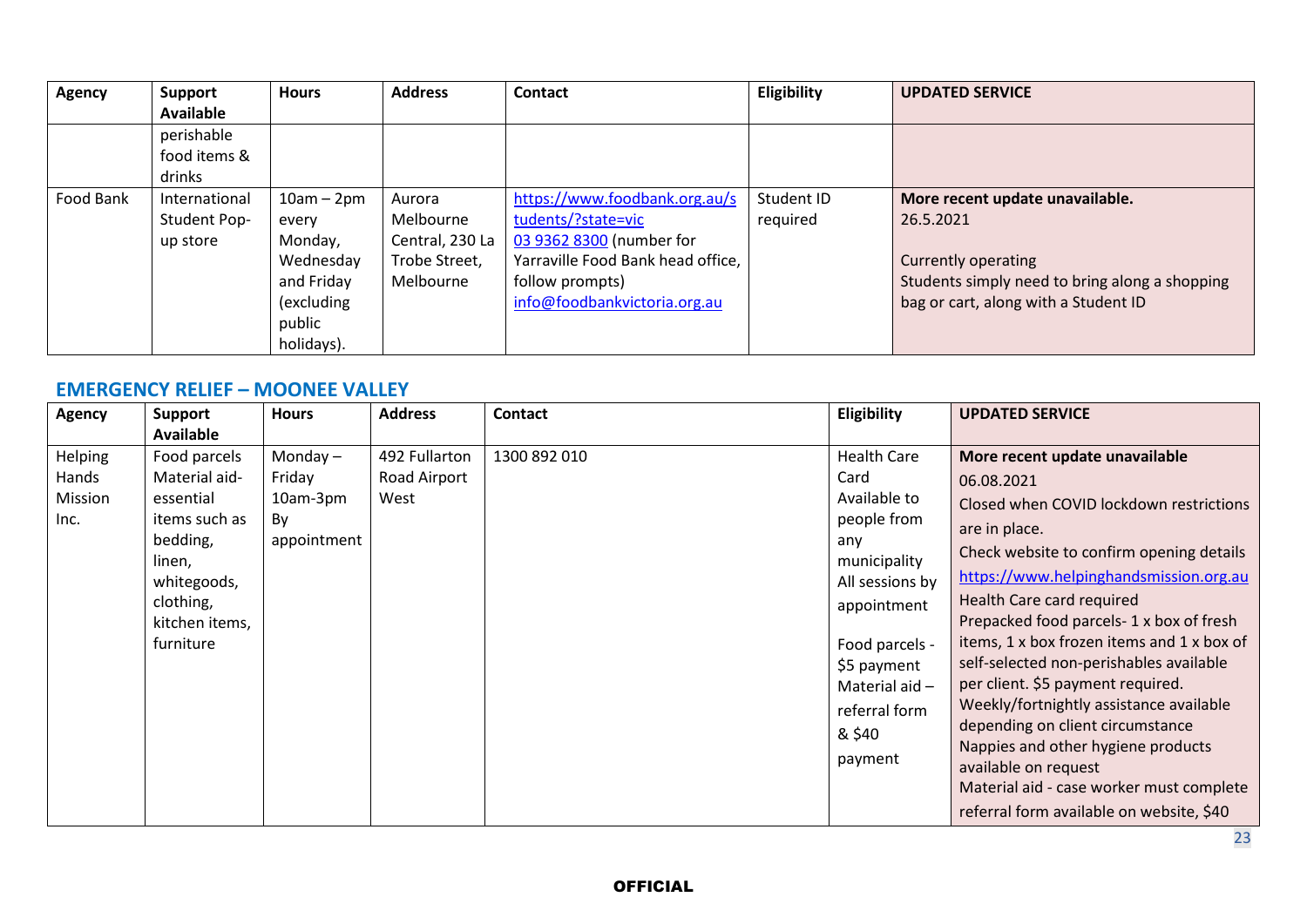| <b>Agency</b>                                  | <b>Support</b><br><b>Available</b> | <b>Hours</b>                                         | <b>Address</b>                       | <b>Contact</b>                                                                                                                                          | Eligibility                                                                                                                                                              | <b>UPDATED SERVICE</b>                                                                                                                                                                                                                 |
|------------------------------------------------|------------------------------------|------------------------------------------------------|--------------------------------------|---------------------------------------------------------------------------------------------------------------------------------------------------------|--------------------------------------------------------------------------------------------------------------------------------------------------------------------------|----------------------------------------------------------------------------------------------------------------------------------------------------------------------------------------------------------------------------------------|
|                                                |                                    |                                                      |                                      |                                                                                                                                                         |                                                                                                                                                                          | fee payable by client/agency. Delivery                                                                                                                                                                                                 |
|                                                |                                    |                                                      |                                      |                                                                                                                                                         |                                                                                                                                                                          | within 10kms.                                                                                                                                                                                                                          |
| Brighton<br>Street<br><b>Baptist</b><br>Church | Food parcels                       | Pantry Day<br>Delivery only<br>Wednesdays<br>1pm-4pm | 12 Brighton<br>Street.<br>Flemington | Appointments booked on 0466 976 804<br>Marcus.curnow@essendonbapist.org.au -<br>coordinator of the Pantry.<br>Adam.hince@essendonbapist.org.au - Pastor | Prioritizing<br>Flemington<br>Kensington<br>and Ascot Vale<br>and north<br>Melbourne<br>Residents<br>All we require<br>is a name and<br>preferably a<br>phone<br>number. | More recent update unavailable.<br>24.2.2021<br><b>Currently operating</b><br>Flemington People's Pantry currently<br>offers food hampers.<br>Please contact on Monday or Tuesday for<br>Wednesday pickup or delivery<br>arrangements. |
| Wingate                                        | Food parcels                       | Mondays (all                                         | 13a Wingate                          | (03) 9212 0236                                                                                                                                          | By                                                                                                                                                                       | More recent update unavailable                                                                                                                                                                                                         |
| Community<br>Centre                            |                                    | $day)$ , &<br>Fridays                                | Ave                                  | barney@wingateave.com.au<br>Barney                                                                                                                      | Appointment<br>only.                                                                                                                                                     | 06.08.2021                                                                                                                                                                                                                             |
|                                                |                                    | (midday-<br>4pm)<br>Only by appt                     | <b>Ascot Vale</b>                    |                                                                                                                                                         |                                                                                                                                                                          | <b>Currently operating</b><br>Available to anyone - no health care card<br>required.<br>Pick up Monday and Friday - are given an<br>appointment once per fortnight.                                                                    |
| Vantage                                        | Pre-packed                         | Contact via                                          | Via email                            | Ph: 9844 4465                                                                                                                                           | Operate from                                                                                                                                                             | 27.08.2021                                                                                                                                                                                                                             |
| <b>Point Care</b>                              | boxes with<br>pantry items         | email only                                           | only, date<br>confirmation           | admin@vantagepoint.church                                                                                                                               | multiple<br>locations                                                                                                                                                    | <b>Currently operating</b>                                                                                                                                                                                                             |
|                                                | as well as                         |                                                      |                                      | Email details - name, contact details, family                                                                                                           | around                                                                                                                                                                   | No delivery service provided.                                                                                                                                                                                                          |
|                                                | meals,                             |                                                      | pick-up                              | size and residential suburb and someone from                                                                                                            | Melbourne,                                                                                                                                                               | Pick up only, every Tuesday between 2-                                                                                                                                                                                                 |
|                                                | fresh food and                     |                                                      | location at :-                       | organisation will make contact.                                                                                                                         | East                                                                                                                                                                     | 2.30pm at Vantage Point Unit 1/16A                                                                                                                                                                                                     |
|                                                | vegetable.                         |                                                      | Unit 1/16A                           |                                                                                                                                                         | Outer East and                                                                                                                                                           | Keilor Park Drive Keilor East. Doors close                                                                                                                                                                                             |
|                                                |                                    |                                                      | <b>Keilor Park</b>                   | https://www.vantagepoint.church/community                                                                                                               | North/West.                                                                                                                                                              | at 2.30                                                                                                                                                                                                                                |
|                                                |                                    |                                                      | Drive, Keilor                        |                                                                                                                                                         | Request                                                                                                                                                                  | This service is also available to people                                                                                                                                                                                               |
|                                                |                                    |                                                      | East                                 |                                                                                                                                                         | contact person                                                                                                                                                           | in Melton, Maribyrnong,                                                                                                                                                                                                                |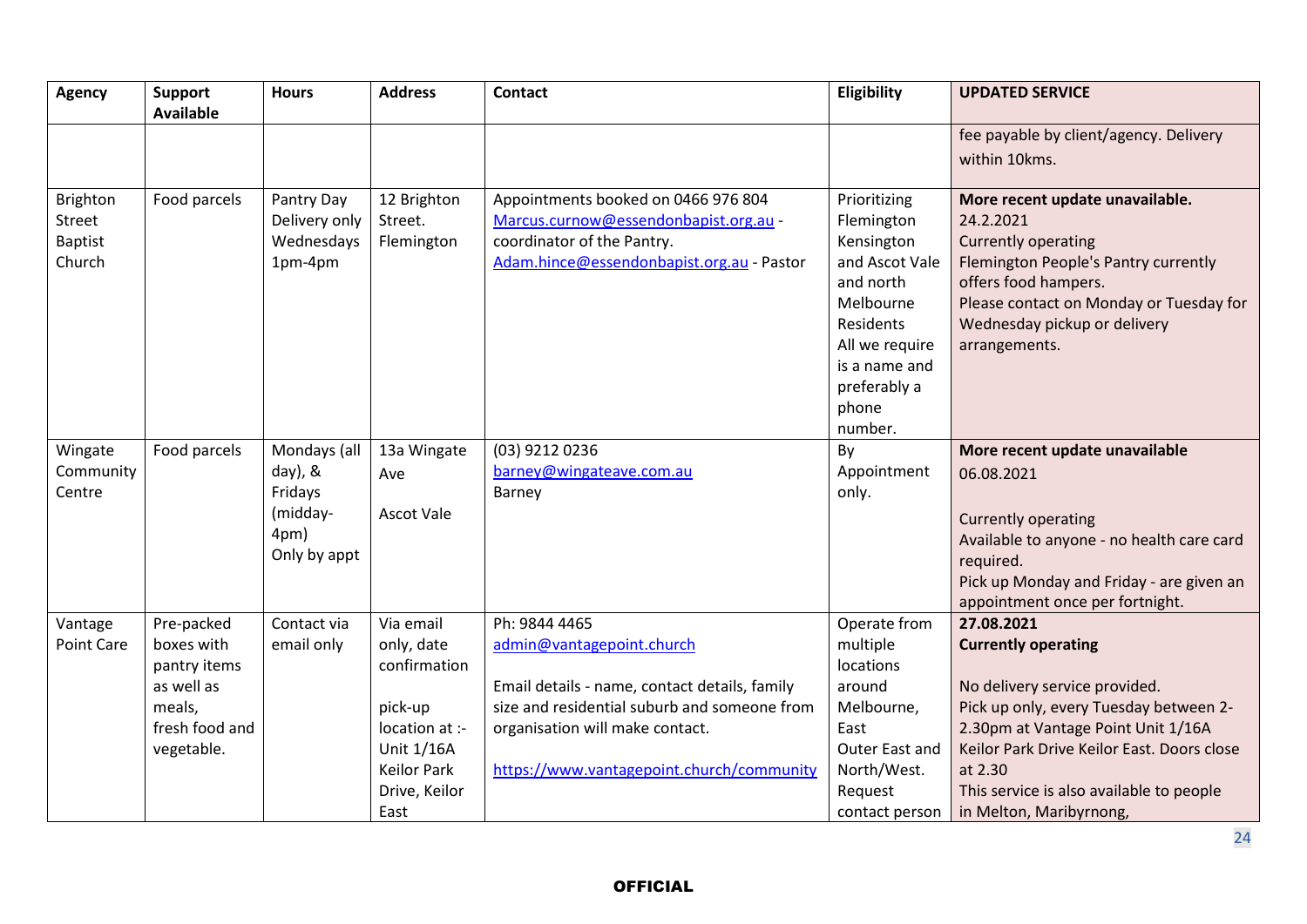| <b>Agency</b> | <b>Support</b> | <b>Hours</b> | <b>Address</b> | <b>Contact</b>              | Eligibility   | <b>UPDATED SERVICE</b>                  |
|---------------|----------------|--------------|----------------|-----------------------------|---------------|-----------------------------------------|
|               | Available      |              |                |                             |               |                                         |
|               |                |              |                |                             | for           | Wyndham Moonee Valley, Hume and         |
|               |                |              |                |                             | North/West -> | Moreland municipalities                 |
|               |                |              |                |                             | Maria         | Note: Confirmation requests for food    |
|               |                |              |                |                             |               | parcels must be received before 3pm the |
|               |                |              |                |                             |               | Friday of the week prior to the Tuesday |
|               |                |              |                |                             |               | pick-up date.                           |
| St            | Drop-in for    | Tues 10am-   | 26 Norwood     | 9376 3777                   | Servicing     | More recent update unavailable          |
| Stephen's     | food parcels.  | 1pm          | St,            | St.stephens@scotschurch.com | Moonee        |                                         |
| Flemington    | Fresh fruit    |              | Flemington     |                             | Valley, No ID | 06.08.2021                              |
|               | and            |              | 3031           |                             | required.     | Currently operating                     |
|               | vegetables     |              |                |                             |               |                                         |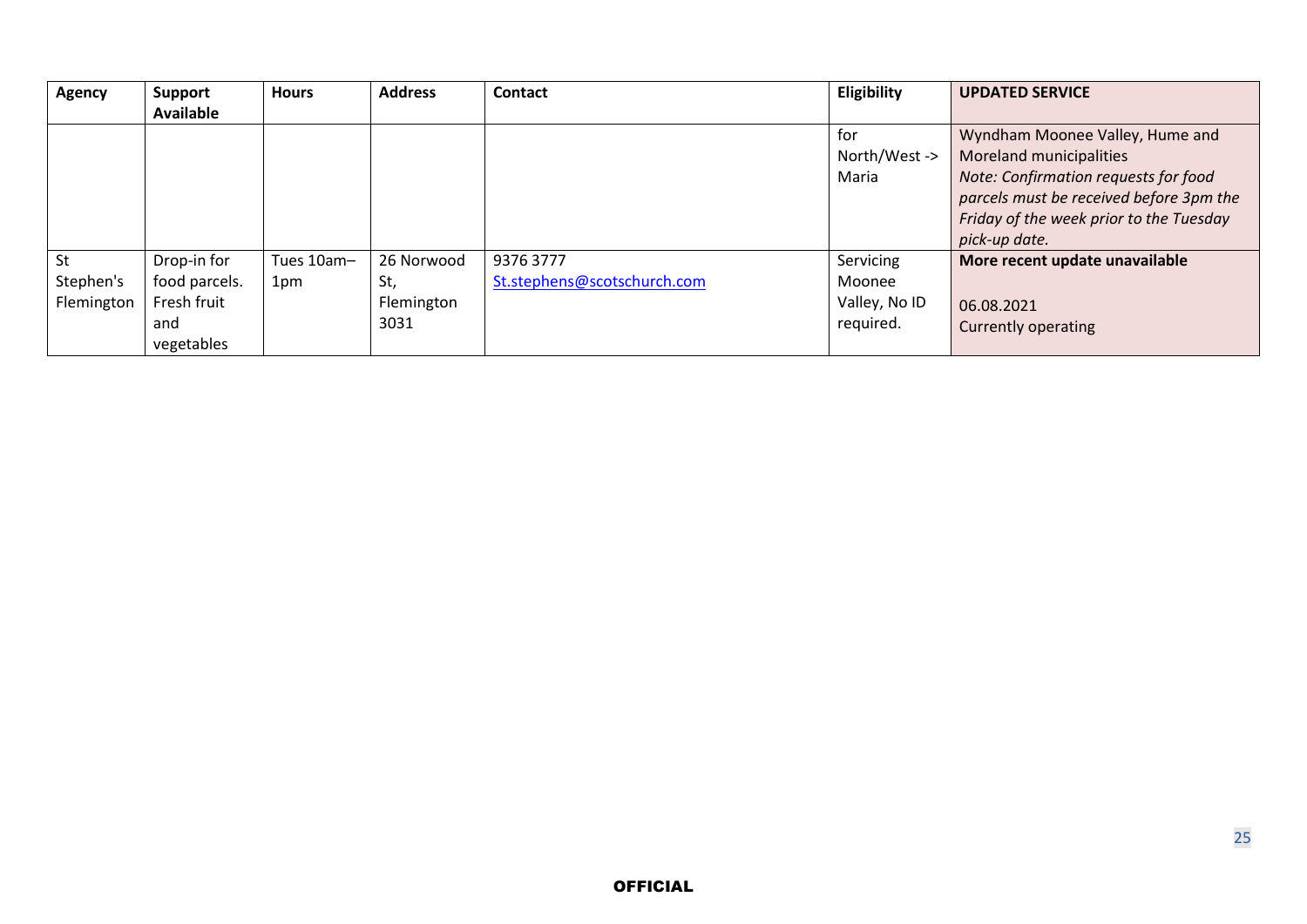#### **EMERGENCY RELIEF – WYNDHAM**

Each local Council also offers a range of supports during the restriction period and are developing recovery plans. Find out more about Wyndham City Council here <https://www.wyndham.vic.gov.au/>

| <b>Agency</b> | <b>Support Available</b> | <b>Hours</b>        | <b>Address</b> | <b>Contact</b>        | Eligibility       | <b>UPDATED SERVICE</b>                                   |
|---------------|--------------------------|---------------------|----------------|-----------------------|-------------------|----------------------------------------------------------|
| Salvation     | Dine in meals on         | Monday,             | 209 Watton St  | 9731 1344             | For people in the | More recent update unavailable                           |
| Army          | Tues, Wed,               | Tuesday,            | Werribee       |                       | City of Wyndham   | 06.08.2021                                               |
|               | Thursday 12pm at         | Thursday            |                |                       | and surrounding   | <b>Currently operating</b>                               |
|               | 211 Watton               | $9.00am - 4pm$      |                |                       | areas             |                                                          |
|               | Street.                  | <b>Food Parcels</b> |                |                       |                   | Clients must call and make an appointment for a          |
|               | Market Day               | Wednesdays          |                |                       |                   | phone assessment to receive financial support            |
|               | Thursdays 1pm at         | 211 Watton          |                |                       |                   | and vouchers.                                            |
|               | 211 Watton St            | Street              |                |                       |                   | Ph 9731 1344 between 9am -4pm.                           |
|               | Salvos on the            |                     |                |                       |                   |                                                          |
|               | Move Food Van            |                     |                |                       |                   | Clients can also access fresh produce, and other         |
|               | Fridays from             |                     |                |                       |                   | grocery items (walk ins welcome) dependent               |
|               | 5.30pm Werribee          |                     |                |                       |                   | upon availability                                        |
|               | <b>Train Station</b>     |                     |                |                       |                   |                                                          |
|               | Laundry and              |                     |                |                       |                   | Dependent on the individual assessment, support          |
|               | Bathroom                 |                     |                |                       |                   | can include:                                             |
|               | <b>Facilities</b>        |                     |                |                       |                   | Coles/ Woolworths vouchers. Vouchers can                 |
|               | $Mon-Fri$                |                     |                |                       |                   | $\bullet$<br>be picked up or e- vouchers can be arranged |
|               | 9.30am - 4.00pm          |                     |                |                       |                   |                                                          |
|               |                          |                     |                |                       |                   | Utility and phone bill assistance<br>$\bullet$           |
|               |                          |                     |                |                       |                   | Salvo stores basic furniture/ clothing<br>$\bullet$      |
|               |                          |                     |                |                       |                   | MYKI travel passes<br>$\bullet$                          |
|               |                          |                     |                |                       |                   | Food parcels/ toiletries/ nappies                        |
|               |                          |                     |                |                       |                   | Optical vouchers (Prescription glasses - for             |
|               |                          |                     |                |                       |                   | standard scripts only)                                   |
|               |                          |                     |                |                       |                   |                                                          |
| Uniting       | Food                     | Monday, -           | 19 Duncans Rd  | 9051 2000             | For low income or | More recent update unavailable                           |
| Wyndham       | vouchers/food            | Friday              | Werribee       | wyndham.reception@    | no income         | 06.08.2021                                               |
|               | parcels                  | 10am-2pm            |                | vt.uniting.org or SMS | residents of the  | <b>Currently operating</b>                               |
|               |                          | All assistance      |                | 0468 605 015.         | City of Wyndham   |                                                          |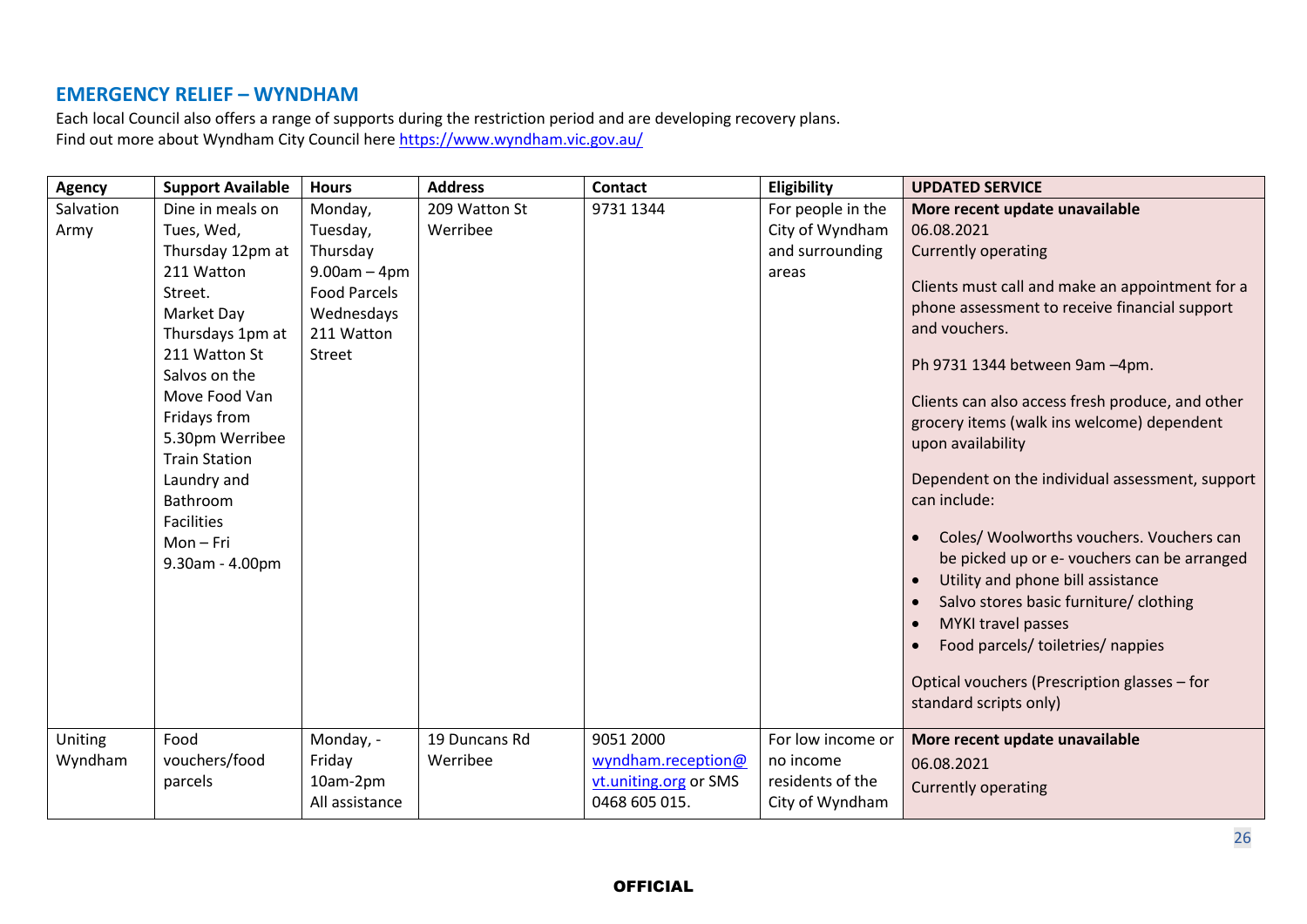| By appointment, Mon - Fri 10:00am - 2:00pm                                              |
|-----------------------------------------------------------------------------------------|
|                                                                                         |
|                                                                                         |
|                                                                                         |
|                                                                                         |
|                                                                                         |
| Face to Face service: Mon - Fri: 9am to 2:30pm                                          |
|                                                                                         |
| All assistance by appointment only - call 9051                                          |
| 2000. Only taking bookings on the day prior to                                          |
|                                                                                         |
| Clients provide documentation electronically                                            |
| only. Centrelink income statement, agency                                               |
| referral, Asylum seeker status or proof of low                                          |
|                                                                                         |
| wyndham.reception@vt.uniting.org or SMS 0468                                            |
| 605 015. If electronic documents are not possible                                       |
|                                                                                         |
| If in isolation you can nominate someone to                                             |
| collect on your behalf. This needs to be in writing                                     |
|                                                                                         |
|                                                                                         |
|                                                                                         |
| Monday, Tuesday, Wednesday Thursday and                                                 |
|                                                                                         |
|                                                                                         |
|                                                                                         |
|                                                                                         |
| Food parcel assistance is available to eligible                                         |
| clients a maximum of once every two weeks.                                              |
|                                                                                         |
| Friday to 2pm. Food vouchers available to<br>eligible clients a maximum of once every 6 |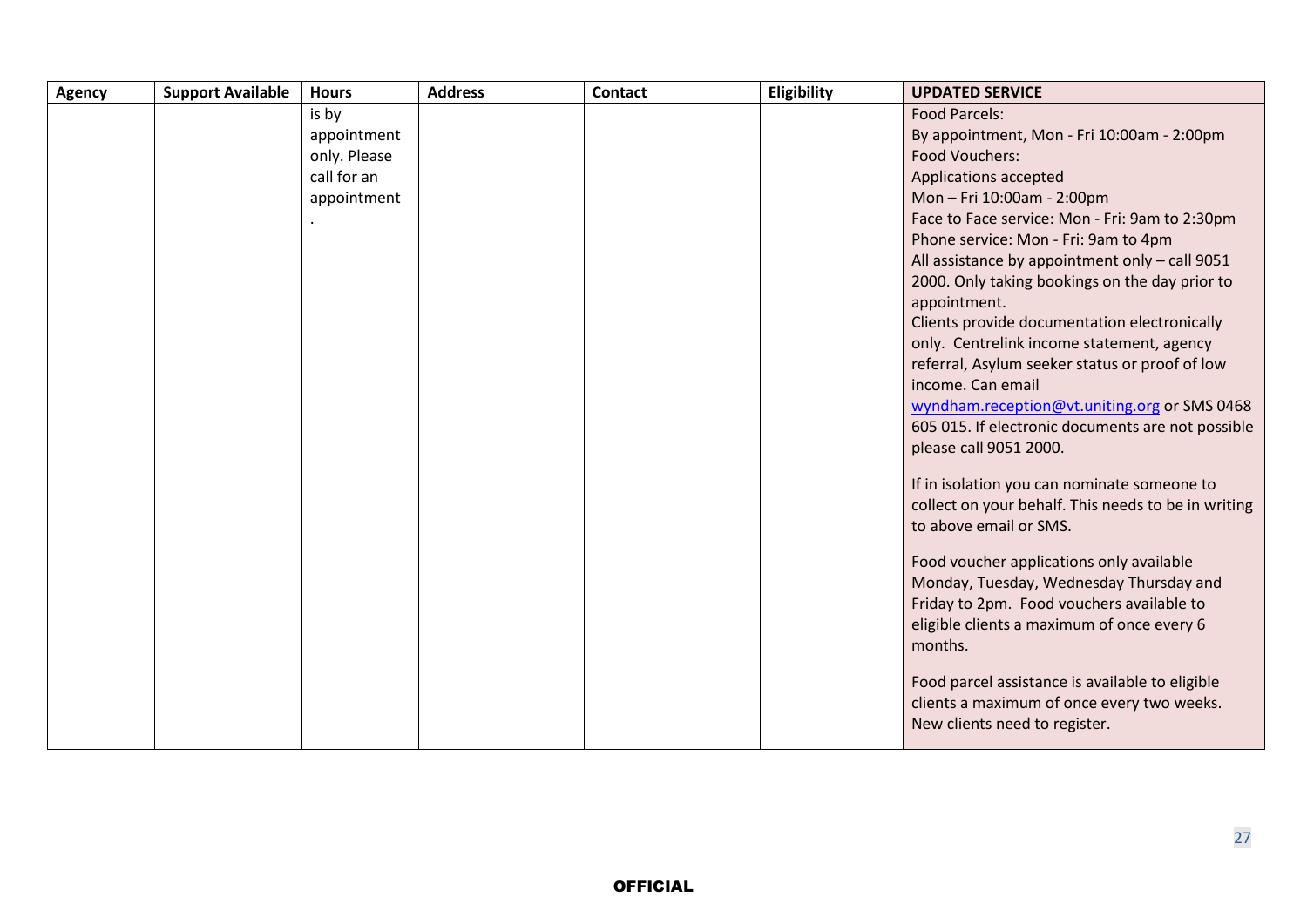| <b>Agency</b>           | <b>Support Available</b> | <b>Hours</b>           | <b>Address</b>         | <b>Contact</b>                            | Eligibility              | <b>UPDATED SERVICE</b>                          |
|-------------------------|--------------------------|------------------------|------------------------|-------------------------------------------|--------------------------|-------------------------------------------------|
| <b>Manors Lake</b>      | Food Bank                | Wednesday              | 86 Manor Lakes         | Lynnette Labuschagne                      | Residents of             | 27.08.2021                                      |
| Community               |                          | 9.00am -               | <b>Boulevard Manor</b> | Foodbank Coordinator                      | Wyndham                  | <b>Currently operating</b>                      |
| Centre                  |                          | 11.30am                | Lakes                  | 0457 776 559                              | municipality             |                                                 |
|                         |                          | Friday 2.00 -          |                        | 8734 8934                                 |                          | Provide food parcels to those that attend the   |
|                         |                          | 3.00pm                 |                        | foodbank@newstart.o                       |                          | site.                                           |
|                         |                          |                        |                        | rg.au                                     |                          |                                                 |
|                         |                          |                        |                        | https://www.newstart<br>.church/foodbank- |                          | New Start Church coordinating the service.      |
|                         |                          |                        |                        | food-security                             |                          | Preference is for people to present health care |
|                         |                          |                        |                        | https://www.facebook                      |                          | card issued by Centrelink. However, will also   |
|                         |                          |                        |                        | .com/community.food                       |                          | assist people from Wyndham municipality who     |
|                         |                          |                        |                        | .assistance                               |                          | have high needs who do not have a health care   |
|                         |                          |                        |                        |                                           |                          | card.                                           |
|                         |                          |                        |                        |                                           |                          |                                                 |
|                         |                          |                        |                        |                                           |                          |                                                 |
|                         |                          |                        |                        |                                           |                          |                                                 |
|                         |                          |                        |                        |                                           |                          |                                                 |
|                         |                          |                        |                        |                                           |                          |                                                 |
| Wyndham                 | Fruit and veg            | Thursday               | 55-57 Kookaburra       | Call 8742 3975 or                         | Residents of             | 27.08.2021                                      |
| Park                    | Meat and dairy           | 09.30am - 12           | Avenue Werribee        | 0433 857 768                              | Wyndham                  | <b>Currently operating</b>                      |
| Community               | Vegetarian               | midday                 |                        | <b>Greg Ferrington</b>                    |                          |                                                 |
| Centre                  | Frozen meals             |                        |                        |                                           |                          | Community store - Thursday 9.30am -12 midday.   |
|                         |                          |                        |                        | greg@wyndhamparkc                         |                          | Can provide a box of fresh fruit and veg, dry   |
|                         |                          |                        |                        | c.com.au                                  |                          | goods, non-perishables, hygiene products, meat  |
|                         |                          |                        |                        |                                           |                          | and dairy, vegetarian options.                  |
|                         |                          |                        |                        |                                           |                          | The centre has some frozen meals available at   |
|                         |                          |                        |                        |                                           |                          | other times and for other community members     |
| Sikh                    | Cooked meals             |                        |                        |                                           | <b>Residents from</b>    | in need.<br>27.08.2021                          |
|                         |                          | Monday-                | 560 Davis Road,        | <b>Gurpreet Singh</b><br>0422025217       |                          |                                                 |
| Community<br>of Western | (vegetarian)             | Sunday<br>$10am - 8pm$ | Tarneit                | Sandeep Singh 0433                        | Wyndham and<br>surrounds | <b>Currently operating</b>                      |
| Victoria                |                          |                        |                        | 003 309                                   |                          |                                                 |
|                         |                          |                        |                        | Pritam Singh                              |                          | Cooked vegetarian meals<br>Call to arrange.     |
|                         |                          |                        |                        | 0421138113                                |                          |                                                 |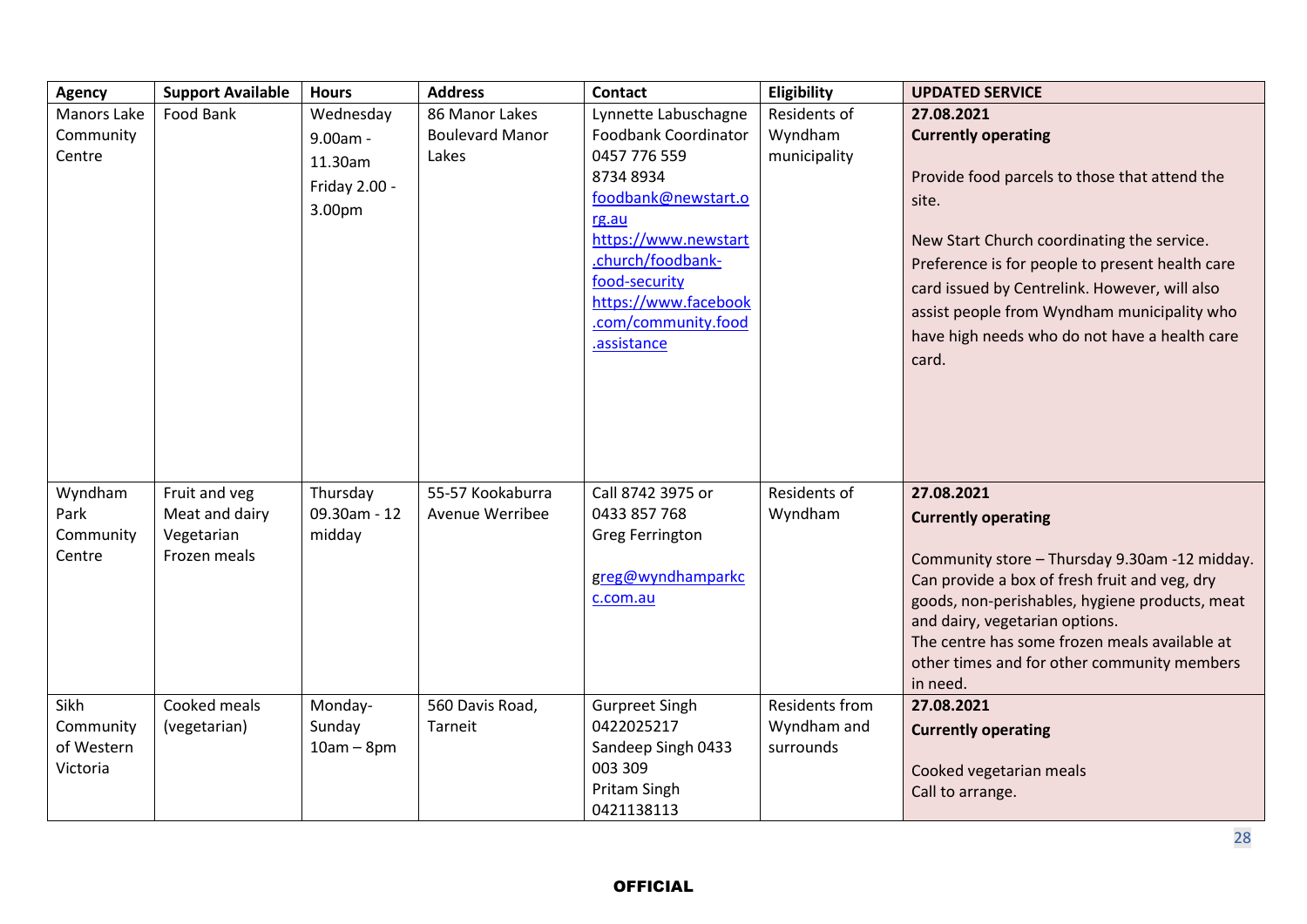| <b>Agency</b>       | <b>Support Available</b> | <b>Hours</b>      | <b>Address</b>         | <b>Contact</b>          | Eligibility           | <b>UPDATED SERVICE</b>                              |
|---------------------|--------------------------|-------------------|------------------------|-------------------------|-----------------------|-----------------------------------------------------|
|                     |                          |                   |                        | Secretary@gurduarasa    |                       |                                                     |
|                     |                          |                   |                        | hibtarneit.org          |                       |                                                     |
| Jamieson            | <b>Frozen Meals</b>      | Tuesday           | 59 Jamieson Way        | Centre Staff on 9395    | <b>Residents from</b> | More recent update unavailable                      |
| Way                 | Food Hampers             | $12.00 -$         | Point Cook             | 3777                    | Wyndham and           | 06.08.2021                                          |
| Community           | Fruit & Vegetables       | 2.30pm            |                        | admin@jamiesonwayc      | surrounds             | <b>Currently operating</b>                          |
| Centre              | (limited)                |                   |                        | c.org.au                |                       | By referral or prior arrangement via phone/email    |
|                     |                          |                   |                        |                         |                       | only. No walk ups accepted.                         |
| Vantage             | Pre-packed               | Contact via email | Via email only, date   | Ph: 9844 4465           | Operate from          | 27.08.2021                                          |
| Point Care          | boxes with               | only              | confirmation           | admin@vantagepoint.     | multiple locations    | <b>Currently operating</b>                          |
|                     | pantry items             |                   | pick-up location at :- | church                  | around                |                                                     |
|                     | as well as               |                   | Unit 1/16A Keilor      | Email details - name,   | Melbourne, East       | No delivery service provided.                       |
|                     | meals,                   |                   | Park Drive             | contact details, family | Outer East and        | Pick up only, every Tuesday between 2-2.30pm at     |
|                     | fresh food and           |                   | <b>Keilor East</b>     | size and residential    | North/West.           | Vantage Point Unit 1/16A Keilor Park Drive Keilor   |
|                     | vegetable.               |                   |                        | suburb and              | Request contact       | East. Doors close at 2.30                           |
|                     |                          |                   |                        | someone from            | person for            | This service is also available to people in Melton, |
|                     |                          |                   |                        | organisation will make  | North/West ->         | Maribyrnong, Wyndham Moonee                         |
|                     |                          |                   |                        | contact.                | Maria                 | Valley, Hume and Moreland municipalities            |
|                     |                          |                   |                        | https://www.vantagep    |                       | Note: Confirmation requests for food parcels        |
|                     |                          |                   |                        | oint.church/communit    |                       | must be received before 3pm the Friday of the       |
|                     |                          |                   |                        | ۷                       |                       | week prior to the Tuesday pick-up date.             |
| Wyndham             | Foodbank,                | Mon-Fri 9am-      | <b>Youth Resource</b>  | 8734 1355               | For young people      | 27.08.2021                                          |
| Youth               | sanitary items,          | 6pm               | Centre 86 Derrimut     |                         | in Wyndham aged       | <b>Currently operating</b>                          |
| Services            | baby items,              |                   | Rd, Hoppers Crossing   |                         | $12 - 25$ years       |                                                     |
| Foodbank            | formula and              |                   |                        |                         |                       | Wyndham City Youth Services foodbank service is     |
|                     | nappies                  |                   |                        |                         |                       | available for young people of 12-25 years who       |
|                     |                          |                   |                        |                         |                       | are struggling and need assistance. Includes baby   |
|                     |                          |                   |                        |                         |                       | items, formula and nappies.                         |
| Wyndham             | Food relief,             |                   |                        | Phone: call Wyndham     | Wyndham LGA           | More recent update unavailable.                     |
| <b>City Council</b> | material aid             |                   |                        | Council on (03) 9742    |                       | The Community Connector is able to provide          |
| (Community          | Mental health            |                   |                        | 0777 and ask to speak   |                       | support, referrals and information to any           |
| Connector)          | support and              |                   |                        | to the Community        |                       | community member.                                   |
|                     | counselling              |                   |                        | Connector.              |                       |                                                     |
|                     | Family, youth            |                   |                        | Email:                  |                       |                                                     |
|                     | and social               |                   |                        | communityconnector      |                       |                                                     |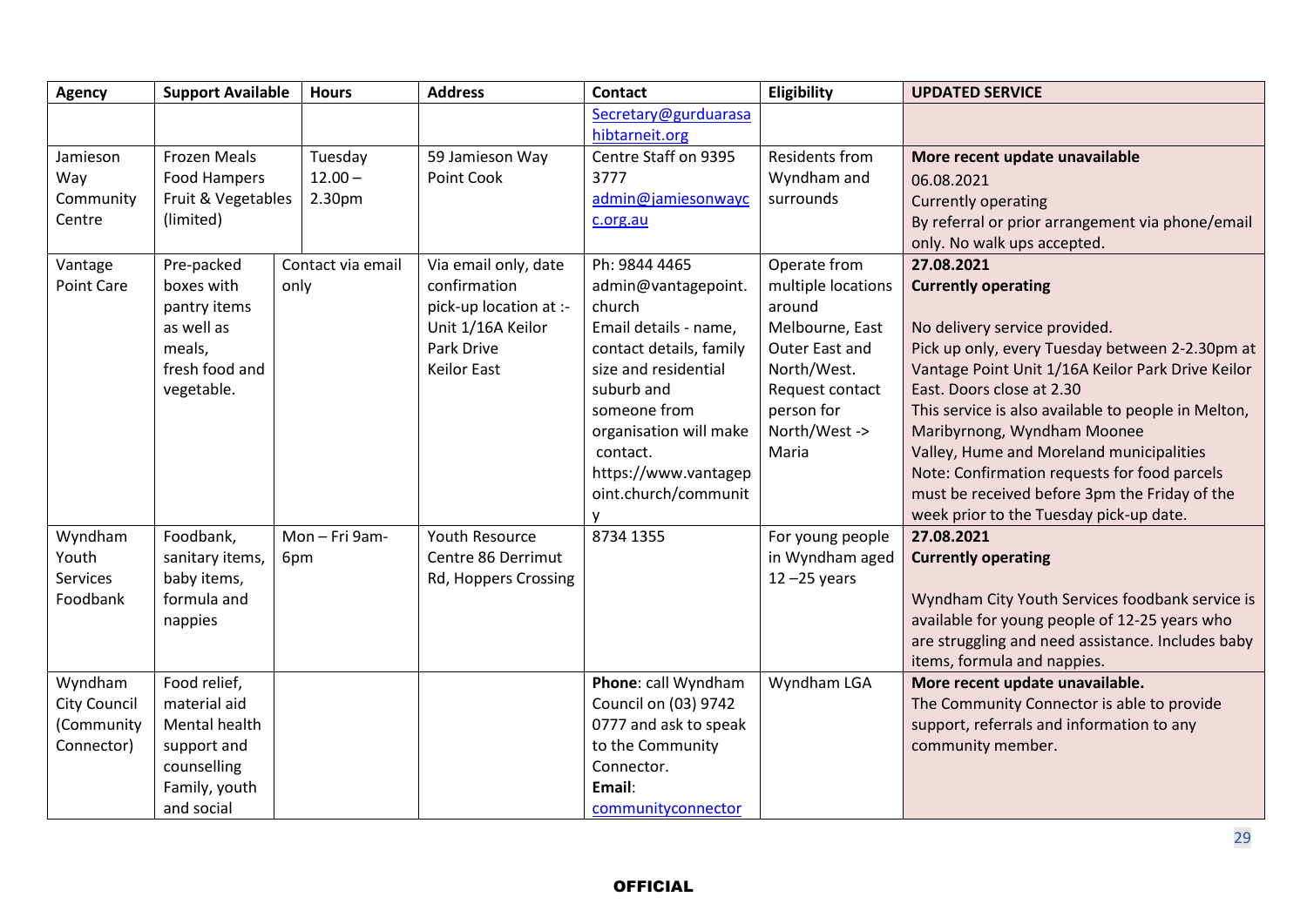| <b>Agency</b>                                                       | <b>Support Available</b>                                                                                                                                                                                 | <b>Hours</b>                 | <b>Address</b>                                                                           | <b>Contact</b>                                                                                                                                                       | Eligibility              | <b>UPDATED SERVICE</b>                                                                                                                                                                                                                         |
|---------------------------------------------------------------------|----------------------------------------------------------------------------------------------------------------------------------------------------------------------------------------------------------|------------------------------|------------------------------------------------------------------------------------------|----------------------------------------------------------------------------------------------------------------------------------------------------------------------|--------------------------|------------------------------------------------------------------------------------------------------------------------------------------------------------------------------------------------------------------------------------------------|
|                                                                     | support<br>Aged and<br>disability<br>services<br>Family<br>violence<br>support<br>Homelessness<br>, emergency<br>housing<br>International<br>students<br>Support while<br>in isolation or<br>quarantine. |                              |                                                                                          | @wyndham.vic.gov.au<br>Web enquiry form:<br>www.wyndham.vic.go<br>v.au/communityconne<br>ctor                                                                        |                          |                                                                                                                                                                                                                                                |
| Point Cook<br>Foodbank                                              | Fresh produce<br>Dry goods                                                                                                                                                                               | Sundays from<br>$1pm - 3pm.$ | 7 Adelphi Boulevard<br>Point Cook, Along<br>Sneydes Road near<br>to Alamanda<br>Entrance | email:<br>foodpantry@crosscult<br>urepointcook.net.au<br>Web:<br>https://www.facebook<br>.com/pointcookfoodb<br>$ank$ or<br>http://crossculturepoi<br>ntcook.net.au/ | Wyndham and<br>surrounds | More recent update unavailable.<br>26.5.2021<br>Community initiative to provide free food, run by<br>Cross Culture (Church of Christ). Care packages<br>consist of dry foods and fresh produce. Pick up<br>from the church location. BYO bags. |
| Tarneit<br>Foodbank,<br>Penrose<br>Promenade<br>Community<br>Centre | Fresh and<br>frozen food<br>Dry goods                                                                                                                                                                    | Tuesday 10.30am-<br>12pm     | 83 Penrose<br>Promenade, Tarneit                                                         | 8734 4500                                                                                                                                                            | Wyndham and<br>surrounds | More recent update unavailable.<br>26.5.2021<br>Tarneit Foodbank is run by the Epiphany Church<br>to support community members of all ages.<br>No referrals needed. Includes fresh food, frozen<br>food and dry goods.                         |
| Werribee<br><b>Baptist</b><br>Church                                | Food parcels                                                                                                                                                                                             |                              | 225 Heaths Road,<br>Werribee 3030                                                        | Phone: 9749 3166<br>Email:<br>office@werribeebaptis                                                                                                                  | Wyndham and<br>surrounds | More recent update unavailable<br>06.08.2021<br><b>New</b>                                                                                                                                                                                     |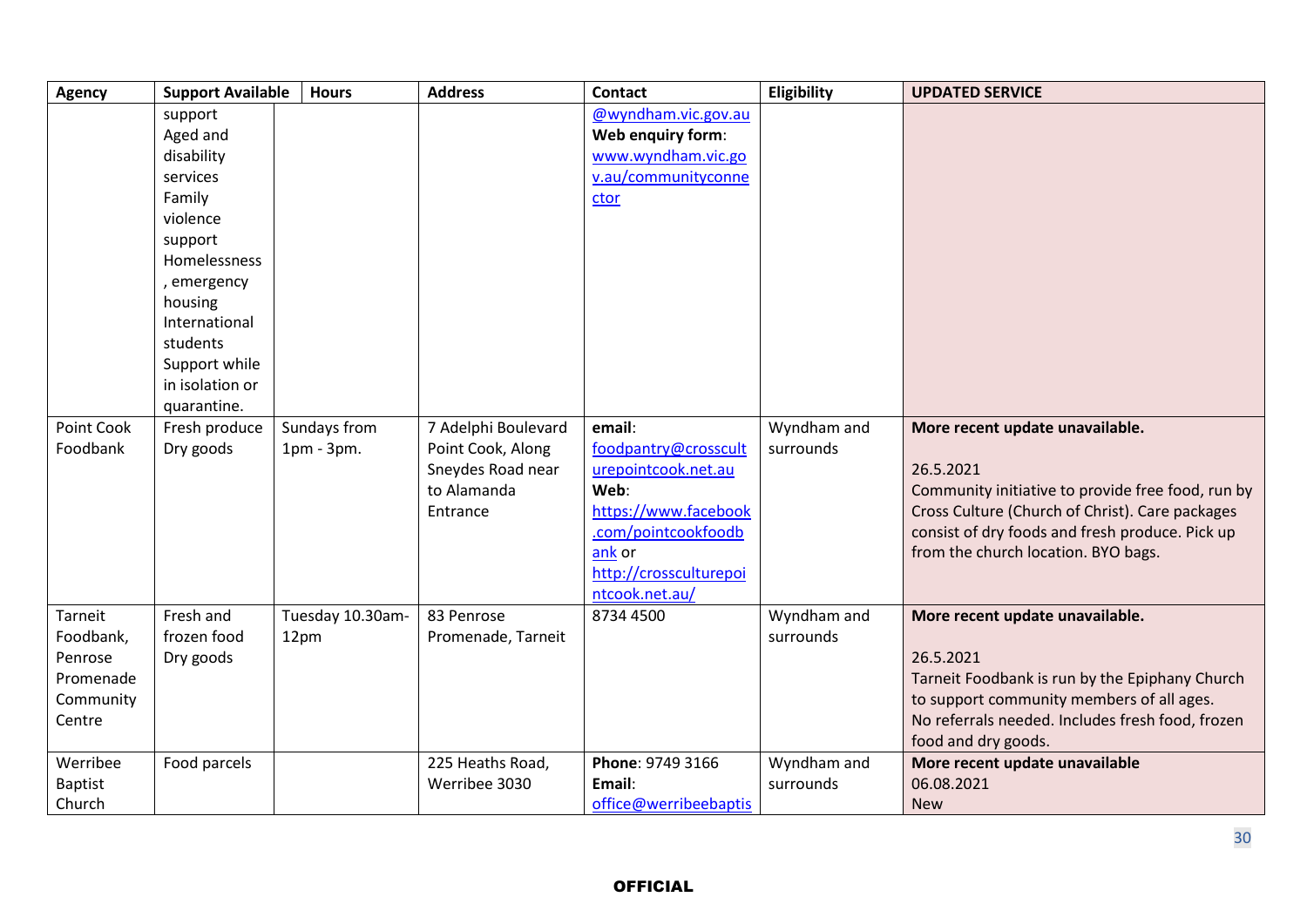| Contact for more information                    |
|-------------------------------------------------|
| More recent update unavailable.                 |
|                                                 |
|                                                 |
|                                                 |
| More recent update unavailable.                 |
|                                                 |
|                                                 |
| Residents around all areas of Wyndham who       |
| have a food pantry out the front of their house |
| that any person can access without judgement.   |
| "Take what you need, give what you can".        |
| See social media for more information           |
|                                                 |
|                                                 |

### **FOOD SUPPORTS ACROSS WEST METROPOLITAN MELBOURNE**

| <b>Agency</b> | Support          | <b>Hours</b> | <b>Address</b> | <b>Contact</b>              | <b>Information</b>                     | <b>UPDATED SERVICE</b>       |
|---------------|------------------|--------------|----------------|-----------------------------|----------------------------------------|------------------------------|
|               | <b>Available</b> |              |                |                             |                                        |                              |
| Our Daily     | Bags of          | Tuesday      | Greek Welfare  | Sophie Koutoulas            | People must register via email.        | 27.08.2021                   |
| <b>Bread</b>  | groceries,       | mornings     | Centre         | Email:                      | Collection/delivery organised          | <b>Currently operating</b>   |
|               | refrigerated     | 8.00-9.30    | Northcote      | ourdailybread.coburg@gmail. | following confirmation of support.     |                              |
|               | products and     |              |                | <u>com</u>                  |                                        | 8am-9.30am or groceries will |
|               | fresh fruit and  |              |                |                             | Eligibility: anyone living in north or | be delivered for Tuesday     |
|               | vegetables       |              |                |                             | western suburbs of Melbourne           | mornings                     |
|               |                  |              |                |                             | who are receiving government           |                              |
|               |                  |              |                |                             | income allowance.                      |                              |
|               |                  |              |                |                             |                                        |                              |
|               |                  |              |                |                             | Others considered on a case-by-        |                              |
|               |                  |              |                |                             | case basis (anyone struggling          |                              |
|               |                  |              |                |                             | financially subject to                 |                              |
|               |                  |              |                |                             | assessment or organisation)            |                              |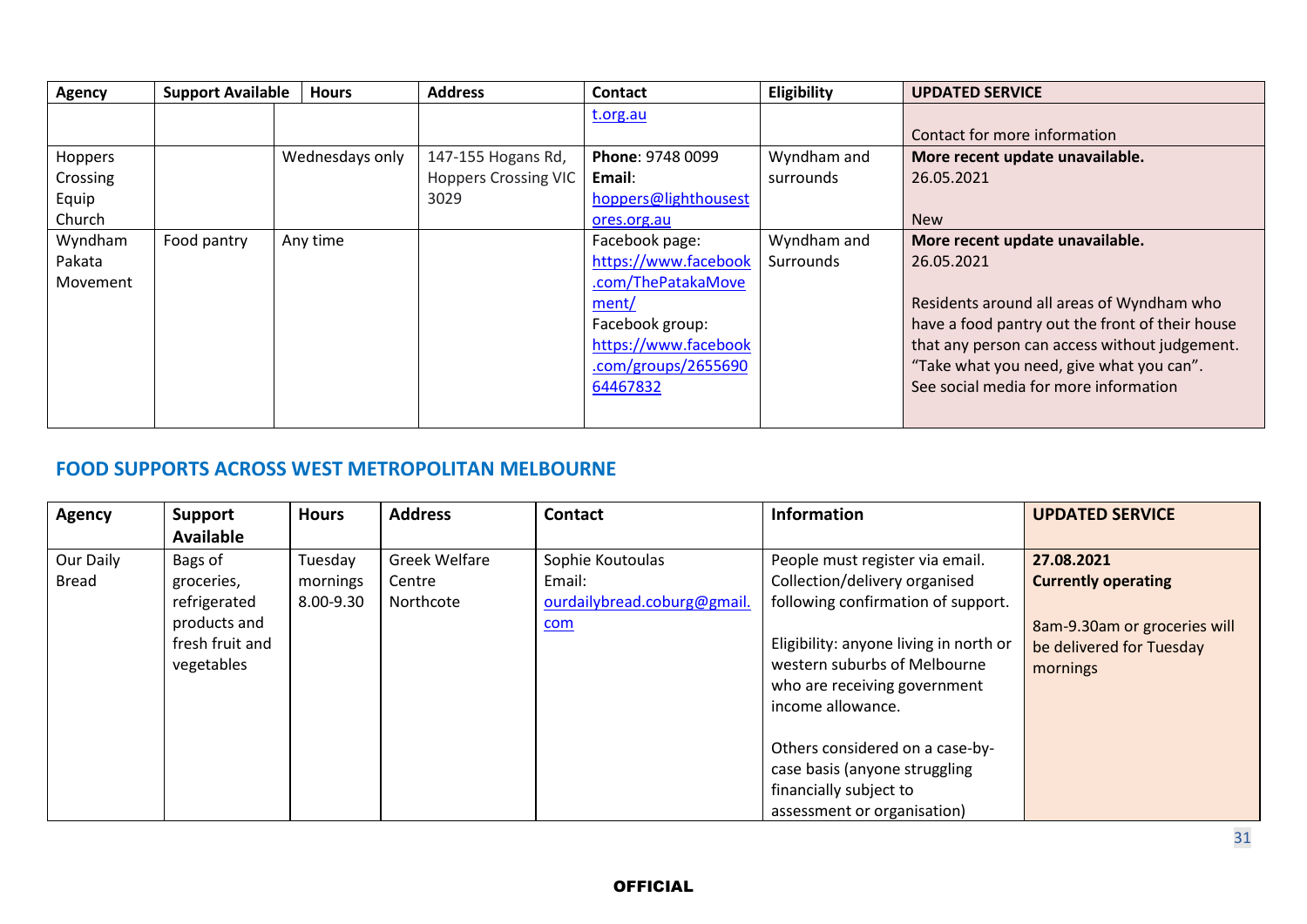| <b>Agency</b>                                          | <b>Support</b><br><b>Available</b>                                                                                             | <b>Hours</b>                                                                     | <b>Address</b>                                                                                                                                    | <b>Contact</b>                                                                                                    | Information                                                                                                                                                                                                                                                                                                                                               | <b>UPDATED SERVICE</b>                                                                                                                                                                                        |
|--------------------------------------------------------|--------------------------------------------------------------------------------------------------------------------------------|----------------------------------------------------------------------------------|---------------------------------------------------------------------------------------------------------------------------------------------------|-------------------------------------------------------------------------------------------------------------------|-----------------------------------------------------------------------------------------------------------------------------------------------------------------------------------------------------------------------------------------------------------------------------------------------------------------------------------------------------------|---------------------------------------------------------------------------------------------------------------------------------------------------------------------------------------------------------------|
|                                                        |                                                                                                                                |                                                                                  |                                                                                                                                                   |                                                                                                                   | and are subject to income<br>assessment.                                                                                                                                                                                                                                                                                                                  |                                                                                                                                                                                                               |
| Muslim<br>Women's<br>Council of<br>Victoria Inc.       | Groceries<br>available by<br>assessment                                                                                        | Every<br>Friday<br>12pm-<br>2pm                                                  | <b>Reynard Street</b><br>neighbourhood<br>House<br>104A Reynard<br>Street, Coburg                                                                 | 0401953834                                                                                                        | Available across all geographical<br>areas for:<br>International students Refugees<br>and families struggling financially<br>People from any gender, culture or<br>religion are eligible<br>Call for assessment for groceries.                                                                                                                            | 27.08.2021<br><b>Currently operating</b><br>No changes during lockdown<br>periods<br>1pm-2.30pm Fridays                                                                                                       |
| West<br>Welcome<br>Wagon                               | Delivery of<br>food parcels,<br>material aid for<br>asylum seekers<br>and refugees                                             | Monday $-$<br>Thursday<br>9am-5pm                                                | Servicing the<br>western<br>municipalities of<br>Melbourne<br>including Brimbank<br>Hobsons Bay,<br>Maribyrnong,<br>Wyndham and<br>Moonee Valley. | referrals@westwelcomewago<br>n.org.au<br>www.facebook.com/WestWel<br>comeWagon<br>www.westwelcomewagon.or<br>g.au | Provision of food essentials and<br>parcels, toiletries, clothing,<br>hygiene products and blankets. All<br>essentials for the home, including<br>furniture, whitegoods, linen,<br>kitchen utensils, electrical goods<br>etc. Material aid to support<br>students to attend school.<br>Eligibility: Asylum seekers or<br>refugees in west metro Melbourne | 27.08.2021<br><b>Currently operating</b><br>Referrals are welcome by email<br>on any day of the week, and<br>they will be answered when<br>volunteers' time permits.<br>referrals@westwelcomewagon<br>.org.au |
| Food Bank<br>International<br>Student Pop-<br>up Store | Free and<br>culturally<br>diverse food<br>and pantry<br>items to<br>international<br>students.<br>Fresh produce,<br>pantry and | Monday,<br>Wednesda<br>y, Friday<br>10am-<br>2pm<br>Closed<br>public<br>holidays | Aurora Melbourne<br>Central, 230<br>LaTrobe Street,<br>Melbourne                                                                                  | 03 9362 8300<br>info@foodbankvictoria.org.au                                                                      | Student ID required                                                                                                                                                                                                                                                                                                                                       | More recent update<br>unavailable.<br>26.05.2021<br><b>Currently operating</b><br>Students simply need to bring<br>along a shopping bag or cart,<br>along with a Student ID                                   |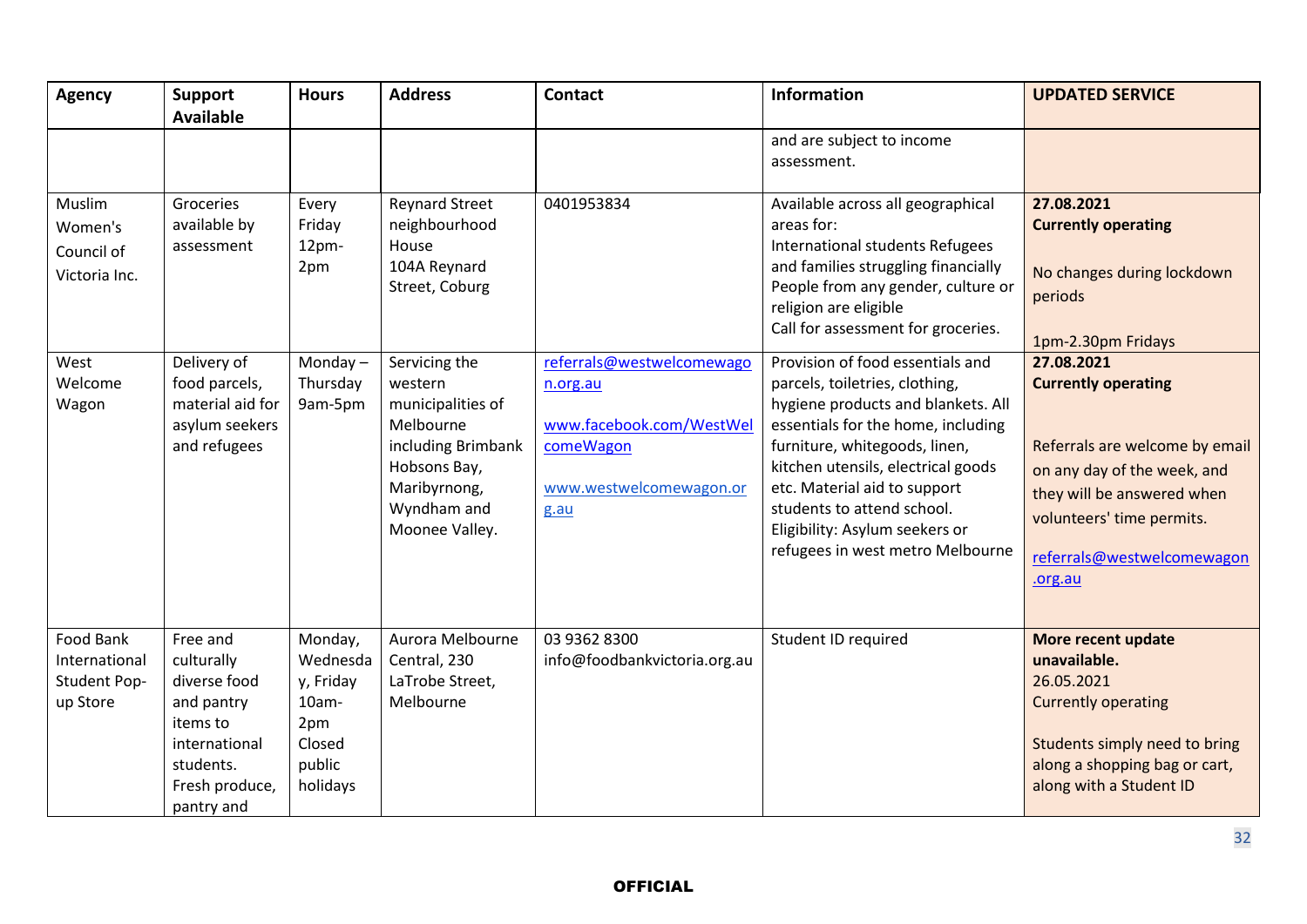| <b>Agency</b> | <b>Support</b><br><b>Available</b>                                                        | <b>Hours</b> | <b>Address</b> | <b>Contact</b> | Information | <b>UPDATED SERVICE</b> |
|---------------|-------------------------------------------------------------------------------------------|--------------|----------------|----------------|-------------|------------------------|
|               | staple items.<br>Bring along a<br>shopping bag<br>or cart, along<br>with a Student<br>ID. |              |                |                |             |                        |

## **FOOD SERVICES FOR PEOPLE INELIGIBLE FOR CENTRELINK SUPPORTS**

| <b>Agency</b>      | Support          | <b>Hours</b>   | <b>Address</b>   | <b>Contact</b>         | Eligibility                         | <b>UPDATED SERVICE</b>          |
|--------------------|------------------|----------------|------------------|------------------------|-------------------------------------|---------------------------------|
|                    | <b>Available</b> |                |                  |                        |                                     |                                 |
| St Peter's         | Pre-packaged     | Pick-up 9.30am | St Peter's       | Text                   | For anyone in need particularly     | More recent update unavailable. |
| Eastern Hill       | food service     | $-11$ am       | Eastern Hill     | 0450 039 288 with name | casuals and others not eligible for | 06.08.2021                      |
| Anglican           | (and other       |                | Anglican         | of client and short    | Centrelink, those who have lost     |                                 |
| Church and         | basics as        |                | Church           | description of         | jobs and are on low income,         | <b>Currently operating</b>      |
| Heaven at the      | available) in    |                | 15 Gisborne      | circumstances          | people with medical conditions      |                                 |
| <b>Hill Social</b> | partnership      |                | Street, East     |                        | and those struggling as a result of | 9.30-11am weekdays              |
| Enterprise         | with Victorian   |                | Melbourne        |                        | COVID <sub>19</sub>                 | Primarily for international     |
|                    | State            |                | (enter carpark   |                        |                                     | students (ID required)          |
|                    | Parliament       |                | off Albert       |                        |                                     |                                 |
|                    |                  |                | Street entrance  |                        |                                     |                                 |
|                    |                  |                | for collections) |                        |                                     |                                 |

## **LOW COST NOT FOR PROFIT SUPERMARKET**

| Agency                      | <b>Support Available</b> | <b>Hours</b>            | <b>Address</b>            | <b>Contact</b> | <b>UPDATED SERVICE</b>        |
|-----------------------------|--------------------------|-------------------------|---------------------------|----------------|-------------------------------|
| <b>City Care Storehouse</b> | A range of fresh fruit,  | Wednesday, Thursday and | 79 Sunshine Road          | 9318 4477      | 27.08.2021                    |
| Low cost supermarket        | fresh bread, meat, eggs, | Friday                  | West Footscray            |                | <b>Currently operating</b>    |
| run by Hillsong             | grocery items, frozen    | $9am - 2pm$             | (The supermarket is an 8- |                |                               |
| 30% discount for            | food and                 |                         | minute walk from          |                | Monday to Friday - 10:00am to |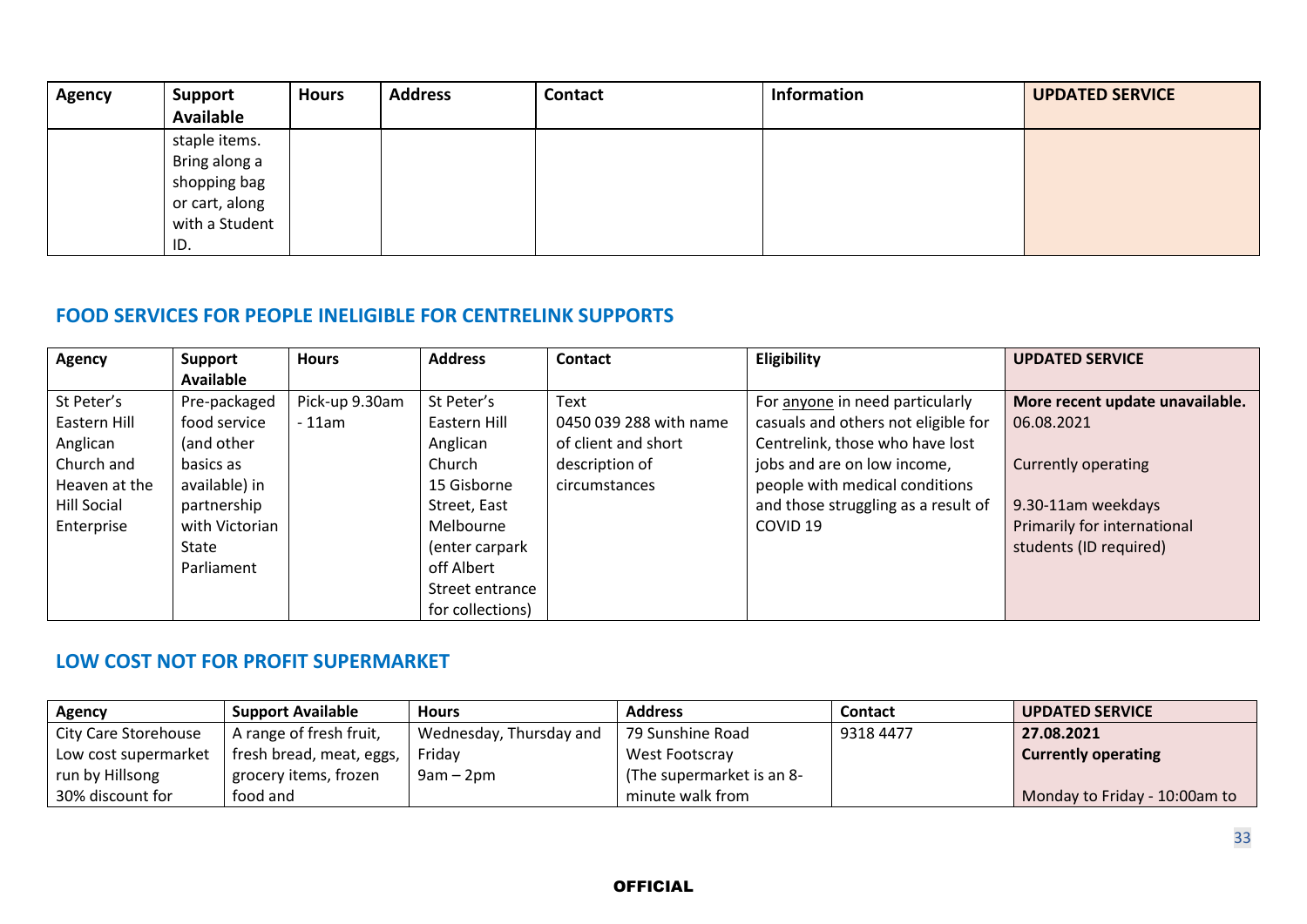| <b>Agency</b>          | <b>Support Available</b> | <b>Hours</b> | <b>Address</b>                  | <b>Contact</b> | <b>UPDATED SERVICE</b>    |
|------------------------|--------------------------|--------------|---------------------------------|----------------|---------------------------|
| holders of Centrelink, | toiletries/cleaning      |              | <b>Tottenham Train Station)</b> |                | 4:00 <sub>pm</sub>        |
| full time Student Card | products                 |              | Ample parking is available      |                | Saturday - 10:00am to 3pm |
| and Immigration Cards  |                          |              |                                 |                | Sunday - 10:00am to 2pm   |
|                        |                          |              |                                 |                |                           |
|                        |                          |              |                                 |                |                           |
|                        |                          |              |                                 |                |                           |

## **COMMUNITY MEALS**

| <b>Agency</b>              | <b>Support Available</b> | <b>Hours</b>                                                          | <b>Address</b>                       | <b>Contact</b> | <b>UPDATED SERVICE</b>                                                                                                                                                                                                                                                                                                                  |
|----------------------------|--------------------------|-----------------------------------------------------------------------|--------------------------------------|----------------|-----------------------------------------------------------------------------------------------------------------------------------------------------------------------------------------------------------------------------------------------------------------------------------------------------------------------------------------|
| Braybrook<br>Community Hub | <b>Community Meal</b>    | 7pm every Sunday night<br>(arrive on time, limited                    | 107 - 139 Churchill<br>Ave Braybrook |                | Closed                                                                                                                                                                                                                                                                                                                                  |
|                            |                          | spaces)                                                               |                                      |                |                                                                                                                                                                                                                                                                                                                                         |
| CommUnity Plus             | <b>Community Meal</b>    | 1 <sup>st</sup> Wednesday of the                                      | 822 Ballarat Rd                      | 7379 0103      | Closed                                                                                                                                                                                                                                                                                                                                  |
|                            |                          | month                                                                 | Deer Park 3020                       |                |                                                                                                                                                                                                                                                                                                                                         |
|                            |                          | $12.30$ pm $- 1.30$ pm                                                |                                      |                |                                                                                                                                                                                                                                                                                                                                         |
| Salvation Army             | <b>Community Meal</b>    | Every Friday night                                                    | 42 Devonshire Rd                     | 9364 9335      | 27.08.2021                                                                                                                                                                                                                                                                                                                              |
|                            |                          | 6pm                                                                   | Sunshine 3020                        |                | <b>Currently operating</b>                                                                                                                                                                                                                                                                                                              |
|                            |                          |                                                                       |                                      |                | Drop-in hamper service operating Wed<br>to Fri between 10-3pm.<br>Service also has access to dry and tinned<br>pet food for people requiring support to<br>care for animals<br>Some capacity to deliver to clients in the<br>inner west who are unable to self-collect<br>Friday nights 4pm-6.30pm cooked meal<br>(takeaway) available. |
| Uniting Lentara            | <b>Community Meal</b>    | Community meal held on<br>$1st$ and $3rd$ Wednesday<br>of every month | 32 Withers St<br>Sunshine 3020       | 9311 5900      | 27.08.2021<br><b>Closed</b>                                                                                                                                                                                                                                                                                                             |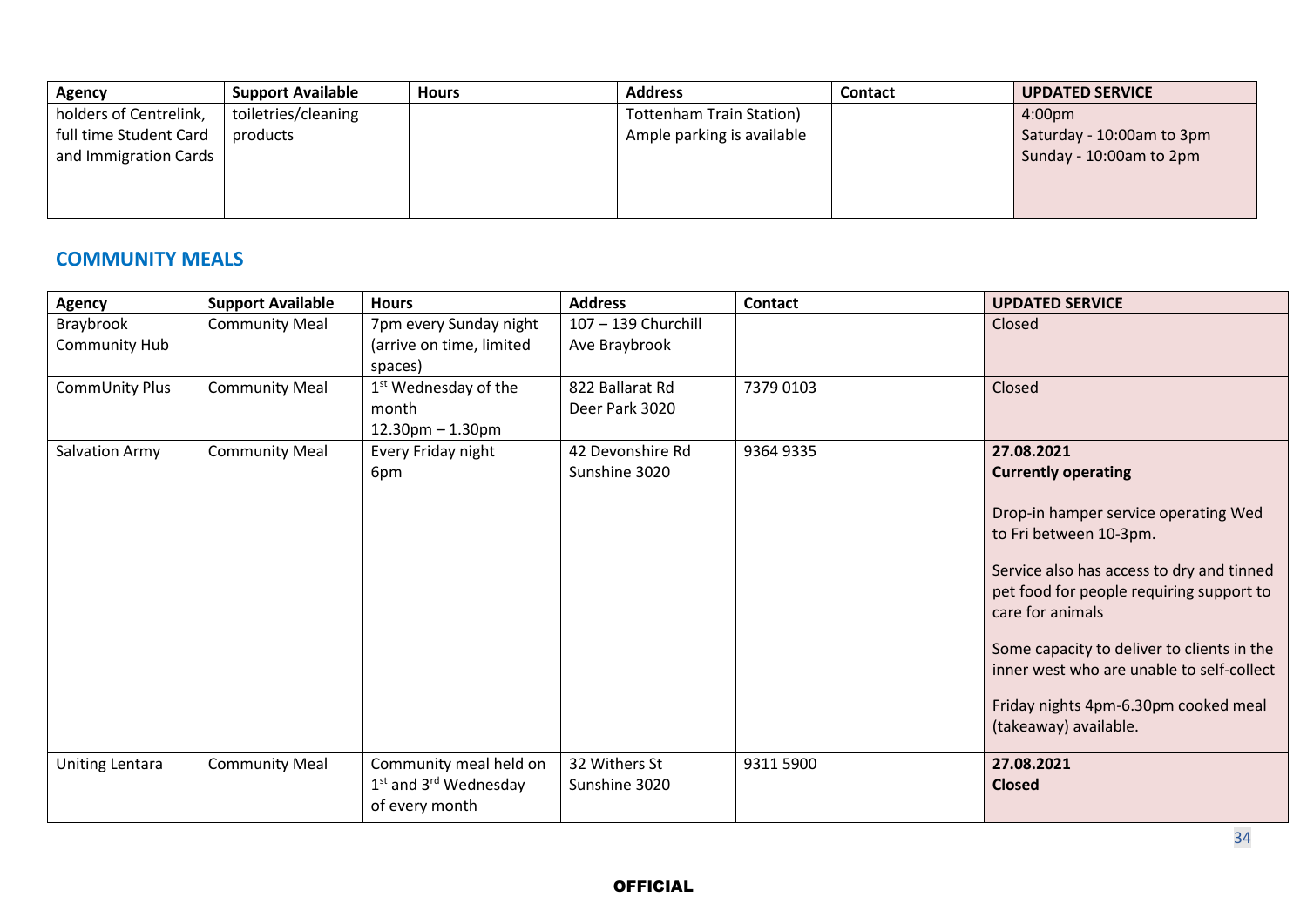| Agency                              | <b>Support Available</b>                                         | <b>Hours</b>                            | <b>Address</b>             | Contact   | <b>UPDATED SERVICE</b>                                                                                                                                                                                                                                                                                                                                                                                                                                                                                                                                                                                                |
|-------------------------------------|------------------------------------------------------------------|-----------------------------------------|----------------------------|-----------|-----------------------------------------------------------------------------------------------------------------------------------------------------------------------------------------------------------------------------------------------------------------------------------------------------------------------------------------------------------------------------------------------------------------------------------------------------------------------------------------------------------------------------------------------------------------------------------------------------------------------|
|                                     |                                                                  | $12.30$ pm – 2pm                        |                            |           | The Sunshine service will cease operating<br>and close on Friday 20 August 2021.<br>Uniting ER services will continue to be<br>offered from our Footscray site:<br>310 Barkly St Footscray<br>9689 3515                                                                                                                                                                                                                                                                                                                                                                                                               |
| <b>Wesley Footscray</b><br>Outreach | Showers, laundry,<br>morning tea and<br>lunch program on<br>hold | Wednesday - Friday<br>$9.30$ am $-4$ pm | 310 Barkly St<br>Footscray | 9689 3515 | 27.08.2021<br><b>Currently operating</b><br>Food parcels and food vouchers are<br>available for people living Maribyrnong<br>LGA. Contact 9689 3515.<br>People living outside of Maribyrnong<br>LGA may be provided with a one-off food<br>parcel in an emergency situation.<br>Families in Western Metro area who are<br>struggling may be given a one-off food<br>voucher.<br>Providing medication assistance.<br>Will assist people in Brimbank as many<br>providers are closed.<br>Dry cleaned clothing and blankets<br>available.<br>Shower and laundry facilities are<br>currently on hold till further notice. |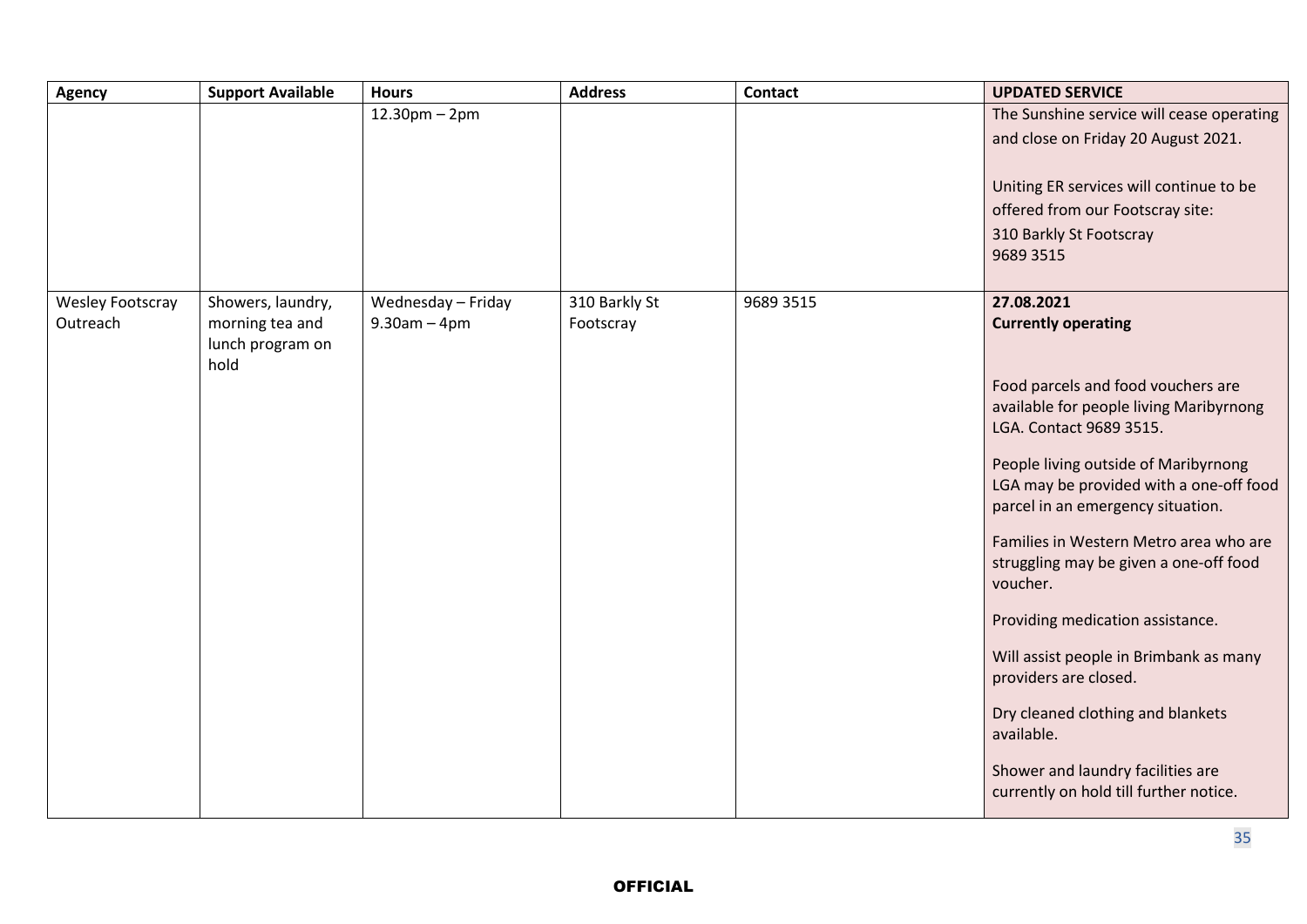| <b>Agency</b>                                                     | <b>Support Available</b>                                                                           | <b>Hours</b>                                                                                                                                                                                                                                                                            | <b>Address</b>                                                            | <b>Contact</b> | <b>UPDATED SERVICE</b>                                                                                                                                                                                                                                                                                                                                                                                                                                                                                                                                                                                                                                  |
|-------------------------------------------------------------------|----------------------------------------------------------------------------------------------------|-----------------------------------------------------------------------------------------------------------------------------------------------------------------------------------------------------------------------------------------------------------------------------------------|---------------------------------------------------------------------------|----------------|---------------------------------------------------------------------------------------------------------------------------------------------------------------------------------------------------------------------------------------------------------------------------------------------------------------------------------------------------------------------------------------------------------------------------------------------------------------------------------------------------------------------------------------------------------------------------------------------------------------------------------------------------------|
|                                                                   |                                                                                                    |                                                                                                                                                                                                                                                                                         |                                                                           |                | Morning tea and lunch programs on<br>hold.                                                                                                                                                                                                                                                                                                                                                                                                                                                                                                                                                                                                              |
| Williamstown<br><b>Emergency Relief</b><br>Centre                 | <b>Community Meal</b>                                                                              | Every Monday and Friday<br>12 noon                                                                                                                                                                                                                                                      | <b>Holy Trinity Parish</b><br>Centre<br>$2 - 6$ Pasco St,<br>Williamstown | 93978411       | <b>CLOSED</b>                                                                                                                                                                                                                                                                                                                                                                                                                                                                                                                                                                                                                                           |
| Lighthouse<br>(Hamadava) Café:<br>Project 614<br>(Salvation Army) | A drop in space<br>providing breakfast<br>and lunch.<br>Homelessness<br>support also<br>available. | Monday - Friday<br>Day Café 7am - 1pm<br>Breakfast 9am-<br>$\bullet$<br>10.00am<br>Lunch 11.30am -<br>1pm<br>Monday - Sunday<br>Twilight Café 4pm-11pm<br>Dinner 6.00pm-<br>$\bullet$<br>8pm<br>Night Café 11pm - 7am<br>Toasties and<br>$\bullet$<br>snacks<br>throughout the<br>night | 69 Bourke St, City                                                        | 9653 3299      | More recent update unavailable.<br>11.03.2021<br>Currently operating<br>Breakfast, lunch and dinner will be<br>served on a takeaway basis out the<br>servery window on Westwood place<br>laneway.<br>Breakfast - Mon - Fri 9am - 10.30<br>Lunch Mon- Fri 11.30-1pm from ground<br>floor Bourke St entrance<br>Dinner 5pm-7pm<br>Takeaway food parcels available Mon-<br>Fri 9am-12.30 (once per month)<br>No access by community members to<br>cafe.<br>Showers available for extreme cases<br>only.<br>Access to community storage will be via<br>the foyer, with only one person in at a<br>time. closed<br>Night-time safe spaces have ceased, staff |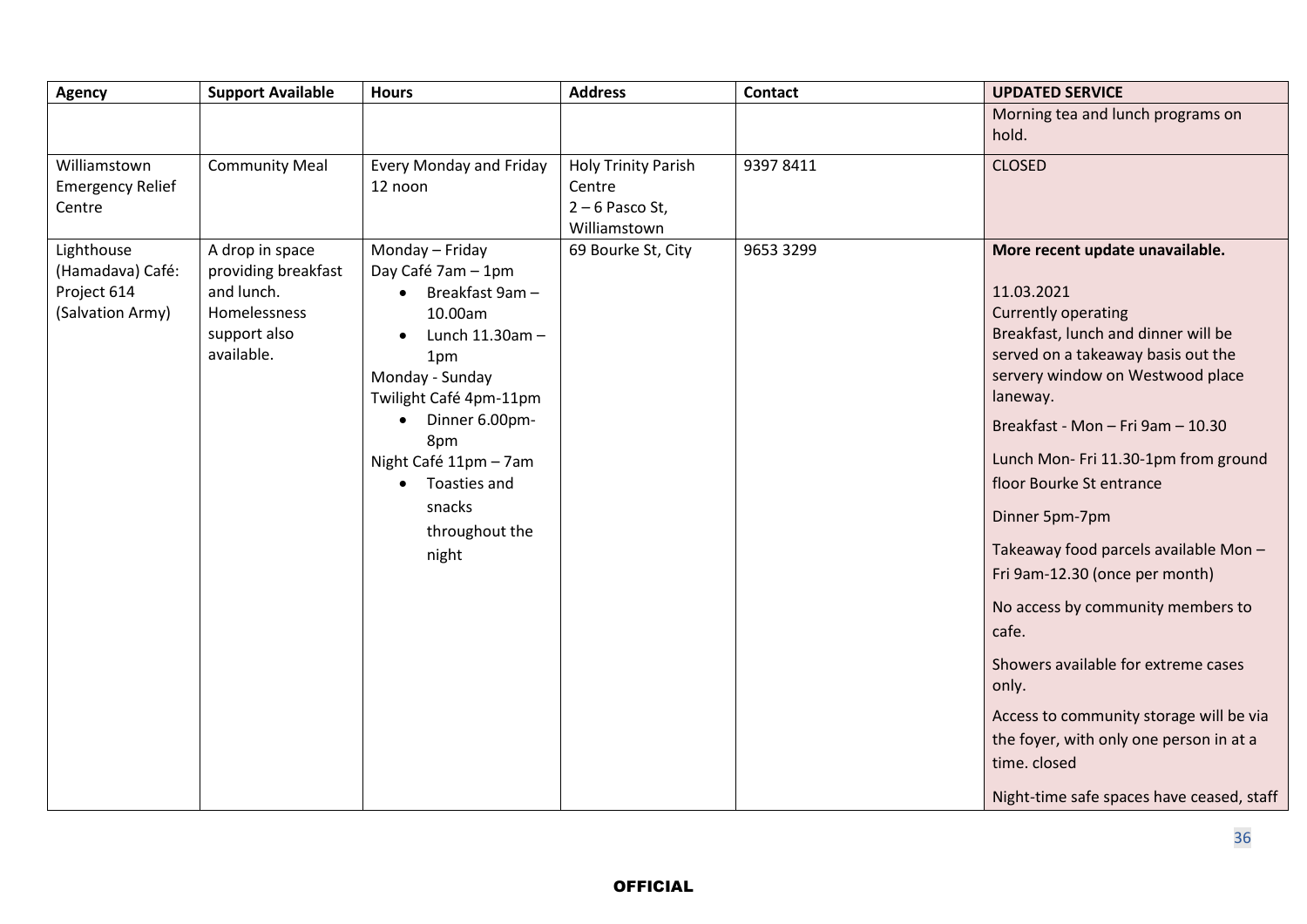| <b>Agency</b>                                                                      | <b>Support Available</b>                                                                                                   | <b>Hours</b>                                                                                                                    | <b>Address</b>                                 | <b>Contact</b> | <b>UPDATED SERVICE</b>                                                                                                                                                                                                                                                                                                             |
|------------------------------------------------------------------------------------|----------------------------------------------------------------------------------------------------------------------------|---------------------------------------------------------------------------------------------------------------------------------|------------------------------------------------|----------------|------------------------------------------------------------------------------------------------------------------------------------------------------------------------------------------------------------------------------------------------------------------------------------------------------------------------------------|
|                                                                                    |                                                                                                                            |                                                                                                                                 |                                                |                | are on site to ensure anyone who<br>presents is offered emergency<br>accommodation                                                                                                                                                                                                                                                 |
|                                                                                    |                                                                                                                            |                                                                                                                                 |                                                |                | St Vincent's Nurses onsite Monday-                                                                                                                                                                                                                                                                                                 |
|                                                                                    |                                                                                                                            |                                                                                                                                 |                                                |                | Thursday from 9am-1pm (no                                                                                                                                                                                                                                                                                                          |
|                                                                                    |                                                                                                                            |                                                                                                                                 |                                                |                | appointment required).                                                                                                                                                                                                                                                                                                             |
|                                                                                    |                                                                                                                            |                                                                                                                                 |                                                |                | Case management available.                                                                                                                                                                                                                                                                                                         |
| Homelessness<br><b>Resource Centre</b><br>(formerly Ozanam<br>Community<br>Centre) | Monday - Friday<br>Breakfast 9am -<br>10.30am<br>Lunch 11.30am -<br>1pm<br>Friendship Club 6pm<br>- 8pm includes a<br>meal | Breakfast daily between<br>$9.15$ am - 10am<br>Lunch daily between<br>$12$ noon - 1pm                                           | 179-191 Flemington<br>Road, North<br>Melbourne | 8327 7500      | 27.08.2021<br><b>Currently operating</b><br>Sandwiches, coffee and some material<br>aid provided from the window on<br>Flemington Road. 10am-1pm Monday -<br>Friday.<br>Some shopping vouchers available for<br>emergency cases, assessed on case by<br>case basis. 10am-1pm Monday - Friday<br>Crisis accommodation by referral.  |
| St Mary's House of<br>Welcome                                                      | Free breakfast<br>$8.45$ am - 9.45am<br>Free lunch 12noon -<br>1pm                                                         | Monday, Tuesday,<br>Thursday and Friday<br>$9.30$ am $- 3.30$ pm<br>Wednesday 8.30am -<br>1.30pm<br>Saturday 8.30am -<br>1.30pm | $162 - 169$ Brunswick<br>St<br>Fitzroy         | 9417 6497      | 27.08.2021<br><b>Currently operating</b><br>All social programs suspended.<br>Monday - Friday 9.00am-12noon<br>takeaway breakfast, case management<br>for rough sleepers and clients with<br>housing issues<br>Small amounts of food bank food,<br>toiletries, clean underwear and showers<br>for rough sleepers (health screening |

OFFICIAL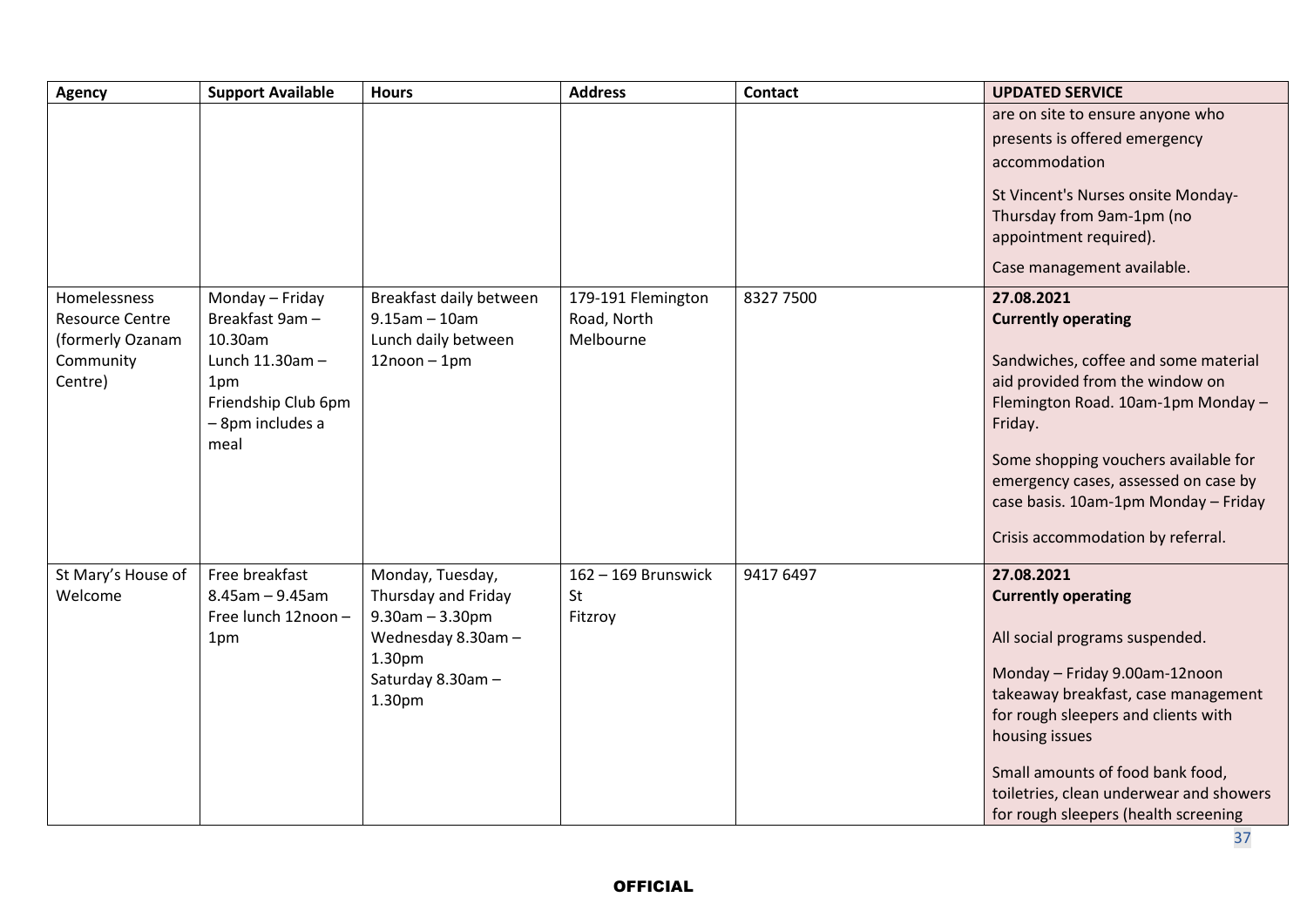| <b>Agency</b>                        | <b>Support Available</b>                                               | <b>Hours</b>                     | <b>Address</b>                                                         | <b>Contact</b> | <b>UPDATED SERVICE</b>                                                                                                                                                                                                                                                                                                                                                                                                                                                            |
|--------------------------------------|------------------------------------------------------------------------|----------------------------------|------------------------------------------------------------------------|----------------|-----------------------------------------------------------------------------------------------------------------------------------------------------------------------------------------------------------------------------------------------------------------------------------------------------------------------------------------------------------------------------------------------------------------------------------------------------------------------------------|
|                                      |                                                                        |                                  |                                                                        |                | required) (9-12am)                                                                                                                                                                                                                                                                                                                                                                                                                                                                |
| Church of all<br><b>Nations</b>      | Food pantry/market                                                     | Tuesday from 11.30am -<br>1pm    | 180 Palmerston St<br>Carlton                                           | 9347 7077      | 27.08.2021<br><b>Currently operating</b><br><b>Fresh food market closed</b><br>Food parcels. Call 9347 7077 to book<br>between 10am-2pm. Monday-Thursday<br>Health care concession card eligibility for<br>pantry, no eligibility for fresh food<br>market.<br>Available for those also in CBD, North<br>Melbourne, Carlton North, West<br>Melbourne, Fitzroy and North Fitzroy, no<br>fixed address.<br>Pharmacy financial assistance available<br>for 2 scripts every 3 months. |
| Lazarus Centre                       | <b>Breakfast Program</b><br>for people sleeping<br>rough and very poor | Monday - Sunday<br>7.30am-8.30am | St Peter's Anglican<br>Church<br>15 Gisborne Street,<br>East Melbourne | 9662 2391      | More recent update unavailable.<br>11.06.2021<br><b>Currently operating</b><br>7.30-9.00am breakfast for homeless<br>9.30-11am Meals for students weekdays                                                                                                                                                                                                                                                                                                                        |
| St Mark's<br><b>Community Centre</b> |                                                                        |                                  | Saint Mark's Anglican<br>Church<br>250 George Street<br>Fitzroy        | 9419 3288      | 27.08.2021<br><b>Currently operating</b><br>Food parcels from the window Mon-Fri<br>$10.30$ am - 2.30pm.<br>Orange Sky washing van available on<br>Mondays 10am -12 and Wednesdays<br>11am-1pm                                                                                                                                                                                                                                                                                    |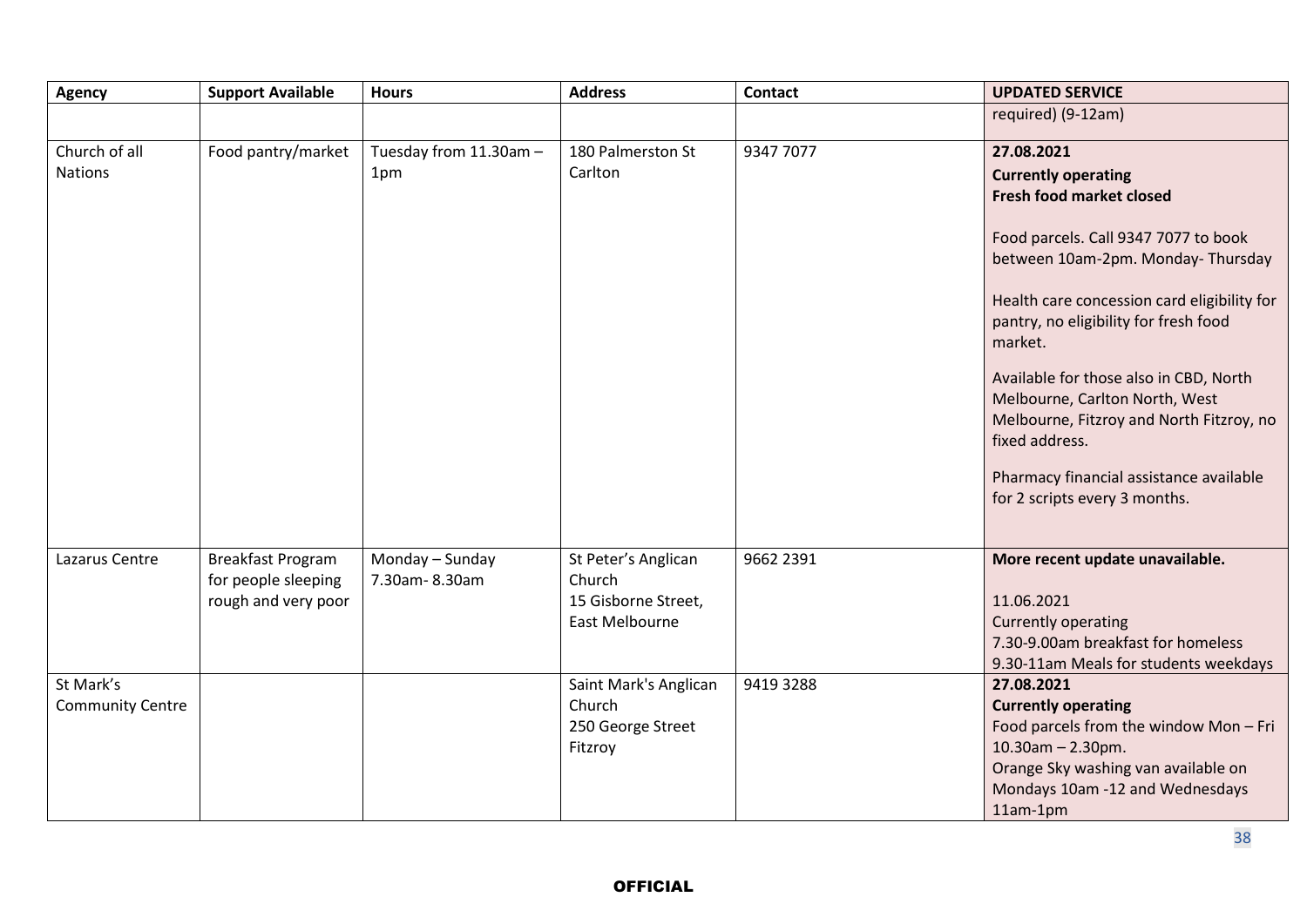| <b>Agency</b>   | <b>Support Available</b> | <b>Hours</b>                     | <b>Address</b>        | <b>Contact</b>               | <b>UPDATED SERVICE</b>                     |
|-----------------|--------------------------|----------------------------------|-----------------------|------------------------------|--------------------------------------------|
|                 |                          |                                  |                       |                              | Financial counselling available at Mission |
|                 |                          |                                  |                       |                              | House.                                     |
|                 |                          |                                  |                       |                              | Short term case management for people      |
|                 |                          |                                  |                       |                              | who are vulnerable.                        |
|                 |                          |                                  |                       |                              | PBS medicine voucher available need to     |
|                 |                          |                                  |                       |                              | bring script - health care card            |
|                 |                          |                                  |                       |                              | Target group - People residing in the City |
|                 |                          |                                  |                       |                              | of Yarra and people experiencing           |
|                 |                          |                                  |                       |                              | homelessness.                              |
| Our Daily Bread | Free weekly              | Thursday 4.00pm -                | Coburg Greek Church   |                              | 27.08.2021                                 |
|                 | community dinner         | 6.00pm                           | 23-29 Victoria St     |                              | <b>Currently operating</b>                 |
|                 |                          |                                  | Coburg                |                              |                                            |
| Kororoit Creek  | Fortnightly meal         | Every 2 <sup>nd</sup> Monday 11- | 61A Selwyn St,        | coordinator@kcnh.org.au      | 27.08.2021                                 |
| Neighbourhood   |                          | 1pm                              | Sunshine              | 0408 797 776 or 0413 434 082 | <b>Not currently operating</b>             |
| House           |                          |                                  |                       |                              |                                            |
|                 |                          |                                  |                       |                              | Community meals, cook and eat              |
|                 |                          |                                  |                       |                              | together. Meals change dependent on        |
|                 |                          |                                  |                       |                              | availability                               |
| St Brendan's    | Weekly breakfast         | Saturday mornings                | 103 Wellington Street | flemken@cam.org.au           | 27.08.2021                                 |
| Church          |                          | 8am-10am                         | Flemington            |                              | <b>New addition</b>                        |
|                 |                          |                                  |                       |                              | <b>Currently operating</b>                 |
|                 |                          |                                  |                       |                              | Coffee Breakfast provided through a        |
|                 |                          |                                  |                       |                              | canteen style service. No eligibility      |
|                 |                          |                                  |                       |                              | requirements.                              |
|                 |                          |                                  |                       |                              | Local police may be in attendance.         |
| The Humble      | Freshly cooked           | Saturday 1.30pm                  | <b>Batman Park</b>    | Muhamed Elkadi               | 27.08.2021                                 |
| Mission         | meals, non-              |                                  | 5 Norval Place,       | Ph: 0408718559               | <b>Currently operating</b>                 |
|                 | perishable food          |                                  | Melbourne             | thehumblemission@hotmail.com |                                            |
|                 | items & drinks,          |                                  |                       |                              |                                            |
|                 | essential toiletries     |                                  |                       |                              |                                            |

**SOUP VAN**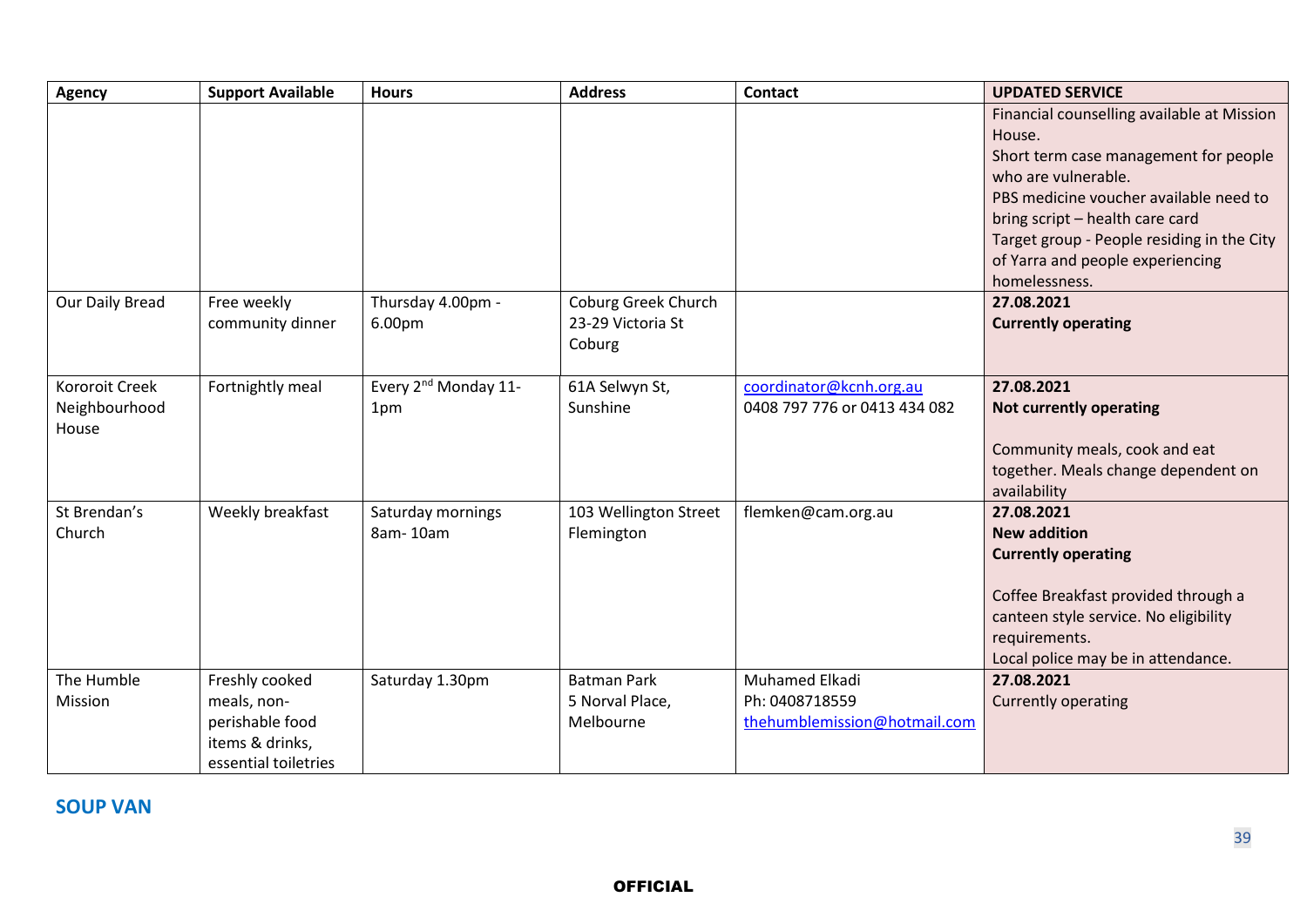| <b>Agency</b>         | <b>Support</b>   | <b>Hours</b>                                                                                                                                                                                                                         | <b>Address</b>                                                                                                                                                                                                                                                                                                                                                                                                                                         | Contact | <b>UPDATED SERVICE</b>                                                                                                                                                        |
|-----------------------|------------------|--------------------------------------------------------------------------------------------------------------------------------------------------------------------------------------------------------------------------------------|--------------------------------------------------------------------------------------------------------------------------------------------------------------------------------------------------------------------------------------------------------------------------------------------------------------------------------------------------------------------------------------------------------------------------------------------------------|---------|-------------------------------------------------------------------------------------------------------------------------------------------------------------------------------|
|                       | <b>Available</b> |                                                                                                                                                                                                                                      |                                                                                                                                                                                                                                                                                                                                                                                                                                                        |         |                                                                                                                                                                               |
| St Vincent de<br>Paul | Hot meal         | <b>MONDAY</b><br>6.45pm<br>7.15 <sub>pm</sub><br>7.45pm<br><b>FRIDAY</b><br>6.45pm<br><b>SATURDAY</b><br>5.30pm<br>6.15 <sub>pm</sub><br><b>MONDAY, TUESDAY,</b><br><b>WEDNESDAY, THURSDAY,</b><br><b>FRIDAY &amp; SUNDAY</b><br>8pm | Braybrook Community Hub car park 107 -<br>139 Churchill Ave Braybrook<br>Clark St Car Park (Dickson St & Withers St)<br>Sunshine<br>Errington Reserve Car Park, near Big Sam's<br>Car Park, St Albans<br>Braybrook Community Hub car park 107 -<br>139 Churchill Ave Braybrook<br>Clark St Car Park (Dickson St & Withers St)<br>Sunshine<br>Errington Reserve Car Park, near Big Sam's<br>Car Park, St Albans<br>Whitten Oval 417 Barkly St Footscray |         | Suspended.<br>Vinnies Welfare Assistance Line is<br>assisting people with access to food,<br>clothing etc. - 1800 305 330<br>(Monday-Friday 10:00am to<br>$3:00 \text{pm}$ ). |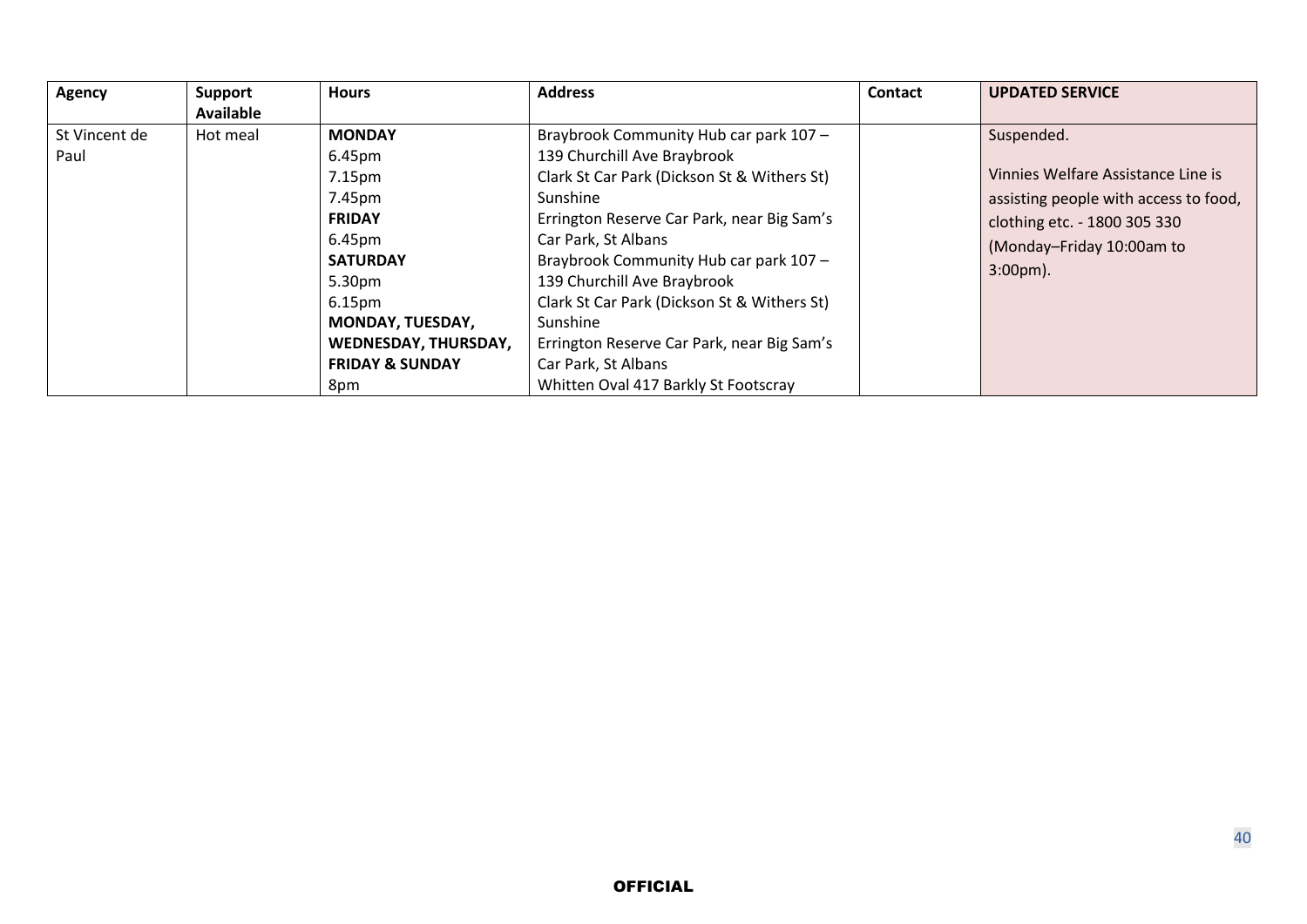### **FOOD FOR DISTRIBUTION BY ER ORGANISATIONS**

| <b>Agency</b> | Support          | <b>Hours</b>      | <b>Address</b>                    | <b>Contact</b>                | <b>UPDATED SERVICE</b>                |
|---------------|------------------|-------------------|-----------------------------------|-------------------------------|---------------------------------------|
|               | <b>Available</b> |                   |                                   |                               |                                       |
| Fareshare     | Free, frozen     | Warehouse         | Warehouse (upon appointment) -    | Sam Dixon                     | 27.08.2021                            |
|               | ready-to-eat     | collections 9am - | East Derrimut Crescent, Derrimut. | <b>Agency Liaison Officer</b> | <b>Currently operating</b>            |
|               | meals and        | 3pm, office hours | Main office/kitchens - 1-7 South  | Sam.DIxon@fareshare.net.      |                                       |
|               | pastries         | $9am - 5pm$       | <b>Audley Street Abbotsford</b>   | $au$                          | Service currently at capacity and are |
|               |                  |                   |                                   | 03 9428 0044                  | unable to assist new organisations    |
|               |                  |                   |                                   |                               |                                       |
|               |                  |                   |                                   |                               | FareShare rescues surplus food and    |
|               |                  |                   |                                   |                               | cooks free, nutritious meals for      |
|               |                  |                   |                                   |                               | people doing it tough.                |
|               |                  |                   |                                   |                               | For enquiries about receiving         |
|               |                  |                   |                                   |                               | FareShare meals please contact        |
|               |                  |                   |                                   |                               | Sam.Dixon@fareshare.net.au            |
|               |                  |                   |                                   |                               |                                       |
|               |                  |                   |                                   |                               |                                       |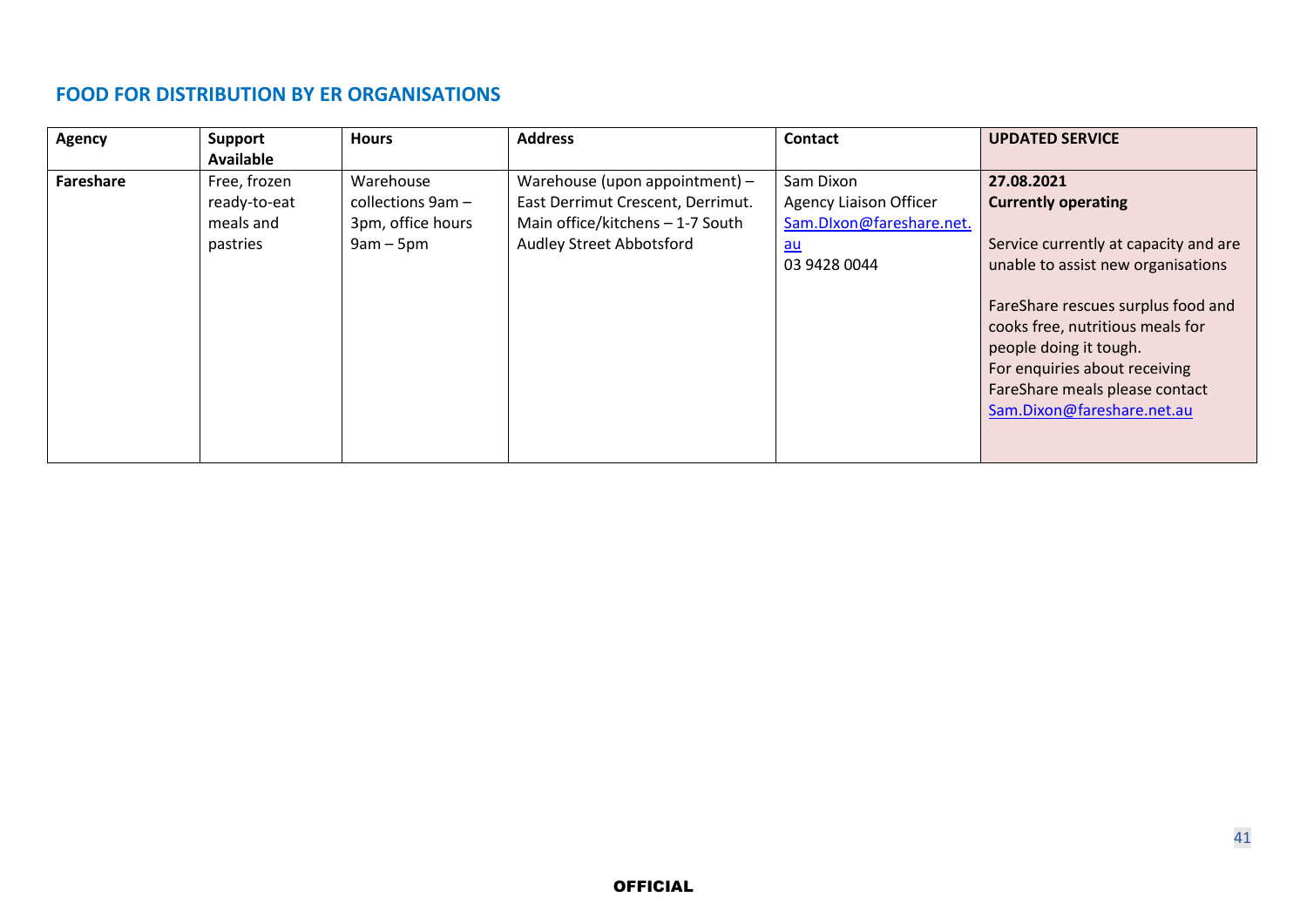## **MATERIAL AID**

| <b>Agency</b>                        | <b>Support Available</b>                                     | <b>Hours</b>                                  | <b>Address</b> | <b>Contact</b>                                                                                                            | <b>UPDATED SERVICE</b>                                                                                                                                                                                                                                                                                                                                                       |
|--------------------------------------|--------------------------------------------------------------|-----------------------------------------------|----------------|---------------------------------------------------------------------------------------------------------------------------|------------------------------------------------------------------------------------------------------------------------------------------------------------------------------------------------------------------------------------------------------------------------------------------------------------------------------------------------------------------------------|
| St Vincent de Paul                   | <b>Vinnies Welfare</b><br>Assistance Line                    | Monday-Friday<br>10:00am to 3:00pm            | All            | 1800 305 330                                                                                                              | 27.08.2021<br><b>Currently operating</b><br>Vinnies Welfare Assistance Line is<br>assisting people with access to food,<br>clothing etc. Based on individual needs.                                                                                                                                                                                                          |
| <b>Helping Hands</b><br>Mission Inc. | Material and<br>emergency aid e.g.<br>Whitegoods,<br>clothes | Monday - Friday<br>10am-3pm<br>By appointment | All sites      | 1300 892 010<br>www.helpinghandsmission.org.au<br>and follow the prompts under<br>'What We Do' for order request<br>form. | 27.08.2021<br><b>Closed when COVID lockdown</b><br>restrictions are in place.<br>Check website to confirm opening details<br>https://www.helpinghandsmission.org.au<br>Food parcels<br>Health Care card required<br>\$5 payment required<br>All sessions by appointment<br>Material aid available from Airport West-<br>case worker must complete referral form,<br>\$40 fee |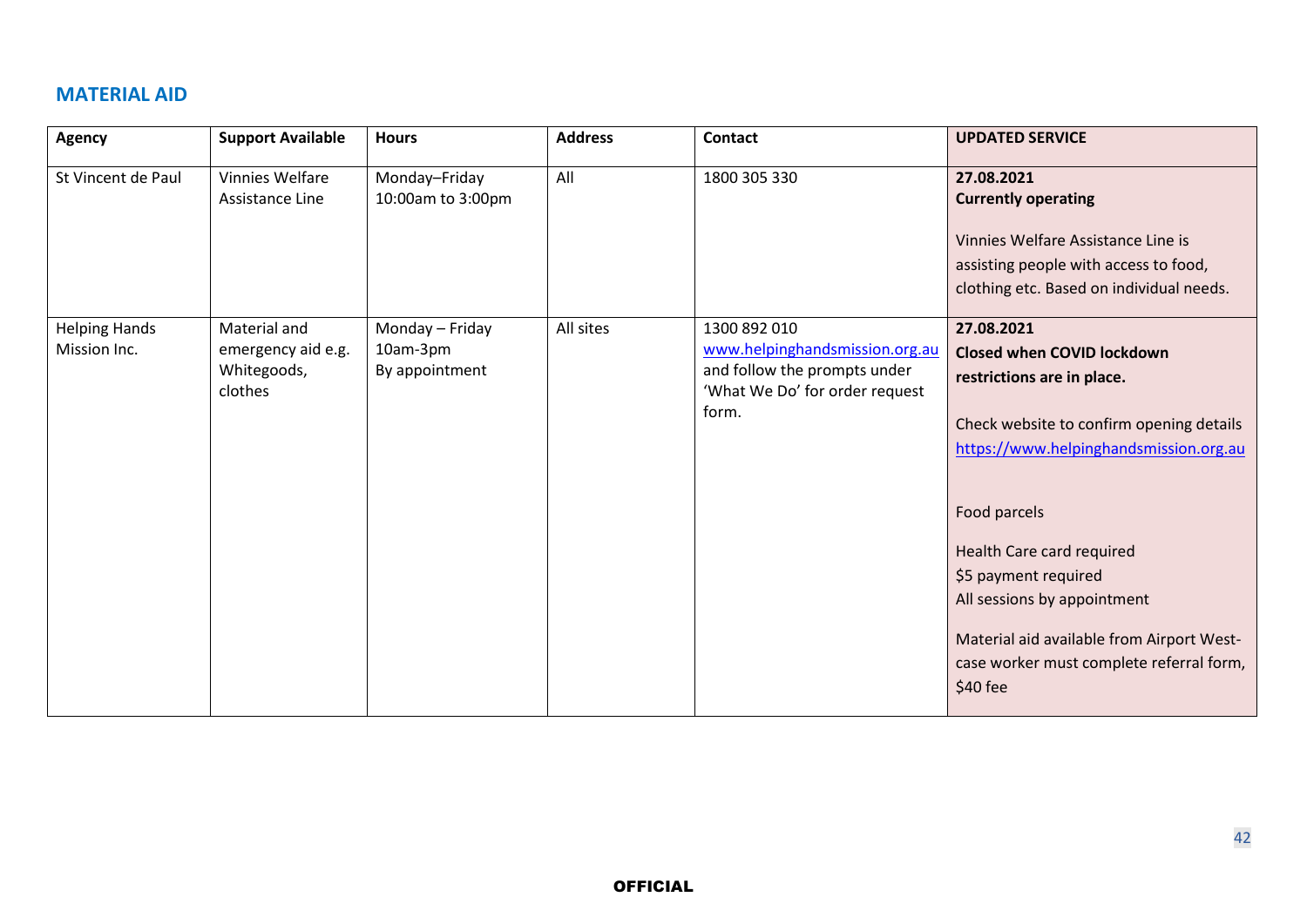## **FINANCIAL ASSISTANCE/FINANCIAL COUNSELLING**

| <b>Agency</b>                                                                                               | <b>Support Available</b>                                                                                                                                                                                                                                                                                                  | <b>Hours</b>      | <b>Address</b>                                                                                             | <b>Contact</b>                                                                                                                 | <b>UPDATED SERVICE</b>                                                                                                                                                                                                                                                                                                                                                                                                                                                                                         |
|-------------------------------------------------------------------------------------------------------------|---------------------------------------------------------------------------------------------------------------------------------------------------------------------------------------------------------------------------------------------------------------------------------------------------------------------------|-------------------|------------------------------------------------------------------------------------------------------------|--------------------------------------------------------------------------------------------------------------------------------|----------------------------------------------------------------------------------------------------------------------------------------------------------------------------------------------------------------------------------------------------------------------------------------------------------------------------------------------------------------------------------------------------------------------------------------------------------------------------------------------------------------|
| <b>Uniting Lentara</b>                                                                                      | No Interest Loan<br>Scheme (NILS)                                                                                                                                                                                                                                                                                         |                   | 32 Withers St<br>Sunshine 3020<br>Also offered at the Tin<br>Shed Neighbourhood<br>House site in St Albans | Phone 9311 5900 to make an<br>appointment                                                                                      | More recent update unavailable.<br>13.08.2021<br><b>Currently operating</b><br>NILS service available by phone<br>assessment only - call Wesley Footscray<br>on 9689 3515 to schedule a phone<br>assessment.                                                                                                                                                                                                                                                                                                   |
| <b>National Debt</b><br>Helpline<br>(Better Place<br>Australia and<br><b>Consumer Action</b><br>Law Centre) | Work with callers to<br>provide tools to self-<br>advocate, or if requiring<br>ongoing assistance<br>complete warm<br>referrals to their<br>nearest agency. This site<br>is useful to locate the<br>clients closest agency:<br>https://ndh.org.au/talk-<br>to-a-financial-<br>counsellor/find-a-<br>financial-counsellor/ | $9.30am -$<br>5pm |                                                                                                            | Phone 1800 007 007<br><b>OR</b><br>Fill out Money Help's contact<br>formhttp://www.moneyhelp.org.<br>au/get -help/contact form | 27.08.2021<br><b>Currently operating</b><br>Telephone financial counselling available<br>via 1800 007 007.<br>The following websites provide further<br>information:<br>https://ndh.org.au/debt-<br>problems/<br>To compare energy costs, visit:<br>https://compare.energy.vic.go<br>v.au/<br>www.financialfirstaid.org.au<br>https://moneysmart.gov.au/bu<br>dgeting/budget-planner<br>To find a free Financial<br>Counsellor in your area:<br>http://www.ndh.org.au/Talk-<br>to-a-financial-counsellor/Find- |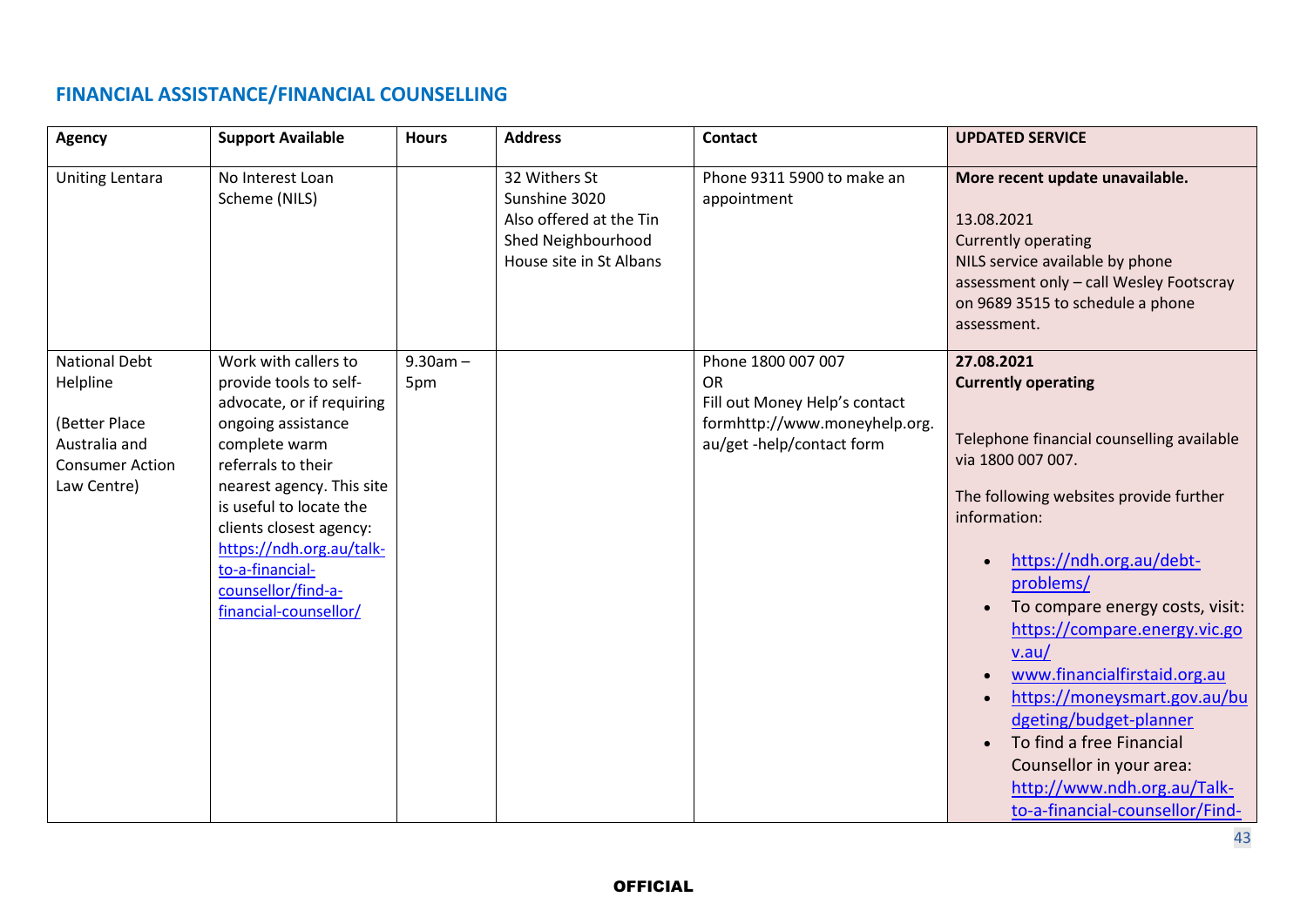| <b>Agency</b>        | <b>Support Available</b>     | <b>Hours</b> | <b>Address</b> | <b>Contact</b>                 | <b>UPDATED SERVICE</b>                                                                                                            |
|----------------------|------------------------------|--------------|----------------|--------------------------------|-----------------------------------------------------------------------------------------------------------------------------------|
|                      |                              |              |                |                                | a-financial-counsellor<br>To make a phone appointment find a<br>local provider through www.nils.com.au<br>or www.goodmoney.com.au |
| Good Shepherd        | <b>Financial counsellors</b> |              |                | Ph 1 300 015 500               | 27.08.2021                                                                                                                        |
| Australia New        | are available to assist      |              |                | email fcintake@goodshep.org.au | <b>Currently operating</b>                                                                                                        |
| Zealand              | people experiencing          |              |                |                                |                                                                                                                                   |
|                      | financial difficulty to      |              |                | Brimbank Melton - 1300 786 696 |                                                                                                                                   |
|                      | manage debts. This may       |              |                |                                |                                                                                                                                   |
|                      | include advocating to        |              |                | www.nils.com.au                |                                                                                                                                   |
|                      | creditors.                   |              |                |                                |                                                                                                                                   |
|                      | No Interest Loans (NILs)     |              |                |                                |                                                                                                                                   |
|                      | for individuals and          |              |                |                                |                                                                                                                                   |
|                      | families on low incomes      |              |                |                                |                                                                                                                                   |
|                      | with access to safe, fair    |              |                |                                |                                                                                                                                   |
|                      | and affordable credit.       |              |                |                                |                                                                                                                                   |
|                      | Loans are available for      |              |                |                                |                                                                                                                                   |
|                      | essential goods and          |              |                |                                |                                                                                                                                   |
|                      | services such as fridges,    |              |                |                                |                                                                                                                                   |
|                      | washing machines, car        |              |                |                                |                                                                                                                                   |
|                      | repairs and medical          |              |                |                                |                                                                                                                                   |
|                      | procedures for up to         |              |                |                                |                                                                                                                                   |
|                      | \$1,500. Repayments are      |              |                |                                |                                                                                                                                   |
|                      | set at an affordable         |              |                |                                |                                                                                                                                   |
|                      | amount over 12 to 18         |              |                |                                |                                                                                                                                   |
|                      | months.                      |              |                |                                |                                                                                                                                   |
| Victorian Aboriginal | Free advice and              | 9am-5pm      |                | Ph 1800 064 865 or email       | More recent update unavailable.                                                                                                   |
| Legal Service        | assistance for Aboriginal    |              |                | vals@vals.org.au               |                                                                                                                                   |
|                      | community dealing with       |              |                |                                | 13.08.2021                                                                                                                        |
|                      | electricity, water,          |              |                |                                | <b>Currently operating</b>                                                                                                        |
|                      | telephone and credit         |              |                |                                |                                                                                                                                   |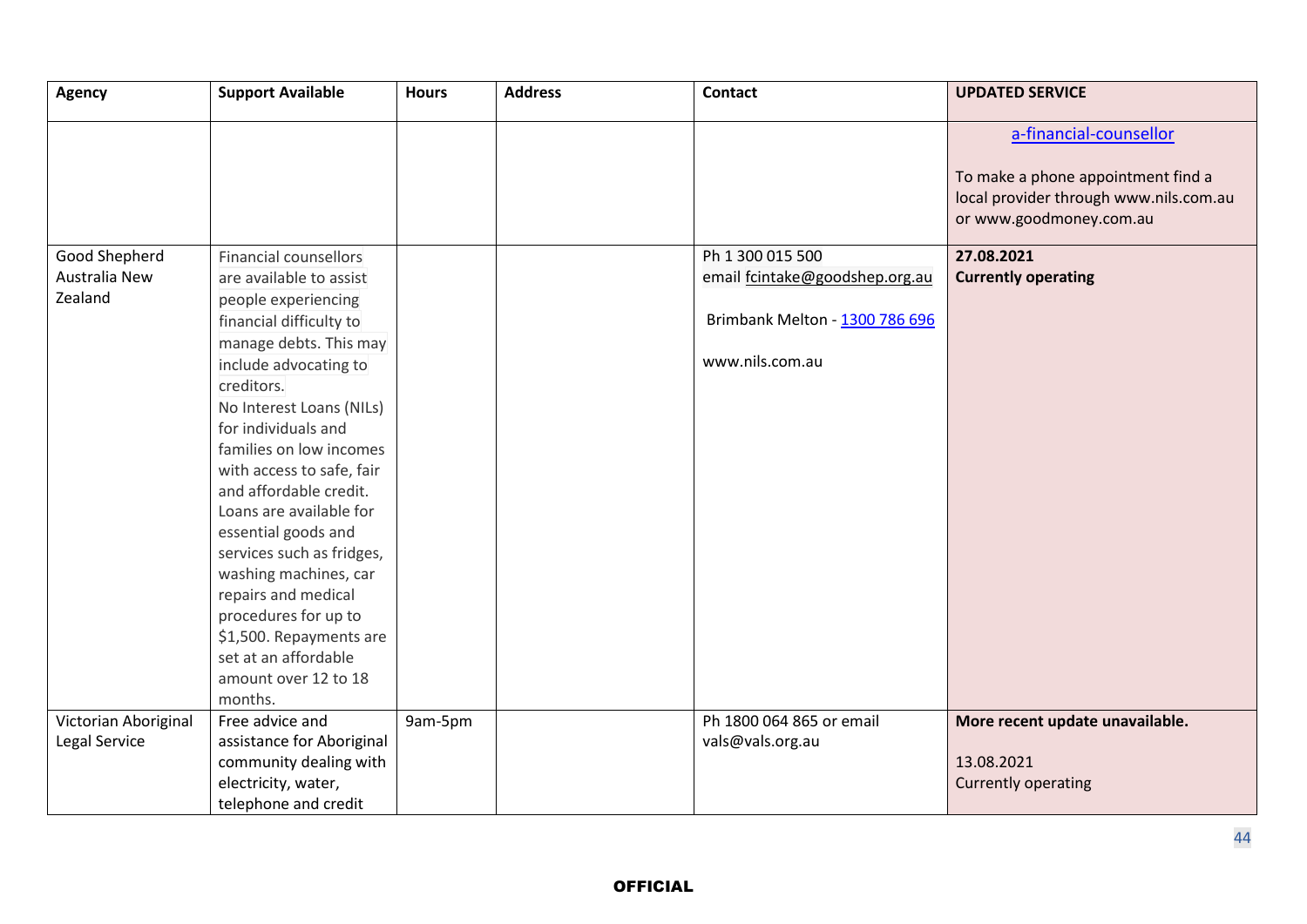| <b>Agency</b> | <b>Support Available</b> | <b>Hours</b> | <b>Address</b> | Contact                         | <b>UPDATED SERVICE</b>                     |
|---------------|--------------------------|--------------|----------------|---------------------------------|--------------------------------------------|
|               | card debt                |              |                |                                 |                                            |
| Anglicare     | Support with some        | 10am-2pm     |                | Suzanne Keil                    | 27.08.2021                                 |
|               | utility payments and     |              |                | <b>Emergency Relief Service</b> | <b>Currently operating</b>                 |
|               | other essentials         |              |                | Co-ordinator                    |                                            |
|               | depending on individual  |              |                | Diocesan & Parish Partnerships  | Anglicare current has capacity to support  |
|               | assessment and           |              |                | m: 0439 271 411                 | people in the west with utilities payments |
|               | circumstances.           |              |                | w: anglicarevic.org.au          | and other essential services depending on  |
|               |                          |              |                |                                 | individual circumstances. Telephone        |
|               |                          |              |                |                                 | assessment required                        |
|               |                          |              |                |                                 | Call 0408 129 590                          |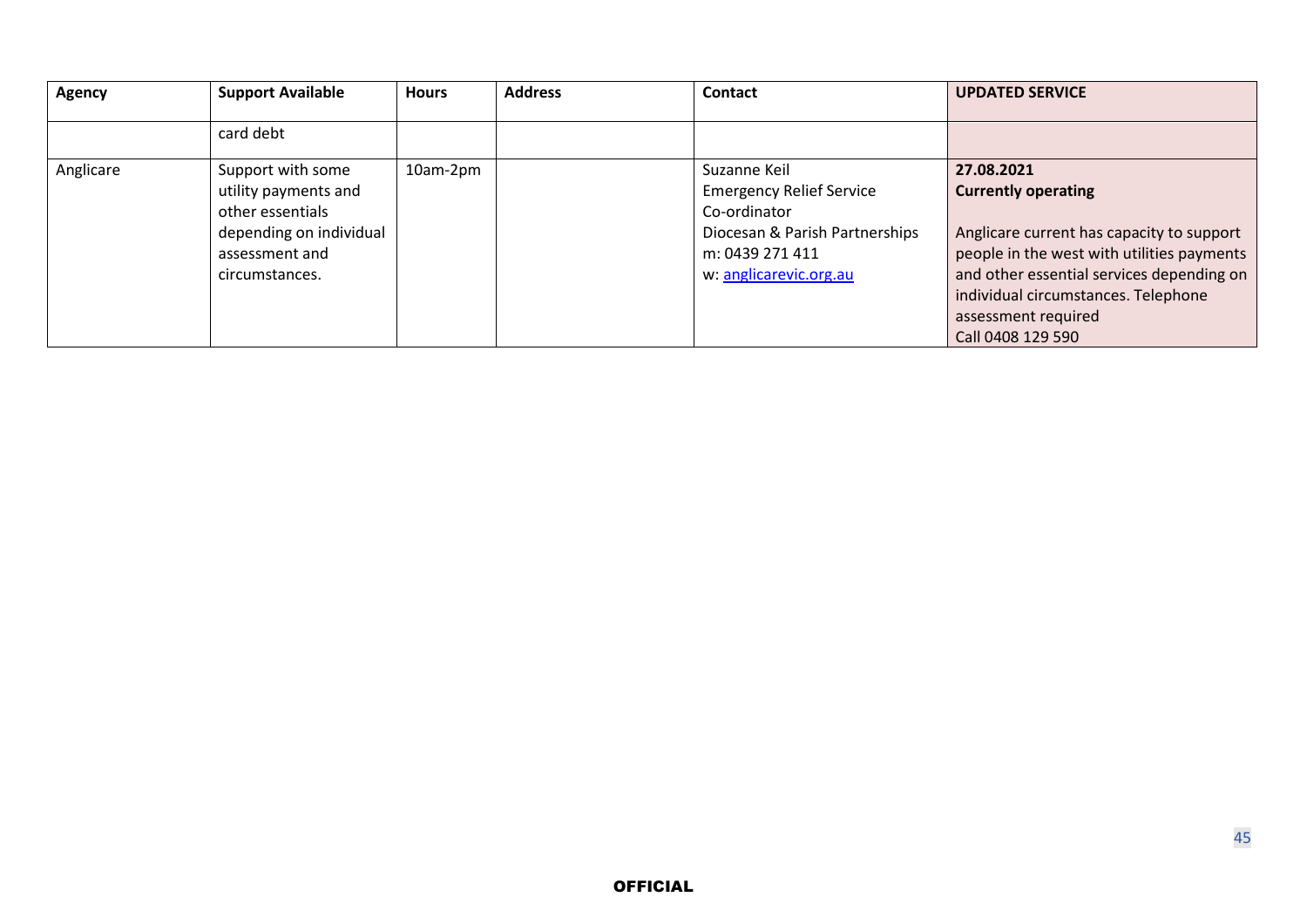## **ADVOCACY**

| <b>Agency</b>           | <b>Support Available</b> | <b>Hours</b> | <b>Address</b> | <b>Contact</b>     | <b>UPDATED SERVICE</b>               |
|-------------------------|--------------------------|--------------|----------------|--------------------|--------------------------------------|
| Homelessness            | Provides an advocacy     | 9am to 5pm   | 2 Stanley St   | Free call 1800 066 | More recent update unavailable.      |
| <b>Advocacy Service</b> | service for people who   |              | Collingwood    | 256                | 13.08.2021                           |
| (HAS) Council to        | are homeless             |              |                |                    | Currently operating                  |
| <b>Homeless Persons</b> |                          |              |                |                    | Office closed, support available as  |
|                         |                          |              |                |                    | normal via phone. Call to schedule a |
|                         |                          |              |                |                    | phone appointment or email           |
|                         |                          |              |                |                    | Angela@chp.org.au                    |
|                         |                          |              |                |                    |                                      |

## **DROP IN SERVICES**

| <b>Agency</b>                | <b>Support Available</b>                                      | <b>Hours</b>                                       | <b>Address</b>          | <b>Contact</b> | <b>UPDATED SERVICE</b>                                                                                                                                                                          |
|------------------------------|---------------------------------------------------------------|----------------------------------------------------|-------------------------|----------------|-------------------------------------------------------------------------------------------------------------------------------------------------------------------------------------------------|
| <b>Uniting Lentara</b>       | Friendly drop in space                                        | Tuesday - Friday                                   | 32 Withers St           | 9311 5900      | <b>CLOSED</b>                                                                                                                                                                                   |
|                              |                                                               | $9am - 4.30pm$                                     | Sunshine                |                |                                                                                                                                                                                                 |
| The Gap on Graham            | Lunch, shower, toiletries                                     | Second (2 <sup>nd</sup> ) Saturday<br>in the month | 5 Graham St Melton      | 0414 769 605   | 27.08.2021<br>Operating only when no lockdown<br><b>restrictions</b>                                                                                                                            |
|                              |                                                               |                                                    |                         |                | Will reopen will lockdown restrictions<br>lifted.<br>Operating within COVID restrictions<br>for capacity numbers.<br>http://www.thegapongraham.org.au/                                          |
| Wesley Footscray<br>Outreach | Showers, laundry, morning<br>tea and lunch program on<br>hold | Wednesday - Friday<br>$9.30$ am - 4pm              | 310 Barkly St Footscray | 9689 3515      | 27.08.2021<br><b>Currently operating</b><br>Food parcels and food vouchers are<br>available for people living<br>Maribyrnong LGA. Contact 9689<br>3515.<br>People living outside of Maribyrnong |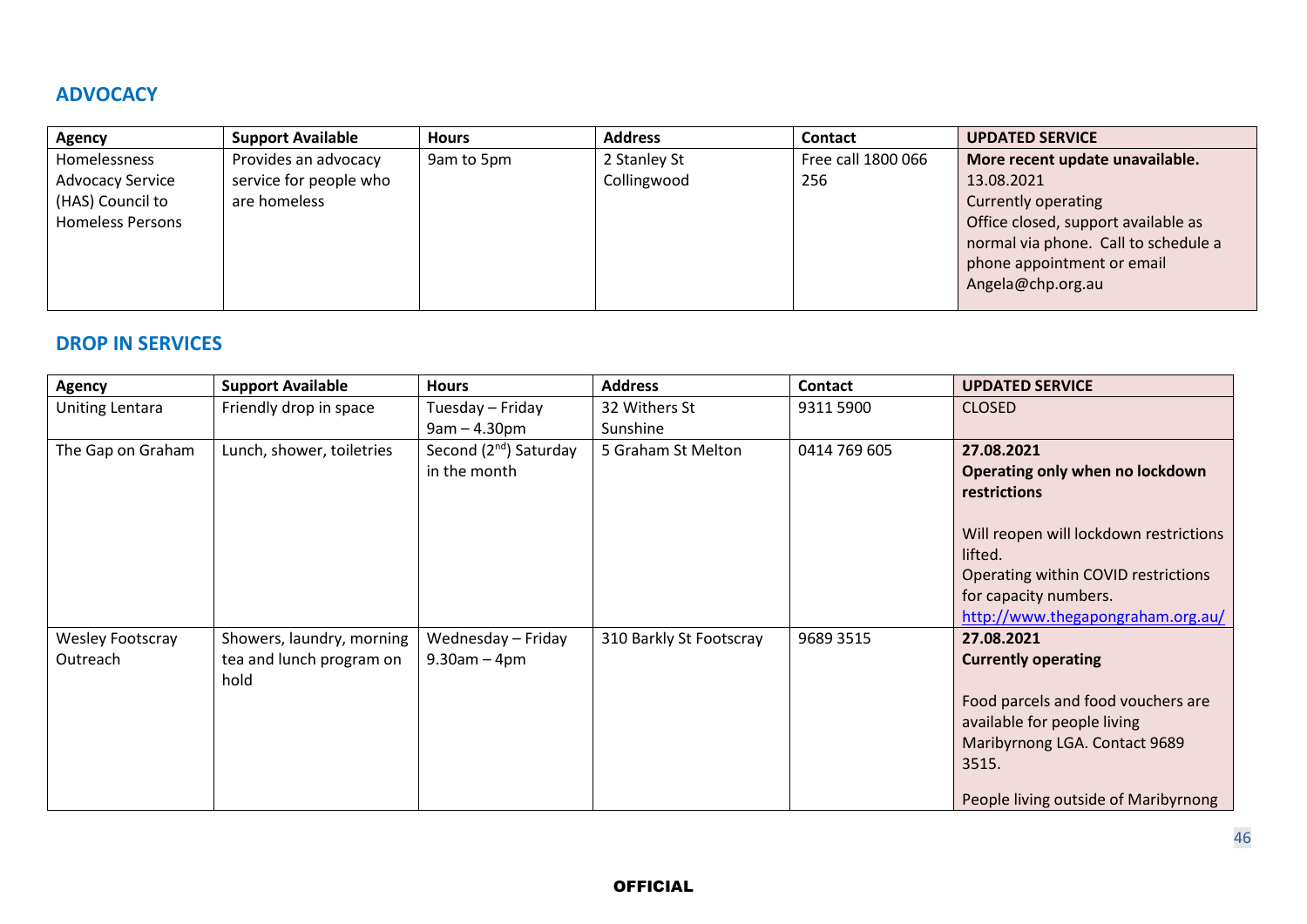| Agency     | <b>Support Available</b>                                                                     | <b>Hours</b>                                                                                                                                                                                                                                    | <b>Address</b>       | <b>Contact</b> | <b>UPDATED SERVICE</b>                                                                                                                                                                                                                                                                                                                    |
|------------|----------------------------------------------------------------------------------------------|-------------------------------------------------------------------------------------------------------------------------------------------------------------------------------------------------------------------------------------------------|----------------------|----------------|-------------------------------------------------------------------------------------------------------------------------------------------------------------------------------------------------------------------------------------------------------------------------------------------------------------------------------------------|
|            |                                                                                              |                                                                                                                                                                                                                                                 |                      |                | LGA may be provided with a one-off<br>food parcel in an emergency<br>situation.<br>Families in Western Metro area who<br>are struggling may be given a one-off<br>food voucher.<br>Providing medication assistance.<br>Will assist people in Brimbank as<br>many providers are closed.<br>Dry cleaned clothing and blankets<br>available. |
|            |                                                                                              |                                                                                                                                                                                                                                                 |                      |                | Shower and laundry facilities are<br>currently on hold till further notice.<br>Morning tea and lunch programs on<br>hold.                                                                                                                                                                                                                 |
| Salvos 614 | A drop-in space providing<br>breakfast and lunch.<br>Homelessness support<br>also available. | Monday - Friday<br>Day Café 7am - 1pm<br>Breakfast 9am<br>$\bullet$<br>$-10.00am$<br>Lunch<br>$\bullet$<br>$11.30am -$<br>1pm<br>Monday - Sunday<br>Twilight Café 4pm-<br>11pm<br>Dinner<br>$\bullet$<br>6.00pm-8pm<br>Night Café 11pm -<br>7am | 69 Bourke St<br>City | 9653 3299      | More recent update unavailable.<br>11.03.2021<br><b>Currently operating</b><br>Breakfast, lunch and dinner will be<br>served on a takeaway basis out the<br>servery window on Westwood place<br>laneway.<br>Breakfast - Mon - Fri 9am - 10.30<br>Lunch Mon- Fri 11.30-1pm from<br>ground floor Bourke St entrance                         |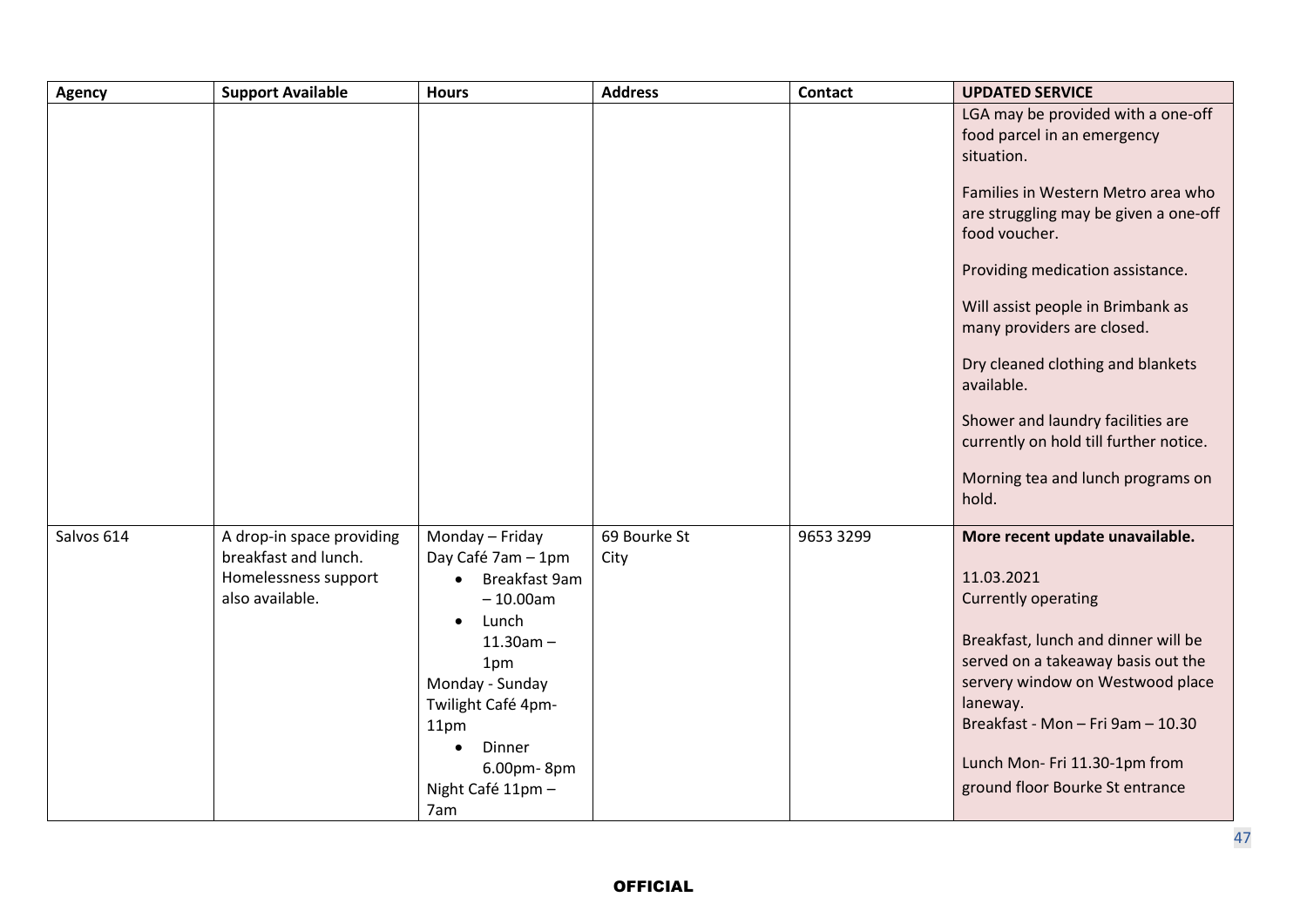| <b>Agency</b>         | <b>Support Available</b>  | <b>Hours</b>               | <b>Address</b>    | <b>Contact</b>    | <b>UPDATED SERVICE</b>                        |
|-----------------------|---------------------------|----------------------------|-------------------|-------------------|-----------------------------------------------|
|                       |                           | Toasties and<br>$\bullet$  |                   |                   | Dinner 5pm-7pm                                |
|                       |                           | snacks                     |                   |                   |                                               |
|                       |                           | throughout                 |                   |                   | Takeaway food parcels available Mon           |
|                       |                           | the night                  |                   |                   | - Fri 9am-12.30 (once per month)              |
|                       |                           |                            |                   |                   | No access by community members                |
|                       |                           |                            |                   |                   | into the cafe.                                |
|                       |                           |                            |                   |                   |                                               |
|                       |                           |                            |                   |                   | Showers available for extreme cases           |
|                       |                           |                            |                   |                   | only.                                         |
|                       |                           |                            |                   |                   | Access to community storage will be           |
|                       |                           |                            |                   |                   |                                               |
|                       |                           |                            |                   |                   | via the foyer, with only one person in        |
|                       |                           |                            |                   |                   | at a time. closed                             |
|                       |                           |                            |                   |                   | Night-time safe spaces have ceased,           |
|                       |                           |                            |                   |                   | staff are on site to ensure anyone            |
|                       |                           |                            |                   |                   | who presents is offered emergency             |
|                       |                           |                            |                   |                   | accommodation                                 |
|                       |                           |                            |                   |                   |                                               |
|                       |                           |                            |                   |                   | St Vincent's Nurses onsite Monday-            |
|                       |                           |                            |                   |                   | Thursday from 9am-1pm (no                     |
|                       |                           |                            |                   |                   | appointment required).                        |
|                       |                           |                            |                   |                   | Case management available.                    |
|                       |                           |                            |                   |                   |                                               |
| Living Room Primary   | Free showers and laundry, | Monday, Wednesday,         | 7 - 9 Hosier Lane | 9945 2100 or free | 27.08.2021                                    |
| <b>Health Service</b> | food, phone calls and     | Thursday, Friday           | City              | call 1800 440 188 | <b>Currently operating</b>                    |
|                       | phone charging, drop in   | $9.30$ am $-4$ pm          |                   |                   |                                               |
|                       | area to watch a movie     | Tuesday 12.30 to           |                   |                   | Limited services provided during              |
|                       |                           | 4.00pm<br>Saturday 12noon- |                   |                   | lockdown periods to ensure safe<br>practices. |
|                       |                           | 5.00pm                     |                   |                   | Shower and laundry services                   |
|                       |                           |                            |                   |                   | Take away food parcels depending on           |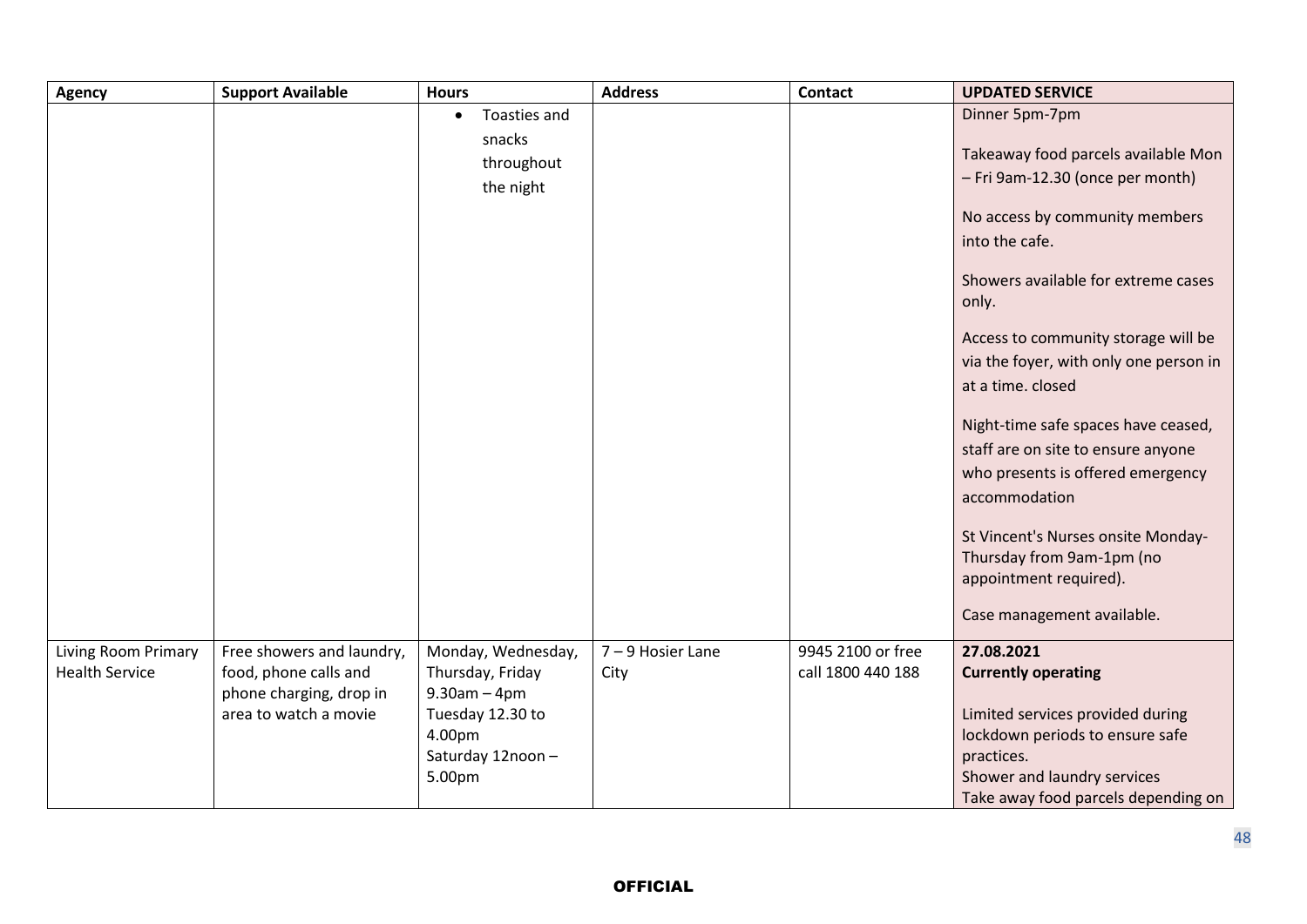| Agency                                                                          | <b>Support Available</b>                                                                                               | <b>Hours</b>                                                                                 | <b>Address</b>                              | <b>Contact</b> | <b>UPDATED SERVICE</b>                                                                                                                                                                                                                                                                           |
|---------------------------------------------------------------------------------|------------------------------------------------------------------------------------------------------------------------|----------------------------------------------------------------------------------------------|---------------------------------------------|----------------|--------------------------------------------------------------------------------------------------------------------------------------------------------------------------------------------------------------------------------------------------------------------------------------------------|
|                                                                                 |                                                                                                                        |                                                                                              |                                             |                | stock levels/donations.<br>Monday, Wednesday, Thursday,<br>Friday 9.30am-4pm. (Closed 12-1 for<br>COVID clean)<br>Tuesday 9.30am-12.30pm<br>Saturday 11-4pm<br>Doctors (Mon, Thu & Fri), practice<br>nurse (Mon-Fri) call register<br>Dual diagnosis counsellors Monday -                        |
|                                                                                 |                                                                                                                        |                                                                                              |                                             |                | Friday call to register with clinical<br>team.<br>Social workers 4 days/week.                                                                                                                                                                                                                    |
|                                                                                 |                                                                                                                        |                                                                                              |                                             |                | Client engagement officers available.<br>Hep C nurse Thursday 1pm                                                                                                                                                                                                                                |
| Homelessness<br><b>Resource Centre</b><br>(formerly Ozanam<br>Community Centre) | Monday - Friday<br>Breakfast 9am - 10.30am<br>Lunch $11.30$ am $-1$ pm<br>Friendship Club 6pm -<br>8pm includes a meal | <b>Breakfast daily</b><br>between 9.15am -<br>10am<br>Lunch daily between<br>$12$ noon - 1pm | 179-191 Flemington<br>Road, North Melbourne | 8327 7500      | 27.08.2021<br><b>Currently operating</b><br>Sandwiches, coffee and some<br>material aid provided from the<br>window on Flemington Road. 10am-<br>1pm Monday - Friday.<br>Some shopping vouchers available for<br>emergency cases, assessed on case<br>by case basis. 10am-1pm Monday -<br>Friday |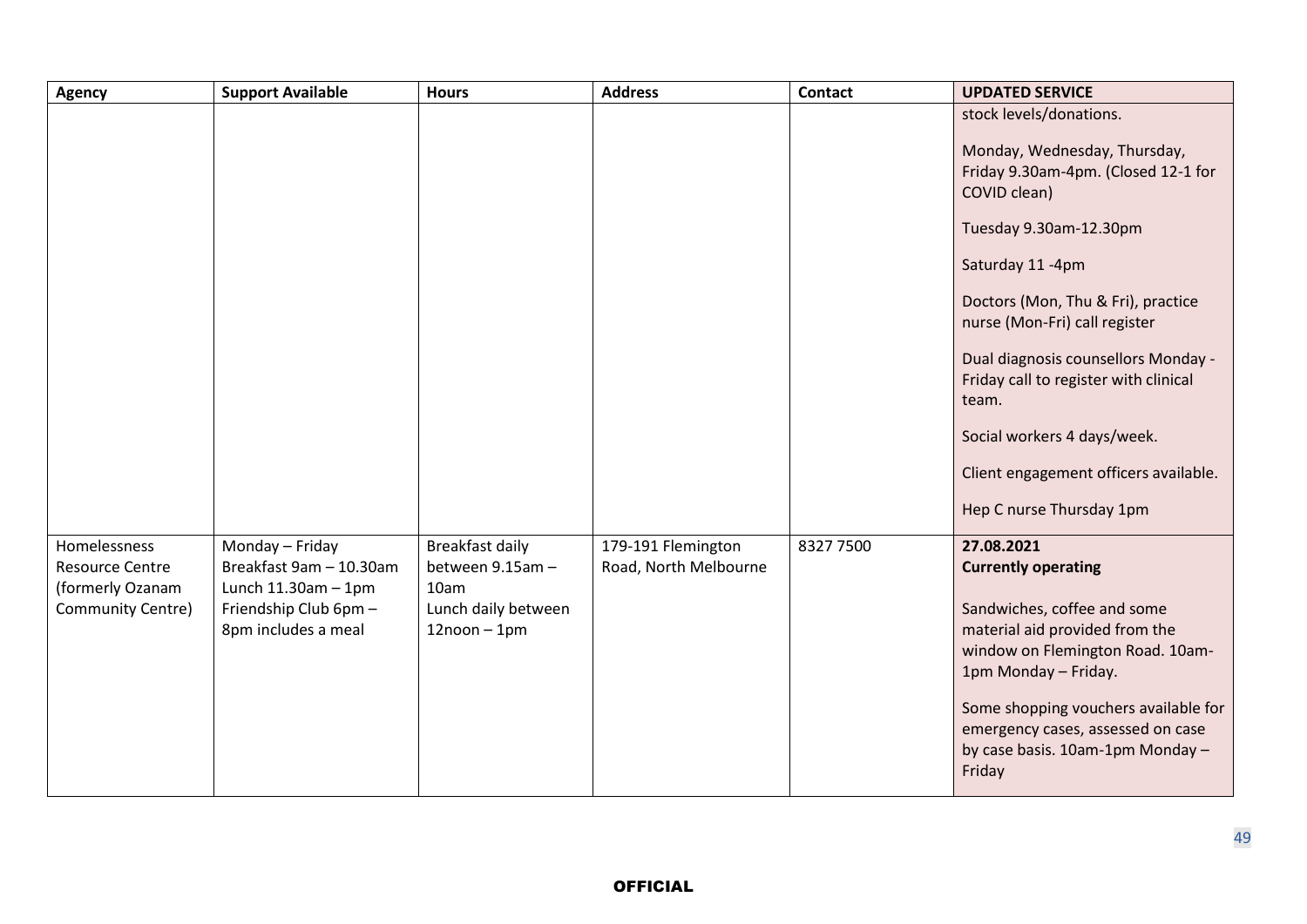| <b>Agency</b>                | <b>Support Available</b>                    | <b>Hours</b>                             | <b>Address</b>         | <b>Contact</b> | <b>UPDATED SERVICE</b>                                                                                                                 |
|------------------------------|---------------------------------------------|------------------------------------------|------------------------|----------------|----------------------------------------------------------------------------------------------------------------------------------------|
|                              |                                             |                                          |                        |                | Crisis accommodation by referral.                                                                                                      |
| St Mary's House of           | Takeaway lunches, small                     | Monday to Friday                         | 162 - 169 Brunswick St | 9417 6497      | 27.08.2021                                                                                                                             |
| Welcome                      | amounts of food bank                        | $9.30$ am $- 1.30$ pm                    | Fitzroy                |                | <b>Currently operating</b>                                                                                                             |
|                              | food for homeless and<br>vulnerable people. | Closed Saturday and<br>Sunday            |                        |                | All social programs suspended.                                                                                                         |
|                              |                                             |                                          |                        |                | Monday - Friday 9.00am-12noon                                                                                                          |
|                              |                                             |                                          |                        |                | takeaway breakfast, case                                                                                                               |
|                              |                                             |                                          |                        |                | management for rough sleepers and<br>clients with housing issues                                                                       |
|                              |                                             |                                          |                        |                | Small amounts of food bank food,                                                                                                       |
|                              |                                             |                                          |                        |                | toiletries, clean underwear and                                                                                                        |
|                              |                                             |                                          |                        |                | showers for rough sleepers (health                                                                                                     |
|                              |                                             |                                          |                        |                | screening required) (9-12am)                                                                                                           |
| <b>Church of all Nations</b> | Food market/pantry                          | Drop in - Tuesday,                       | 180 Palmerston St,     | 9347 7077      | 27.08.2021                                                                                                                             |
|                              |                                             | Wednesday and                            | Carlton                |                | <b>Currently operating</b>                                                                                                             |
|                              |                                             | Thursday from 10am<br>Community Lunch is |                        |                |                                                                                                                                        |
|                              |                                             | on every Tuesday                         |                        |                | <b>Fresh food market closed</b>                                                                                                        |
|                              |                                             | from $11.30$ am $-1$ pm                  |                        |                | Food parcels. Call 9347 7077 to book<br>between 10am-2pm. Monday-<br>Thursday                                                          |
|                              |                                             |                                          |                        |                | Health care concession card eligibility<br>for pantry, no eligibility for fresh food<br>market.                                        |
|                              |                                             |                                          |                        |                | Available for those also in CBD, North<br>Melbourne, Carlton North, West<br>Melbourne, Fitzroy and North Fitzroy,<br>no fixed address. |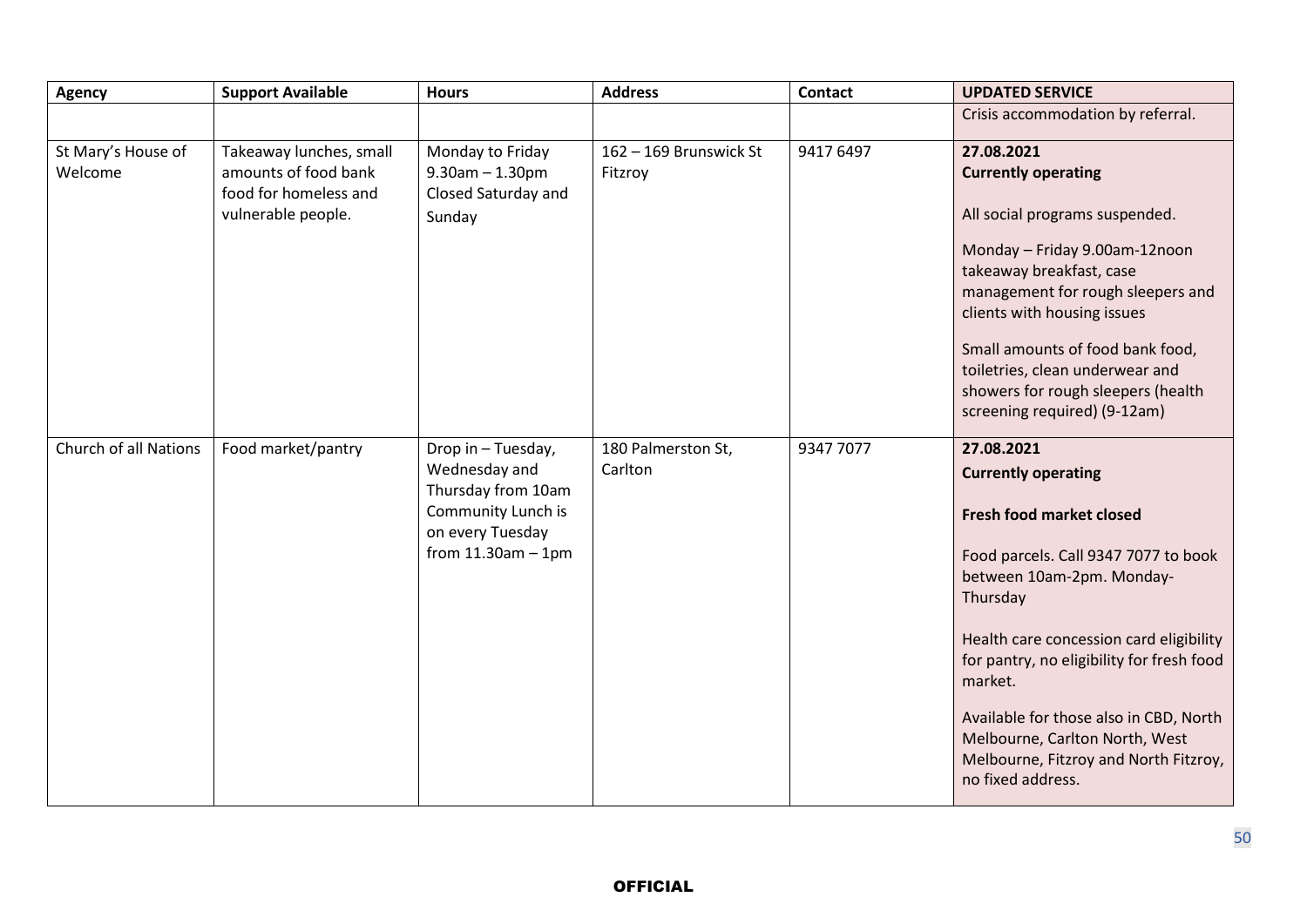| <b>Agency</b> | <b>Support Available</b> | <b>Hours</b> | <b>Address</b> | Contact | UPDATED SERVICE                 |
|---------------|--------------------------|--------------|----------------|---------|---------------------------------|
|               |                          |              |                |         | Pharmacy financial assistance   |
|               |                          |              |                |         | available for 2 scripts every 3 |
|               |                          |              |                |         | months.                         |
|               |                          |              |                |         |                                 |
|               |                          |              |                |         |                                 |

#### **YOUTH SERVICE: AGES 12 – 25yrs**

| <b>Agency</b>   | <b>Support Available</b> | <b>Hours</b>    | <b>Address</b>            | <b>Contact</b>           | <b>UPDATED SERVICE</b>               |
|-----------------|--------------------------|-----------------|---------------------------|--------------------------|--------------------------------------|
| Frontyard Youth | Drop in space, showers,  | Monday – Friday | 19 King Street, Melbourne | Free call 1800 800 531   | More recent update unavailable.      |
| Services        | services                 | $9am - 8pm$     |                           | After hours 1800 627 727 | 13.08.2021                           |
|                 |                          | Saturday &      |                           |                          | Currently operating                  |
|                 |                          | Sunday 10am -   |                           |                          | Operating at a reduced capacity.     |
|                 |                          | 6pm             |                           |                          |                                      |
|                 |                          |                 |                           |                          | Crisis response available by         |
|                 |                          |                 |                           |                          | appointment only. All other services |
|                 |                          |                 |                           |                          | closed.                              |
|                 |                          |                 |                           |                          |                                      |

## **HEALTH SERVICES**

| Organisation          | <b>Support Available</b>                                                                                                               |
|-----------------------|----------------------------------------------------------------------------------------------------------------------------------------|
| IPC Health, all sites | Client services where feasible are conducted via phone. Emergency dental avail from Hoppers Crossing and St Albans. Needle and Syringe |
| except Sunshine are   | program available from Altona Meadows and St Albans.                                                                                   |
| currently open with   | Refer to website for campus contact details.                                                                                           |
| reduced services      | https://www.ipchealth.com.au/                                                                                                          |

#### **SUPERMARKETS**

#### **COLES – Online Priority Shop (COPS) – 1800 455 400**

 or send query text (with all your ID) to 0429 989 656, or go online to register <https://shop.coles.com.au/a/national/content/coles-online-priority-service-application> For most vulnerable and isolated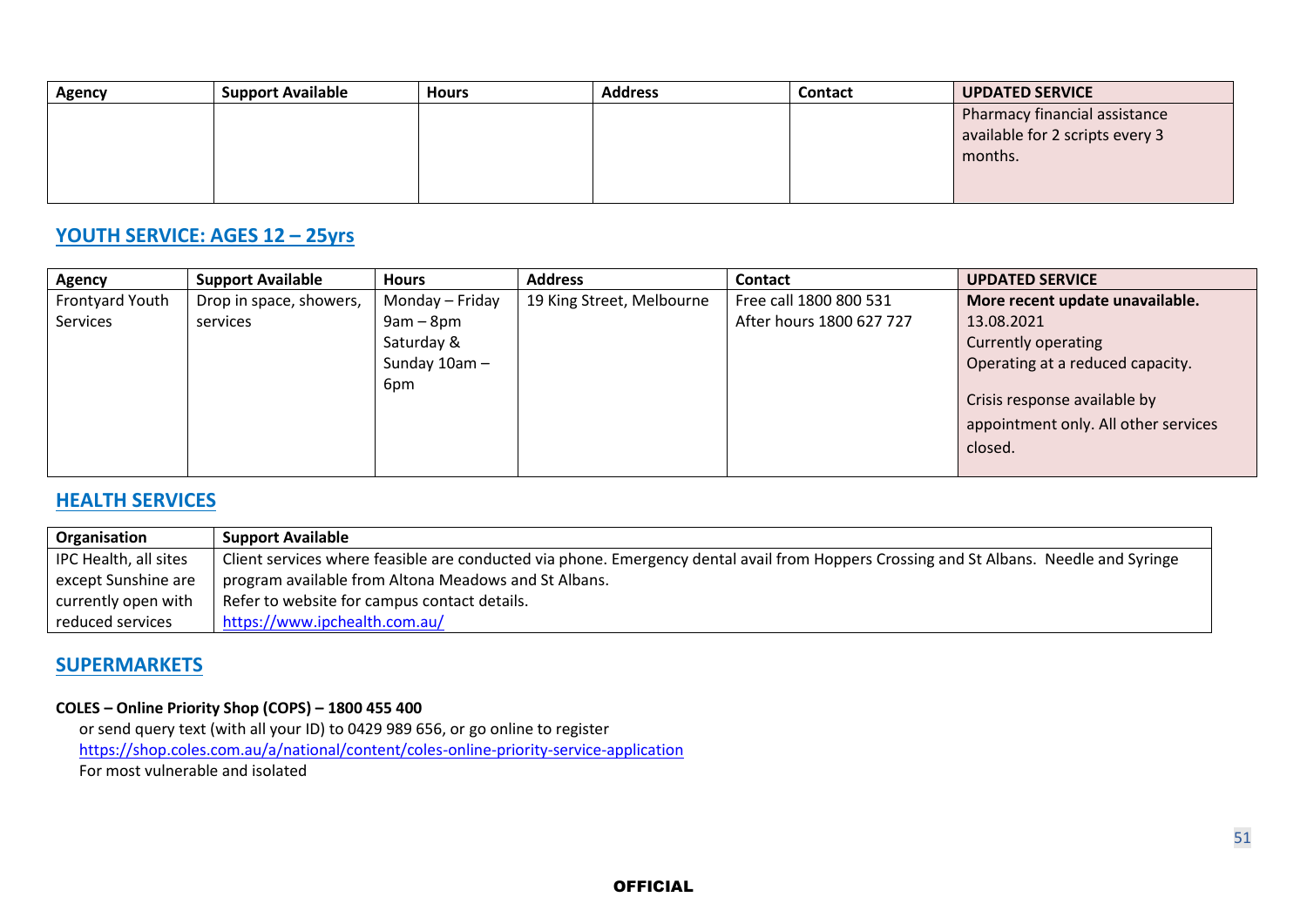#### **IGA – Priority Shop** – **1800 018 384**

 details are passed to a local IGA to process. Call to register, or go online <https://igashop.com.au/register/> Eligibility criteria apply:

- Those with confirmed cases of COVID-19
- Those in mandatory isolation due to exposure to COVID-19
- The elderly (70+ years) who are isolating to minimise COVID-19 exposure
- Elderly Indigenous people (50+ years)
- Those with chronic illnesses (60+ years) who are isolating to minimise COVID-19 exposure
- Those with respiratory issues who are isolating to minimise COVID-19 exposure
- Those who are immunosuppressed who are isolating to minimise COVID-19 exposure
- Those who are eligible for the NDIS who are isolating to minimise COVID-19 exposure

#### **WOOLWORTHS - Priority Assistance – 1800 000 610** for general assistance with online

 Or go online to register <https://www.woolworths.com.au/shop/discover/priorityassistance> Eligibility:

Seniors, people with a disability, those with compromised immunity, those required to self-isolate

### **UTILITIES**

| Company              | <b>Support Available</b>                                                                                                                                                     |
|----------------------|------------------------------------------------------------------------------------------------------------------------------------------------------------------------------|
| All energy providers | <b>Power Saving Bonus</b>                                                                                                                                                    |
|                      | The Power Saving Bonus for Pensioner Concession Card holders and some Health Care Card holders is now available. It is a one-off \$250<br>payment to help with energy bills. |
|                      | <b>Eligibility Requirements</b>                                                                                                                                              |
|                      | You must be a Victorian residential energy consumer (i.e. have a residential electricity account)                                                                            |
|                      | You must receive one of the following concession benefits:                                                                                                                   |
|                      | <b>Centrelink Pensioner Concession Card</b><br>$\circ$                                                                                                                       |
|                      | JobSeeker, Youth Allowance, Austudy or Abstudy<br>$\circ$                                                                                                                    |
|                      | Department of Veterans Affairs Pensioner Concession Card<br>$\circ$                                                                                                          |
|                      | Department of Veterans Affairs Gold Card<br>$\circ$                                                                                                                          |
|                      | The bonus is available through the Victorian Energy Compare website - compare.energy.vic.gov.au - or by calling 1800 000 832.                                                |
| Western Water        | Payment extension: If possible, contact before bill is due.                                                                                                                  |
|                      | EasyPay Payment plan: make fortnightly or monthly payments towards account over 12 months. To set this up SMS 0480 015 200, start a                                          |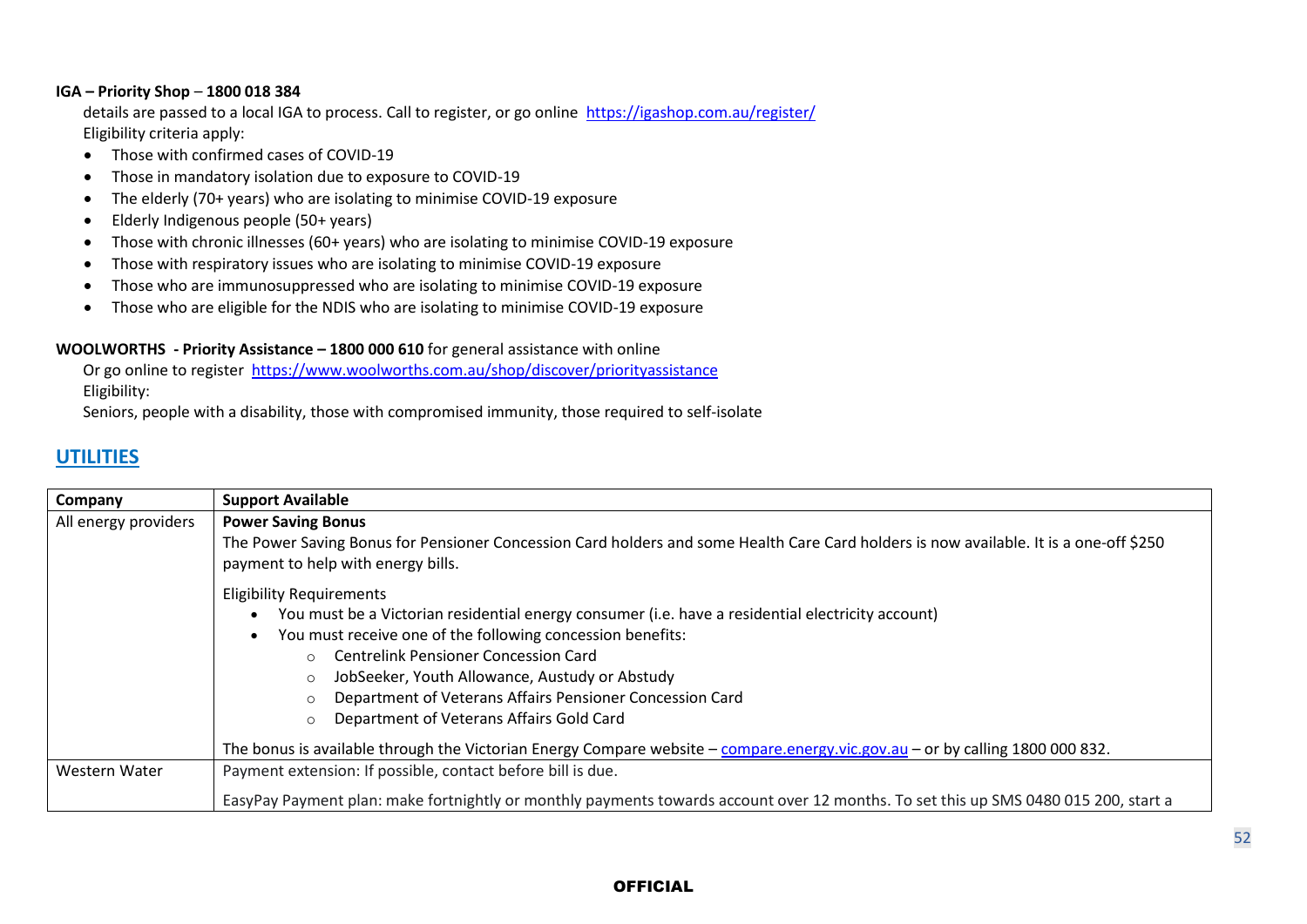| Company          | <b>Support Available</b>                                                                                                                                                                                                                                                                                                                                                                                                                                                                                             |
|------------------|----------------------------------------------------------------------------------------------------------------------------------------------------------------------------------------------------------------------------------------------------------------------------------------------------------------------------------------------------------------------------------------------------------------------------------------------------------------------------------------------------------------------|
|                  | webchat https://www.westernwater.com.au/Home or email mail@westernwater.com.au                                                                                                                                                                                                                                                                                                                                                                                                                                       |
|                  | Other support                                                                                                                                                                                                                                                                                                                                                                                                                                                                                                        |
| Aussie Broadband | Contact our Customer Solutions Team by calling 1800 093 558. If you'd like company to call back, please SMS 0480 015 200.<br>The nbn™ has recently announced a \$150 million COVID-19 relief and assistance package, which includes a range of initiatives to support the<br>community during this difficult time. Approximately \$50 million will be directed to helping internet providers support low-income<br>households with school-aged children who do not currently have an active nbn™ connection at home. |
|                  | Aussie Broadband is supporting the nbn™ response package by providing a limited number of nbn™ broadband connections to low-income<br>families who have school-age children and no current nbn™ connection.<br>https://www.aussiebroadband.com.au/covid19-connectivity-relief/                                                                                                                                                                                                                                       |
|                  | Aussie Broadband will provide eligible families with access to the following plan:<br>nbn™ 25/5 plan at \$0 until 30 September 2020 (\$65 p/month from the 1 October 2020)<br>$\bullet$<br>500G Data limited (unlimited between 6 am to 6 pm local time until 1 October 2020)<br>$\bullet$<br>Families must not have an active nbn™ connection.                                                                                                                                                                      |
|                  | To be eligible to receive support through this program, families must meet the following criteria:<br>Families who are currently receiving Family Tax Part A or B<br>$\bullet$<br>Have a school-aged child living at their address<br>$\bullet$                                                                                                                                                                                                                                                                      |
|                  | To ensure that this support makes it to those who need it the most, we are working with schools to assist with identifying those who need<br>the support and organise the connections. If you are a family that is eligible for this service, we ask that you contact your school to provide<br>you with the required information to organise your connection. If your school has not received the communication from us, they can contact<br>us on sponsorship@team.aussiebroadband.com.au                          |

# **Tenancy Advice and Support**

| Organisation | <b>Support Available</b>                                                                                                                                                                                                                                                                                                                                                                                                                                                                          |
|--------------|---------------------------------------------------------------------------------------------------------------------------------------------------------------------------------------------------------------------------------------------------------------------------------------------------------------------------------------------------------------------------------------------------------------------------------------------------------------------------------------------------|
| Uniting      | The Tenancy Assistance and Advocacy Program (TAAP) can help you with free and confidential information and advice about changes,                                                                                                                                                                                                                                                                                                                                                                  |
|              | difficulties and disputes with your private rental arrangement. If you're feeling unsafe or worried about becoming homeless, experienced                                                                                                                                                                                                                                                                                                                                                          |
| New addition | tenant advocates can help you understand your rights and responsibilities and represent you in resolving the issues you face.                                                                                                                                                                                                                                                                                                                                                                     |
| 08.10.2020   | This service is available to people experiencing financial disadvantage or family violence (regardless of financial circumstances) who have a<br>private rental issue. Referrals can be made directly by tenants, residents or through supporting agencies. If you are a tenant living or moving<br>into social or public housing, and you require advocacy support, you also may be eligible for the Uniting Tenancy Plus Program.<br>Contact: T 1800 545 366 E taap.northandwest@vt.uniting.org |